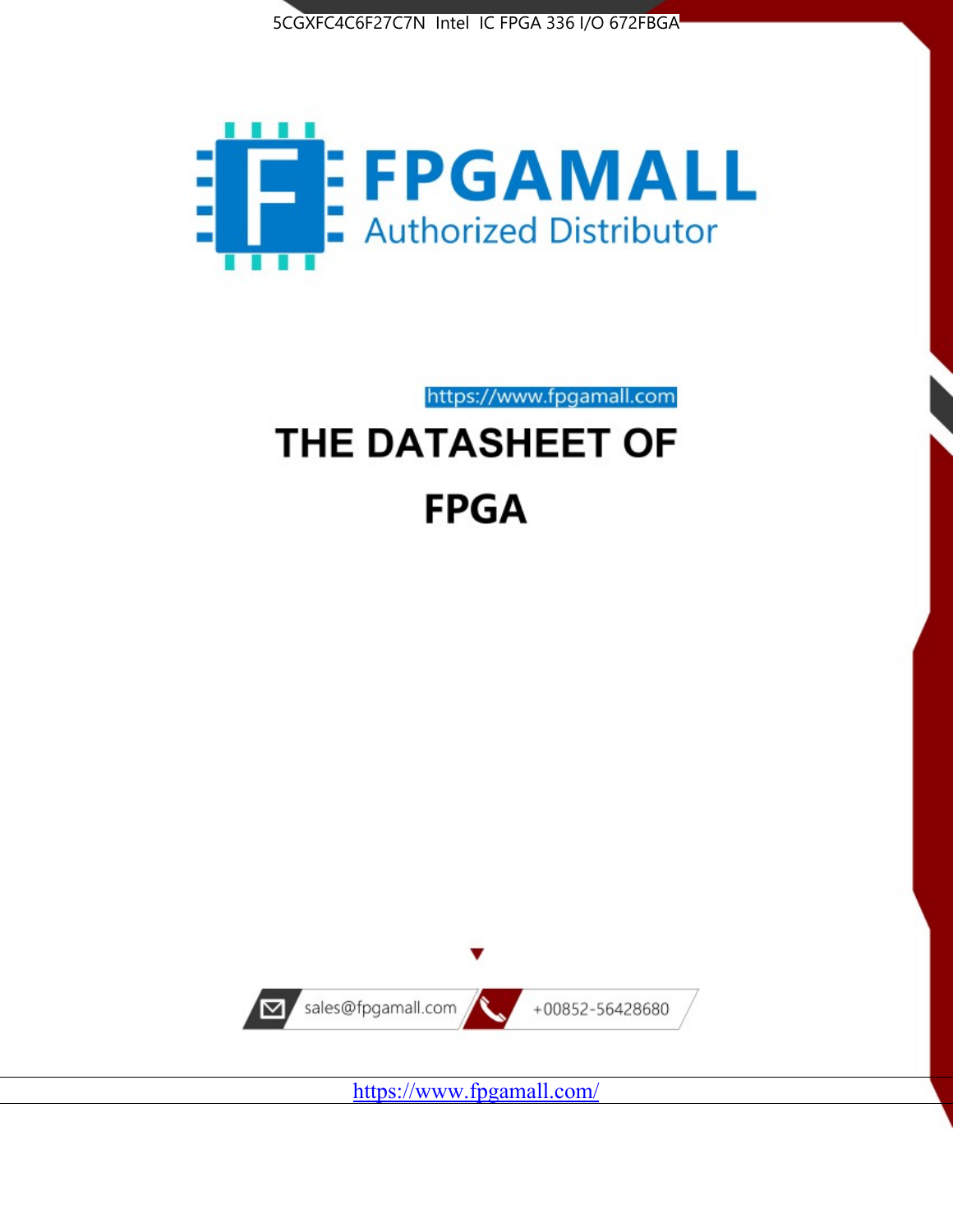5CGXFC4C6F27C7N Intel IC FPGA 336 I/O 672FBGA



## **Cyclone V Device Overview**



**CV-51001 | 2018.05.07** Latest document on the web: **[PDF](https://www.altera.com/en_US/pdfs/literature/hb/cyclone-v/cv_51001.pdf)** | **[HTML](https://www.altera.com/documentation/sam1403480548153.html)**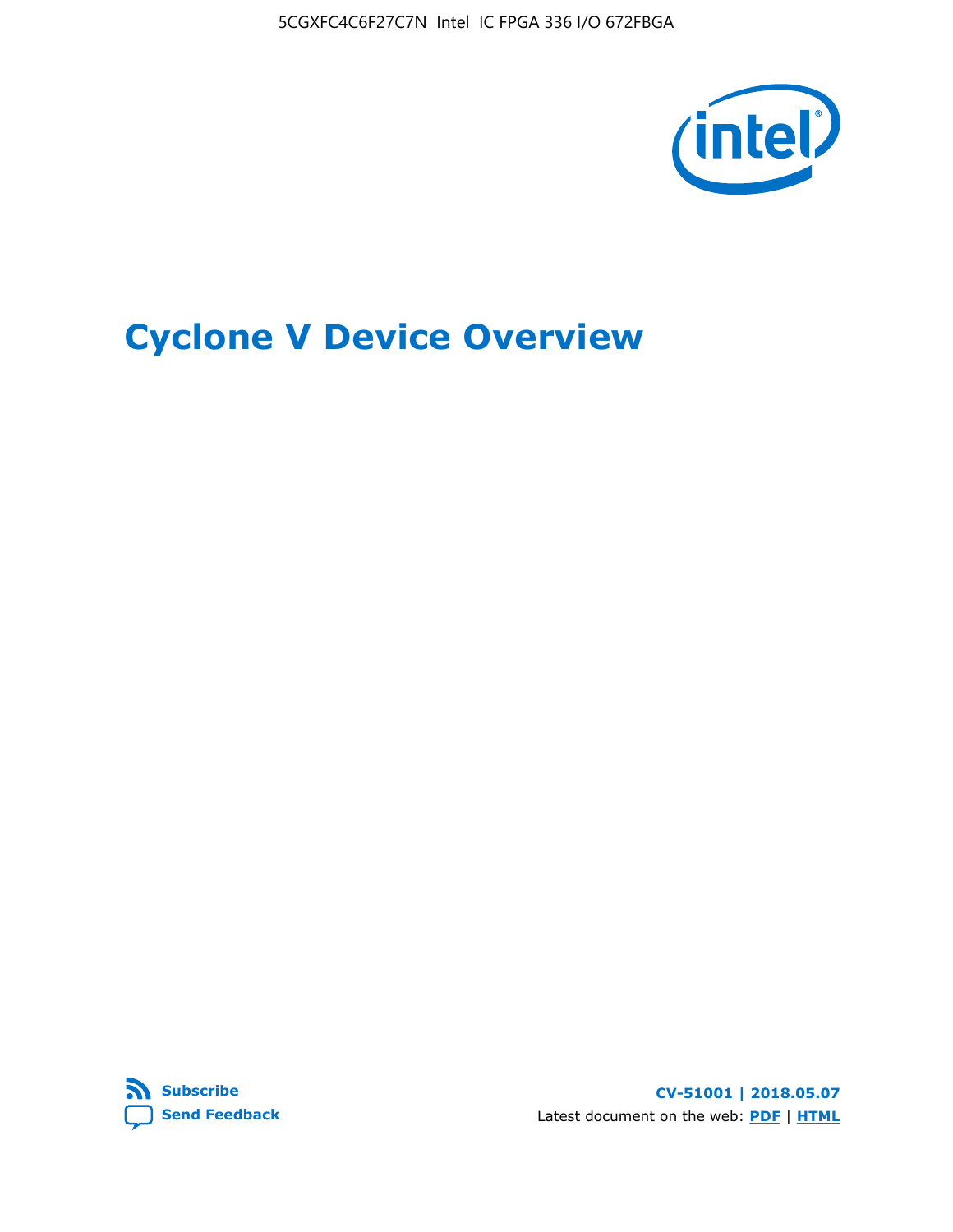

**Contents** 

## **Contents**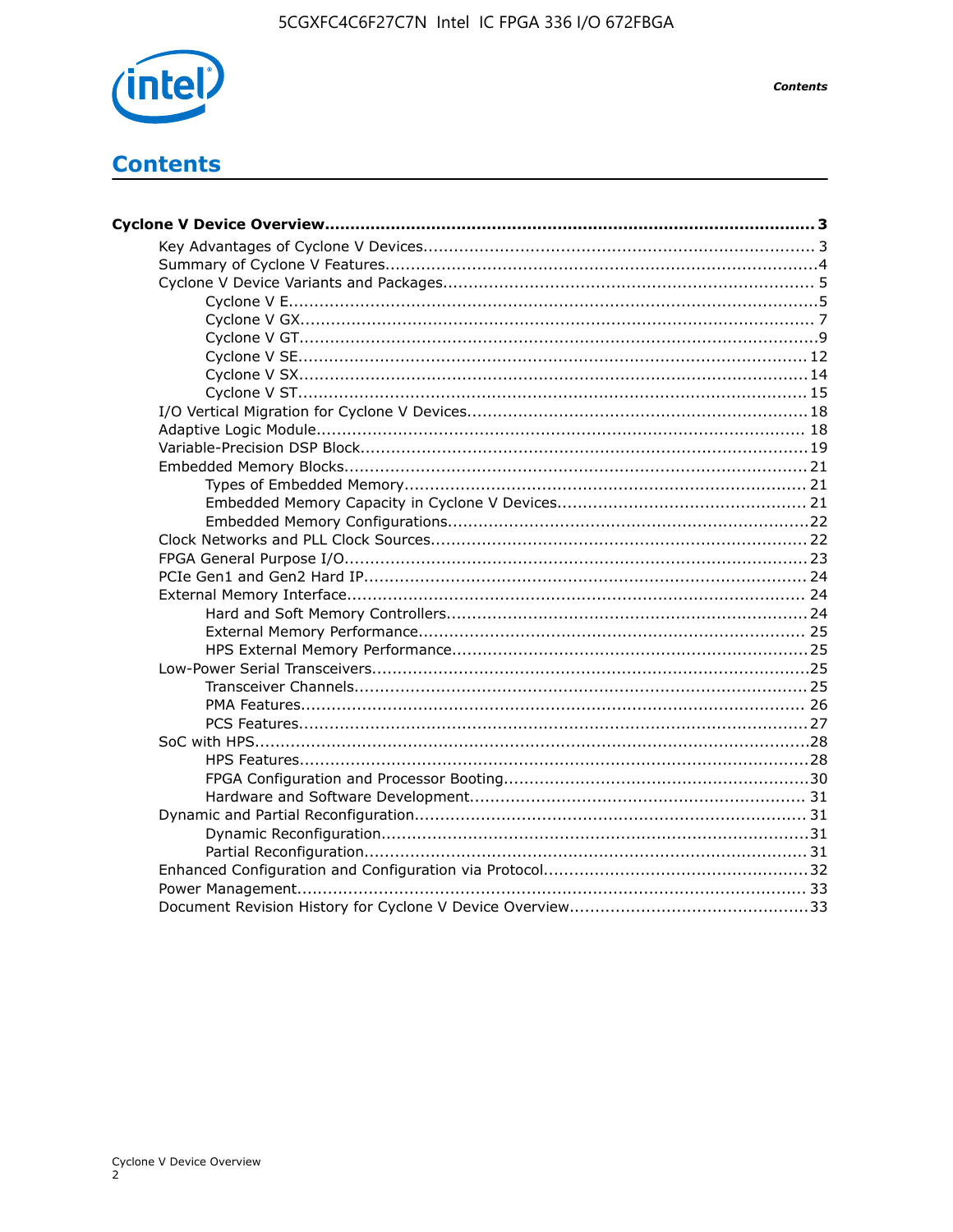

## **Cyclone V Device Overview**

The Cyclone® V devices are designed to simultaneously accommodate the shrinking power consumption, cost, and time-to-market requirements; and the increasing bandwidth requirements for high-volume and cost-sensitive applications.

Enhanced with integrated transceivers and hard memory controllers, the Cyclone V devices are suitable for applications in the industrial, wireless and wireline, military, and automotive markets.

#### **Related Information**

[Cyclone V Device Handbook: Known Issues](https://www.altera.com/support/support-resources/knowledge-base/solutions/rd12152011_347.html) Lists the planned updates to the Cyclone V Device Handbook chapters.

## **Key Advantages of Cyclone V Devices**

#### **Table 1. Key Advantages of the Cyclone V Device Family**

| <b>Advantage</b>                                                                    | <b>Supporting Feature</b>                                                                                                                                                                                                                                                    |
|-------------------------------------------------------------------------------------|------------------------------------------------------------------------------------------------------------------------------------------------------------------------------------------------------------------------------------------------------------------------------|
| Lower power consumption                                                             | Built on TSMC's 28 nm low-power (28LP) process technology and includes an<br>٠<br>abundance of hard intellectual property (IP) blocks<br>Up to 40% lower power consumption than the previous generation device<br>٠                                                          |
| Improved logic integration and<br>differentiation capabilities                      | 8-input adaptive logic module (ALM)<br>٠<br>Up to 13.59 megabits (Mb) of embedded memory<br>٠<br>Variable-precision digital signal processing (DSP) blocks<br>٠                                                                                                              |
| Increased bandwidth capacity                                                        | 3.125 gigabits per second (Gbps) and 6.144 Gbps transceivers<br>٠<br>Hard memory controllers<br>٠                                                                                                                                                                            |
| Hard processor system (HPS)<br>with integrated Arm* Cortex*-A9<br>MPCore* processor | Tight integration of a dual-core Arm Cortex-A9 MPCore processor, hard IP, and an<br>$\bullet$<br>FPGA in a single Cyclone V system-on-a-chip (SoC)<br>Supports over 128 Gbps peak bandwidth with integrated data coherency between<br>٠<br>the processor and the FPGA fabric |
| Lowest system cost                                                                  | Requires only two core voltages to operate<br>٠<br>Available in low-cost wirebond packaging<br>٠<br>Includes innovative features such as Configuration via Protocol (CvP) and partial<br>٠<br>reconfiguration                                                                |

Intel Corporation. All rights reserved. Intel, the Intel logo, Altera, Arria, Cyclone, Enpirion, MAX, Nios, Quartus and Stratix words and logos are trademarks of Intel Corporation or its subsidiaries in the U.S. and/or other countries. Intel warrants performance of its FPGA and semiconductor products to current specifications in accordance with Intel's standard warranty, but reserves the right to make changes to any products and services at any time without notice. Intel assumes no responsibility or liability arising out of the application or use of any information, product, or service described herein except as expressly agreed to in writing by Intel. Intel customers are advised to obtain the latest version of device specifications before relying on any published information and before placing orders for products or services. \*Other names and brands may be claimed as the property of others.

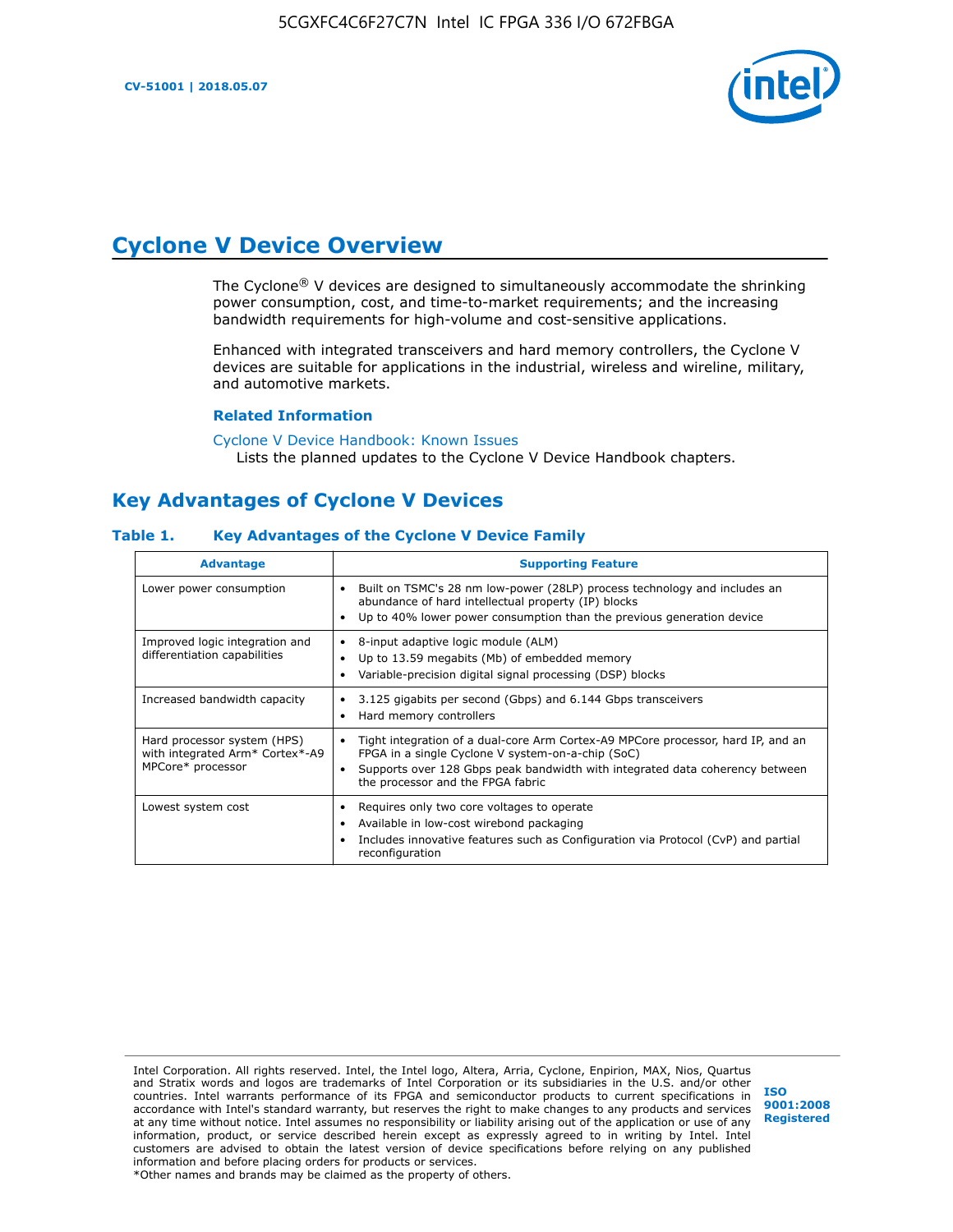

## **Summary of Cyclone V Features**

#### **Table 2. Summary of Features for Cyclone V Devices**

| <b>Feature</b>                                           | <b>Description</b>                                                                                                                                                                                                                                                                                                                        |                                                                                                                                                                                                                                                                                                                                                                                                                                                                                                                                                                                                                                                                                                         |  |  |  |  |  |  |  |
|----------------------------------------------------------|-------------------------------------------------------------------------------------------------------------------------------------------------------------------------------------------------------------------------------------------------------------------------------------------------------------------------------------------|---------------------------------------------------------------------------------------------------------------------------------------------------------------------------------------------------------------------------------------------------------------------------------------------------------------------------------------------------------------------------------------------------------------------------------------------------------------------------------------------------------------------------------------------------------------------------------------------------------------------------------------------------------------------------------------------------------|--|--|--|--|--|--|--|
| Technology                                               | TSMC's 28-nm low-power (28LP) process technology<br>$\bullet$<br>1.1 V core voltage<br>$\bullet$                                                                                                                                                                                                                                          |                                                                                                                                                                                                                                                                                                                                                                                                                                                                                                                                                                                                                                                                                                         |  |  |  |  |  |  |  |
| Packaging                                                | $\bullet$                                                                                                                                                                                                                                                                                                                                 | Wirebond low-halogen packages<br>Multiple device densities with compatible package footprints for seamless migration between<br>different device densities<br>RoHS-compliant and leaded $(1)$ options                                                                                                                                                                                                                                                                                                                                                                                                                                                                                                   |  |  |  |  |  |  |  |
| High-performance<br>FPGA fabric                          | Enhanced 8-input ALM with four registers                                                                                                                                                                                                                                                                                                  |                                                                                                                                                                                                                                                                                                                                                                                                                                                                                                                                                                                                                                                                                                         |  |  |  |  |  |  |  |
| Internal memory<br>blocks                                | of the ALMs as MLAB memory                                                                                                                                                                                                                                                                                                                | M10K-10-kilobits (Kb) memory blocks with soft error correction code (ECC)<br>Memory logic array block (MLAB)-640-bit distributed LUTRAM where you can use up to 25%                                                                                                                                                                                                                                                                                                                                                                                                                                                                                                                                     |  |  |  |  |  |  |  |
| Embedded Hard IP<br>blocks                               | Variable-precision DSP<br>Native support for up to three signal processing precision levels<br>(three $9 \times 9$ , two $18 \times 18$ , or one 27 x 27 multiplier) in the same<br>variable-precision DSP block<br>64-bit accumulator and cascade<br>Embedded internal coefficient memory<br>Preadder/subtractor for improved efficiency |                                                                                                                                                                                                                                                                                                                                                                                                                                                                                                                                                                                                                                                                                                         |  |  |  |  |  |  |  |
|                                                          | Memory controller                                                                                                                                                                                                                                                                                                                         | DDR3, DDR2, and LPDDR2 with 16 and 32 bit ECC support                                                                                                                                                                                                                                                                                                                                                                                                                                                                                                                                                                                                                                                   |  |  |  |  |  |  |  |
|                                                          | Embedded transceiver<br>I/O                                                                                                                                                                                                                                                                                                               | PCI Express* (PCIe*) Gen2 and Gen1 (x1, x2, or x4) hard IP with<br>multifunction support, endpoint, and root port                                                                                                                                                                                                                                                                                                                                                                                                                                                                                                                                                                                       |  |  |  |  |  |  |  |
| Clock networks                                           | Up to 550 MHz global clock network<br>$\bullet$<br>$\bullet$                                                                                                                                                                                                                                                                              | Global, quadrant, and peripheral clock networks<br>Clock networks that are not used can be powered down to reduce dynamic power                                                                                                                                                                                                                                                                                                                                                                                                                                                                                                                                                                         |  |  |  |  |  |  |  |
| Phase-locked loops<br>(PLLs)                             | $\bullet$<br>Integer mode and fractional mode<br>$\bullet$                                                                                                                                                                                                                                                                                | Precision clock synthesis, clock delay compensation, and zero delay buffering (ZDB)                                                                                                                                                                                                                                                                                                                                                                                                                                                                                                                                                                                                                     |  |  |  |  |  |  |  |
| FPGA General-purpose<br>$I/Os$ (GPIOs)                   | $\bullet$<br>$\bullet$<br>$\bullet$                                                                                                                                                                                                                                                                                                       | 875 megabits per second (Mbps) LVDS receiver and 840 Mbps LVDS transmitter<br>400 MHz/800 Mbps external memory interface<br>On-chip termination (OCT)<br>3.3 V support with up to 16 mA drive strength                                                                                                                                                                                                                                                                                                                                                                                                                                                                                                  |  |  |  |  |  |  |  |
| Low-power high-speed<br>serial interface                 | 614 Mbps to 6.144 Gbps integrated transceiver speed<br>$\bullet$<br>Transmit pre-emphasis and receiver equalization<br>$\bullet$<br>Dynamic partial reconfiguration of individual channels<br>$\bullet$                                                                                                                                   |                                                                                                                                                                                                                                                                                                                                                                                                                                                                                                                                                                                                                                                                                                         |  |  |  |  |  |  |  |
| <b>HPS</b><br>(Cyclone V SE, SX,<br>and ST devices only) | $\bullet$<br>$\bullet$<br>interfaces<br>On-chip RAM and boot ROM                                                                                                                                                                                                                                                                          | Single or dual-core Arm Cortex-A9 MPCore processor-up to 925 MHz maximum frequency with<br>support for symmetric and asymmetric multiprocessing<br>Interface peripherals-10/100/1000 Ethernet media access control (EMAC), USB 2.0<br>On-The-GO (OTG) controller, quad serial peripheral interface (QSPI) flash controller, NAND<br>flash controller, Secure Digital/MultiMediaCard (SD/MMC) controller, UART, controller area<br>network (CAN), serial peripheral interface (SPI), I <sup>2</sup> C interface, and up to 85 HPS GPIO<br>System peripherals—general-purpose timers, watchdog timers, direct memory access (DMA)<br>controller, FPGA configuration manager, and clock and reset managers |  |  |  |  |  |  |  |
|                                                          |                                                                                                                                                                                                                                                                                                                                           | continued                                                                                                                                                                                                                                                                                                                                                                                                                                                                                                                                                                                                                                                                                               |  |  |  |  |  |  |  |

<sup>(1)</sup> Contact Intel for availability.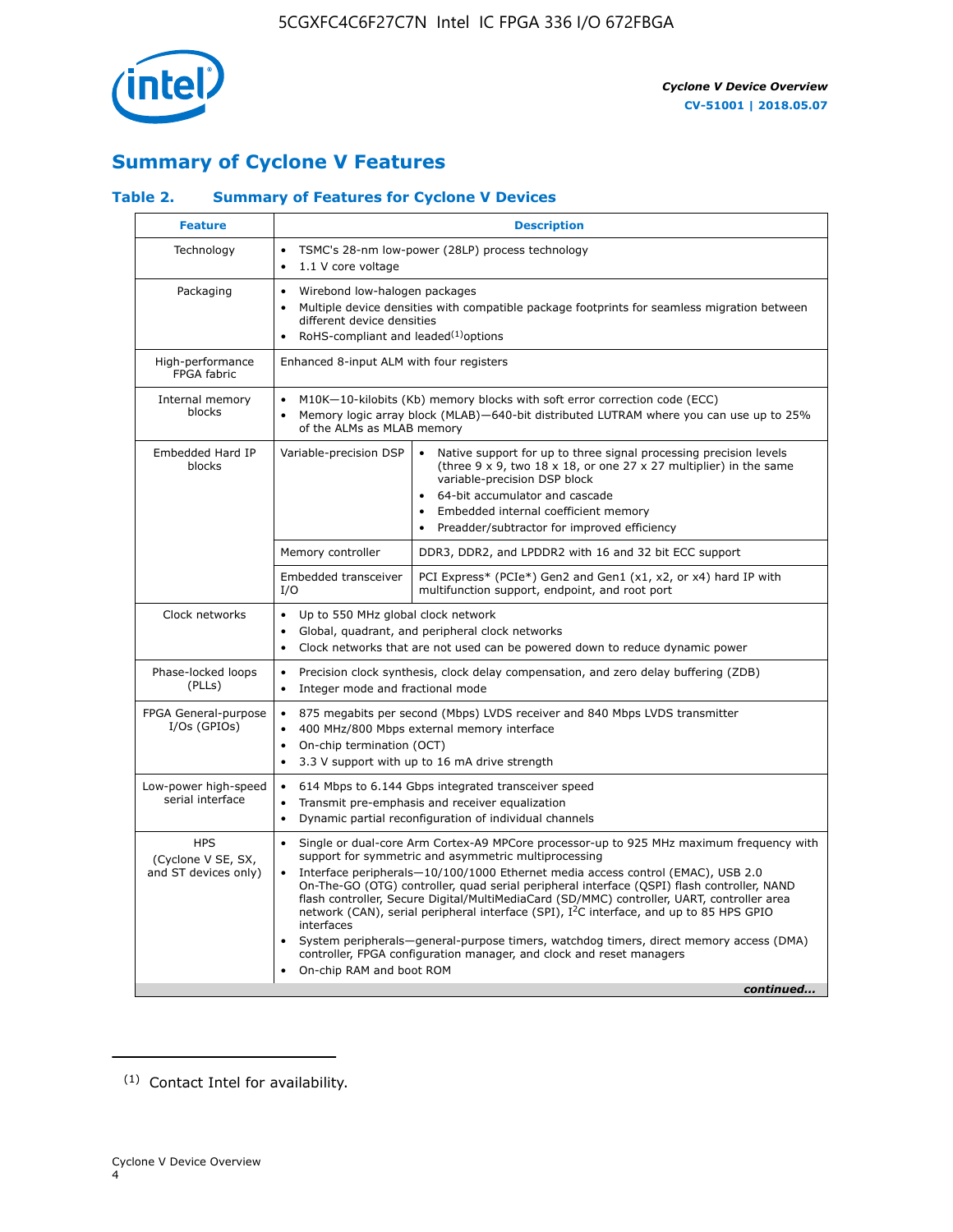

| <b>Feature</b> | <b>Description</b>                                                                                                                                                                                                                                                                                                                                                                                                           |  |  |  |  |  |  |  |
|----------------|------------------------------------------------------------------------------------------------------------------------------------------------------------------------------------------------------------------------------------------------------------------------------------------------------------------------------------------------------------------------------------------------------------------------------|--|--|--|--|--|--|--|
|                | HPS-FPGA bridges—include the FPGA-to-HPS, HPS-to-FPGA, and lightweight HPS-to-FPGA<br>bridges that allow the FPGA fabric to issue transactions to slaves in the HPS, and vice versa<br>FPGA-to-HPS SDRAM controller subsystem-provides a configurable interface to the multiport<br>front end (MPFE) of the HPS SDRAM controller<br>Arm CoreSight <sup>™</sup> JTAG debug access port, trace port, and on-chip trace storage |  |  |  |  |  |  |  |
| Configuration  | Tamper protection—comprehensive design protection to protect your valuable IP investments<br>Enhanced advanced encryption standard (AES) design security features<br>CvP<br>Dynamic reconfiguration of the FPGA<br>Active serial (AS) x1 and x4, passive serial (PS), JTAG, and fast passive parallel (FPP) x8 and<br>x16 configuration options<br>Internal scrubbing (2)<br>Partial reconfiguration (3)                     |  |  |  |  |  |  |  |

## **Cyclone V Device Variants and Packages**

#### **Table 3. Device Variants for the Cyclone V Device Family**

| <b>Variant</b> | <b>Description</b>                                                                                                      |
|----------------|-------------------------------------------------------------------------------------------------------------------------|
| Cyclone V E    | Optimized for the lowest system cost and power requirement for a wide spectrum of general logic<br>and DSP applications |
| Cyclone V GX   | Optimized for the lowest cost and power requirement for 614 Mbps to 3.125 Gbps transceiver<br>applications              |
| Cyclone V GT   | The FPGA industry's lowest cost and lowest power requirement for 6.144 Gbps transceiver<br>applications                 |
| Cyclone V SE   | SoC with integrated Arm-based HPS                                                                                       |
| Cyclone V SX   | SoC with integrated Arm-based HPS and 3.125 Gbps transceivers                                                           |
| Cyclone V ST   | SoC with integrated Arm-based HPS and 6.144 Gbps transceivers                                                           |

## **Cyclone V E**

This section provides the available options, maximum resource counts, and package plan for the Cyclone V E devices.

The information in this section is correct at the time of publication. For the latest information and to get more details, refer to the Product Selector Guide.

#### **Related Information**

[Product Selector Guide](https://www.altera.com/products/product-selector-guide.html)

Provides the latest information about Intel products.

<sup>(2)</sup> The SEU internal scrubbing feature is available for Cyclone V E, GX, SE, and SX devices with the "SC" suffix in the part number. For device availability and ordering, contact your local Intel sales representatives.

 $(3)$  The partial reconfiguration feature is available for Cyclone V E, GX, SE, and SX devices with the "SC" suffix in the part number. For device availability and ordering, contact your local Intel® sales representatives.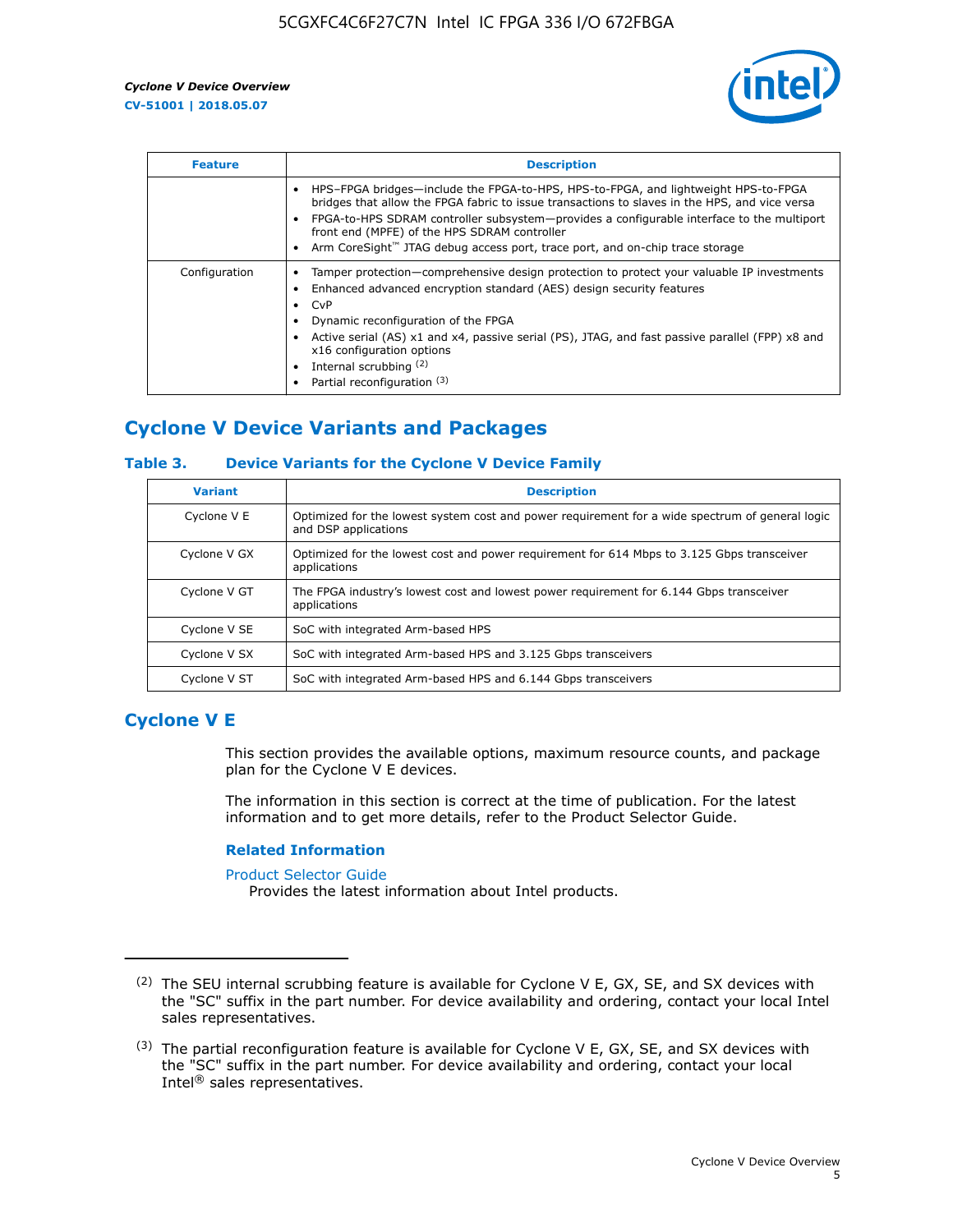## **Available Options**

#### **Figure 1. Sample Ordering Code and Available Options for Cyclone V E Devices**

The SEU internal scrubbing feature is available for Cyclone V E, GX, SE, and SX devices with the "SC" suffix in the part number. For device availability and ordering, contact your local Intel sales representatives.



## **Maximum Resources**

#### **Table 4. Maximum Resource Counts for Cyclone V E Devices**

|                              | <b>Resource</b> | <b>Member Code</b> |                |                |                |         |  |  |
|------------------------------|-----------------|--------------------|----------------|----------------|----------------|---------|--|--|
|                              |                 | A2                 | A4             | <b>A5</b>      | <b>A7</b>      | A9      |  |  |
| Logic Elements (LE) (K)      |                 | 25                 | 49             | 77             | 150            | 301     |  |  |
| <b>ALM</b>                   |                 | 9,430              | 18,480         | 29,080         | 56,480         | 113,560 |  |  |
| Register                     |                 | 37,736             | 73,920         | 116,320        | 225,920        | 454,240 |  |  |
| Memory (Kb)                  | M10K            | 1,760              | 3,080          | 4,460          | 6,860          | 12,200  |  |  |
|                              | <b>MLAB</b>     | 196                | 303            | 424            | 836            | 1,717   |  |  |
| Variable-precision DSP Block |                 | 25                 | 66             | 150            | 156            | 342     |  |  |
| 18 x 18 Multiplier           |                 | 50                 | 132            | 300            | 312            | 684     |  |  |
| PLL                          |                 | $\overline{4}$     | $\overline{4}$ | 6              | $\overline{7}$ | 8       |  |  |
| GPIO                         |                 | 224                | 224            | 240            | 480            | 480     |  |  |
| <b>LVDS</b>                  | Transmitter     | 56                 | 56             | 60             | 120            | 120     |  |  |
|                              | Receiver        | 56                 | 56             | 60             | 120            | 120     |  |  |
| Hard Memory Controller       |                 | $\mathbf{1}$       | $\mathbf{1}$   | $\overline{2}$ | 2              | 2       |  |  |

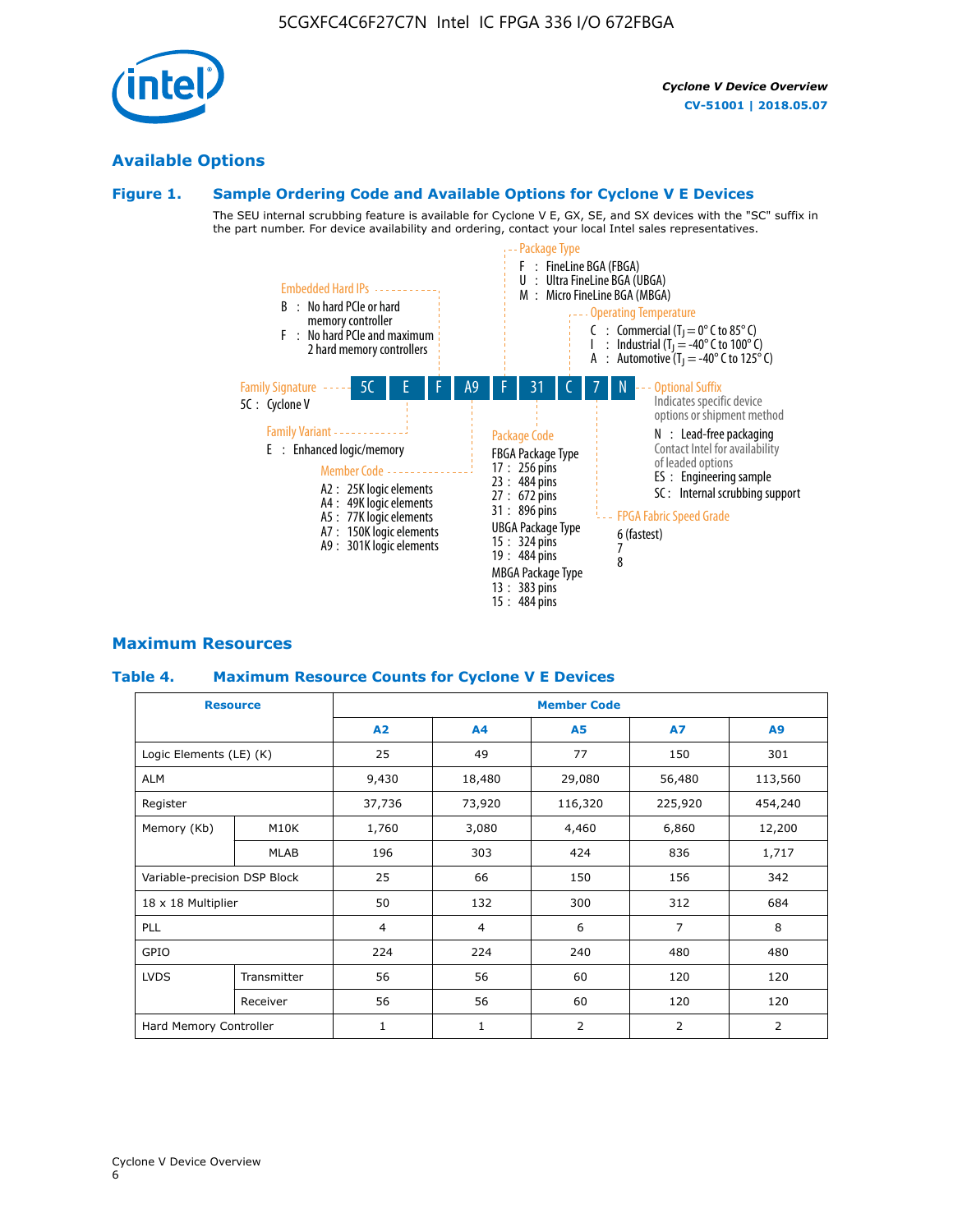

#### **Related Information**

[True LVDS Buffers in Devices, I/O Features in Cyclone V Devices](https://www.altera.com/documentation/sam1403481100977.html#sam1403480885395) Provides the number of LVDS channels in each device package.

#### **Package Plan**

#### **Table 5. Package Plan for Cyclone V E Devices**

| <b>Member</b><br><b>Code</b> | <b>M383</b><br>$(13 \text{ mm})$ | M484<br>$(15 \text{ mm})$ | <b>U324</b><br>$(15 \text{ mm})$ | <b>F256</b><br>$(17 \text{ mm})$ | <b>U484</b><br>$(19$ mm) | <b>F484</b><br>$(23$ mm $)$ | <b>F672</b><br>$(27 \text{ mm})$ | <b>F896</b><br>$(31$ mm $)$ |
|------------------------------|----------------------------------|---------------------------|----------------------------------|----------------------------------|--------------------------|-----------------------------|----------------------------------|-----------------------------|
|                              | <b>GPIO</b>                      | <b>GPIO</b>               | <b>GPIO</b>                      | <b>GPIO</b>                      | <b>GPIO</b>              | <b>GPIO</b>                 | <b>GPIO</b>                      | <b>GPIO</b>                 |
| A <sub>2</sub>               | 223                              |                           | 176                              | 128                              | 224                      | 224                         |                                  |                             |
| A4                           | 223                              |                           | 176                              | 128                              | 224                      | 224                         | –                                |                             |
| A <sub>5</sub>               | 175                              |                           |                                  |                                  | 224                      | 240                         |                                  |                             |
| A7                           |                                  | 240                       |                                  |                                  | 240                      | 240                         | 336                              | 480                         |
| A9                           |                                  |                           |                                  |                                  | 240                      | 224                         | 336                              | 480                         |

## **Cyclone V GX**

This section provides the available options, maximum resource counts, and package plan for the Cyclone V GX devices.

The information in this section is correct at the time of publication. For the latest information and to get more details, refer to the *Product Selector Guide*.

#### **Related Information**

[Product Selector Guide](https://www.altera.com/products/product-selector-guide.html)

Provides the latest information about Intel products.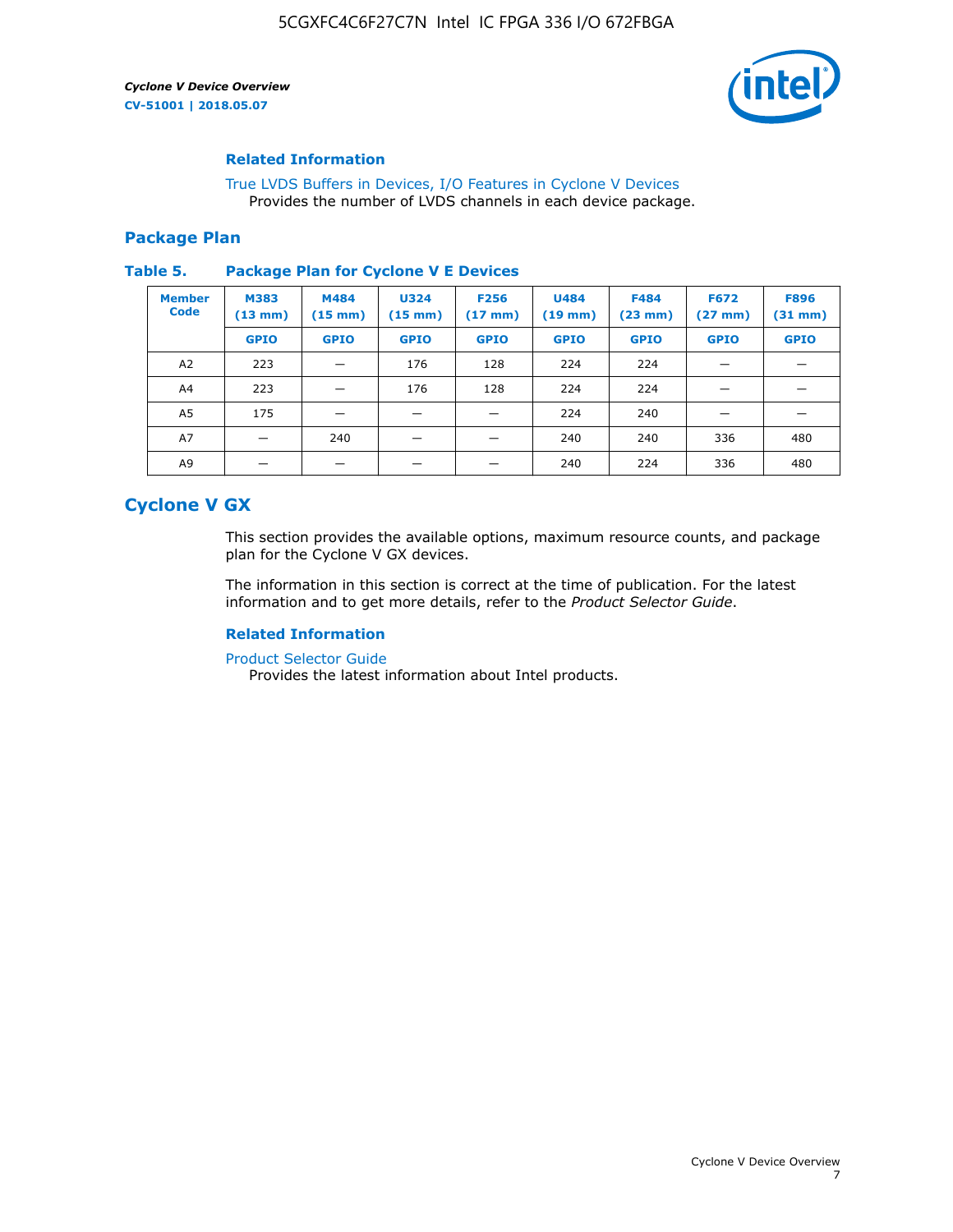

#### **Available Options**

#### **Figure 2. Sample Ordering Code and Available Options for Cyclone V GX Devices**

The SEU internal scrubbing feature is available for Cyclone V E, GX, SE, and SX devices with the "SC" suffix in the part number. For device availability and ordering, contact your local Intel sales representatives.



#### **Maximum Resources**

#### **Table 6. Maximum Resource Counts for Cyclone V GX Devices**

| <b>Resource</b>              |             | <b>Member Code</b> |                |                |                |           |  |  |
|------------------------------|-------------|--------------------|----------------|----------------|----------------|-----------|--|--|
|                              |             | C <sub>3</sub>     | C <sub>4</sub> | C <sub>5</sub> | C7             | C9        |  |  |
| Logic Elements (LE) (K)      |             | 36                 | 50             | 77             | 150            | 301       |  |  |
| <b>ALM</b>                   |             | 13,460             | 18,860         | 29,080         | 56,480         | 113,560   |  |  |
| Register                     |             |                    | 75,440         | 116,320        | 225,920        | 454,240   |  |  |
| Memory (Kb)                  | M10K        | 1,350              | 2,500          | 4,460          | 6,860          | 12,200    |  |  |
|                              | <b>MLAB</b> | 182                | 424            | 424            | 836            | 1,717     |  |  |
| Variable-precision DSP Block |             | 57                 | 70             | 150            | 156            | 342       |  |  |
| 18 x 18 Multiplier           |             | 114                | 140            | 300            | 312            | 684       |  |  |
| PLL                          |             |                    | 6              | 6              | $\overline{7}$ | 8         |  |  |
| 3 Gbps Transceiver           |             | 3                  | 6              | 6              | 9              | 12        |  |  |
| GPIO <sup>(4)</sup>          |             | 208                | 336            | 336            | 480            | 560       |  |  |
|                              |             |                    |                |                |                | continued |  |  |

 $(4)$  The number of GPIOs does not include transceiver I/Os. In the Intel Quartus® Prime software, the number of user I/Os includes transceiver I/Os.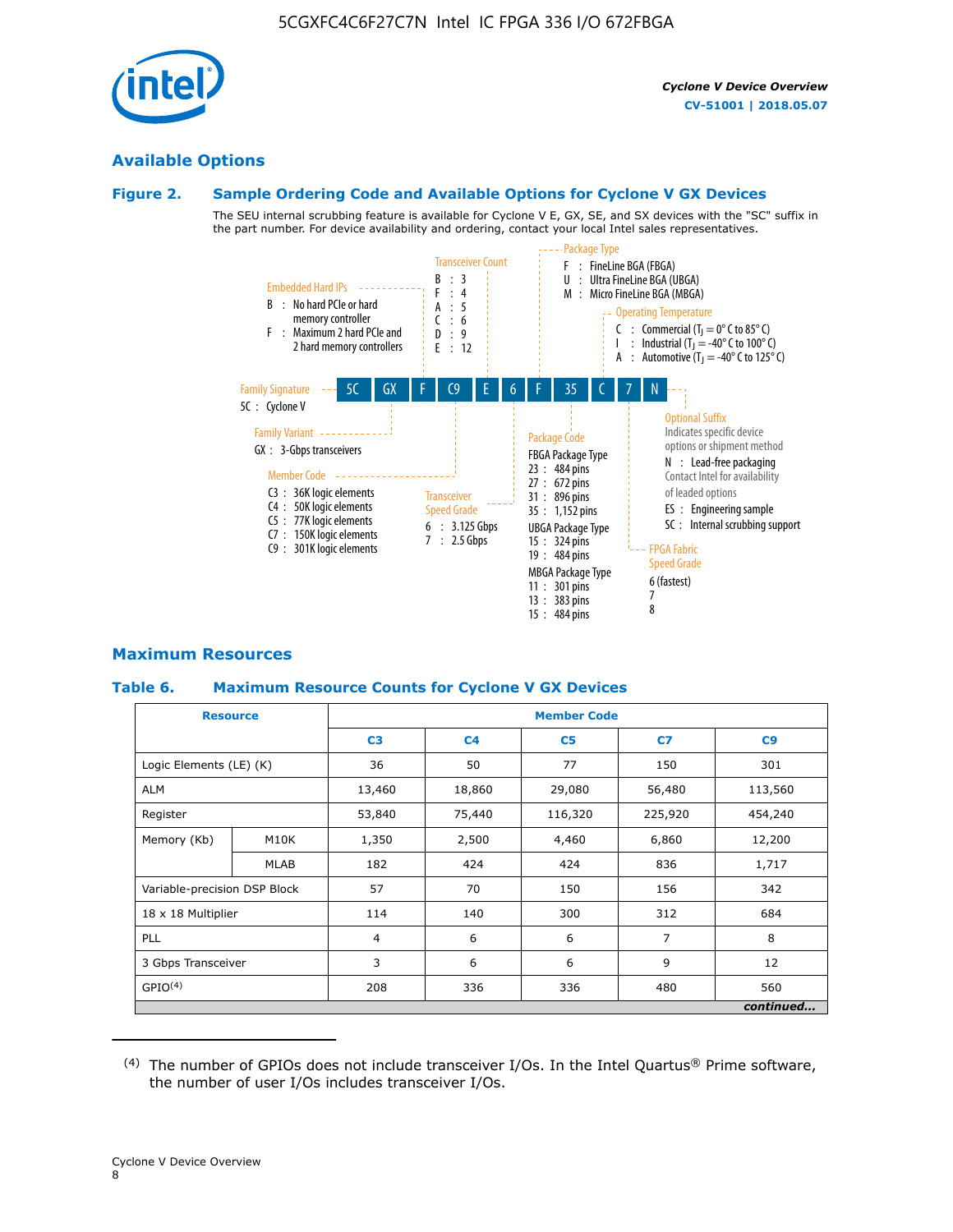

| <b>Resource</b>        |             | <b>Member Code</b> |                |                |     |                |  |  |
|------------------------|-------------|--------------------|----------------|----------------|-----|----------------|--|--|
|                        |             | C <sub>3</sub>     | C <sub>4</sub> | C <sub>5</sub> | C7  | C <sub>9</sub> |  |  |
| <b>LVDS</b>            | Transmitter | 52                 | 84             | 84             | 120 | 140            |  |  |
|                        | Receiver    | 52                 | 84             | 84             | 120 | 140            |  |  |
| PCIe Hard IP Block     |             |                    |                |                |     |                |  |  |
| Hard Memory Controller |             |                    | h              |                |     |                |  |  |

#### **Related Information**

[True LVDS Buffers in Devices, I/O Features in Cyclone V Devices](https://www.altera.com/documentation/sam1403481100977.html#sam1403480885395) Provides the number of LVDS channels in each device package.

#### **Package Plan**

#### **Table 7. Package Plan for Cyclone V GX Devices**

| <b>Member</b><br><b>Code</b> | <b>M301</b><br>$(11$ mm) |                | <b>M383</b><br>$(13 \text{ mm})$ |             | M484<br>$(15 \text{ mm})$ |             | <b>U324</b><br>$(15 \text{ mm})$ |             | <b>U484</b><br>$(19$ mm) |             |
|------------------------------|--------------------------|----------------|----------------------------------|-------------|---------------------------|-------------|----------------------------------|-------------|--------------------------|-------------|
|                              | <b>GPIO</b>              | <b>XCVR</b>    | <b>GPIO</b>                      | <b>XCVR</b> | <b>GPIO</b>               | <b>XCVR</b> | <b>GPIO</b>                      | <b>XCVR</b> | <b>GPIO</b>              | <b>XCVR</b> |
| C <sub>3</sub>               |                          |                |                                  |             |                           |             | 144                              | 3           | 208                      | 3           |
| C <sub>4</sub>               | 129                      | $\overline{4}$ | 175                              | 6           |                           |             | –                                |             | 224                      | 6           |
| C5                           | 129                      | 4              | 175                              | 6           |                           |             |                                  |             | 224                      | 6           |
| C7                           | _                        |                |                                  |             | 240                       | 3           |                                  |             | 240                      | 6           |
| C9                           |                          |                |                                  |             |                           |             |                                  |             | 240                      | 5           |

| <b>Member</b><br><b>Code</b> | <b>F484</b> | $(23$ mm)   | <b>F672</b> | $(27 \text{ mm})$ | <b>F896</b><br>$(31 \text{ mm})$ |             | F1152<br>$(35 \text{ mm})$ |             |
|------------------------------|-------------|-------------|-------------|-------------------|----------------------------------|-------------|----------------------------|-------------|
|                              | <b>GPIO</b> | <b>XCVR</b> | <b>GPIO</b> | <b>XCVR</b>       | <b>GPIO</b>                      | <b>XCVR</b> | <b>GPIO</b>                | <b>XCVR</b> |
| C <sub>3</sub>               | 208         | 3           |             |                   |                                  |             |                            |             |
| C4                           | 240         | 6           | 336         | 6                 |                                  |             |                            |             |
| C5                           | 240         | 6           | 336         | 6                 |                                  |             |                            |             |
| C <sub>7</sub>               | 240         | 6           | 336         | 9                 | 480                              | 9           |                            |             |
| C9                           | 224         | 6           | 336         | 9                 | 480                              | 12          | 560                        | 12          |

## **Cyclone V GT**

This section provides the available options, maximum resource counts, and package plan for the Cyclone V GT devices.

The information in this section is correct at the time of publication. For the latest information and to get more details, refer to the *Product Selector Guide*.

#### **Related Information**

#### [Product Selector Guide](https://www.altera.com/products/product-selector-guide.html)

Provides the latest information about Intel products.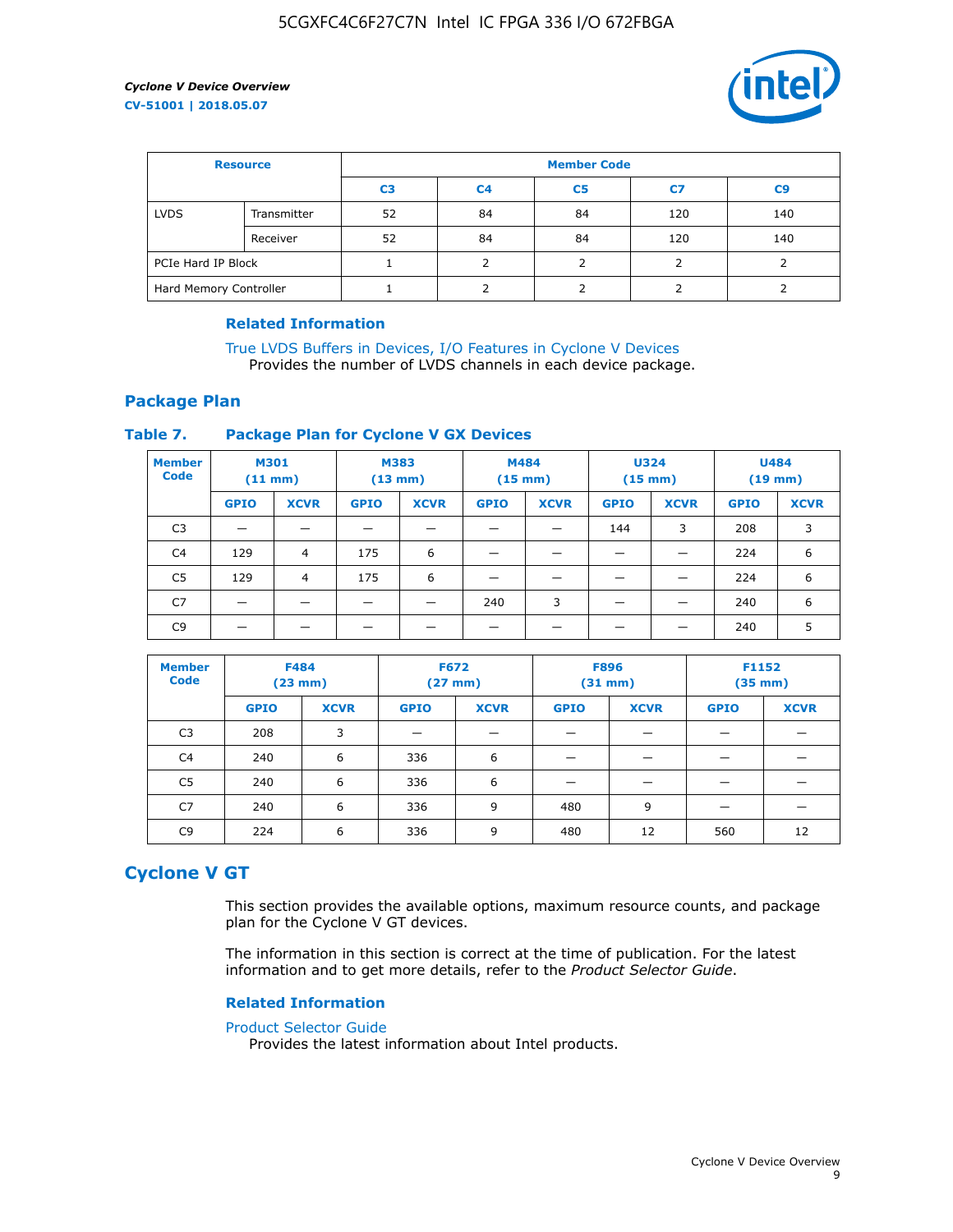

## **Available Options**

#### **Figure 3. Sample Ordering Code and Available Options for Cyclone V GT Devices**



#### **Maximum Resources**

#### **Table 8. Maximum Resource Counts for Cyclone V GT Devices**

|                              | <b>Resource</b> | <b>Member Code</b> |         |                |  |  |  |
|------------------------------|-----------------|--------------------|---------|----------------|--|--|--|
|                              |                 | D <sub>5</sub>     | D7      | D <sub>9</sub> |  |  |  |
| Logic Elements (LE) (K)      |                 | 77                 | 150     | 301            |  |  |  |
| <b>ALM</b>                   |                 | 29,080             | 56,480  | 113,560        |  |  |  |
| Register                     |                 | 116,320            | 225,920 | 454,240        |  |  |  |
| Memory (Kb)                  | M10K            | 4,460              | 6,860   | 12,200         |  |  |  |
|                              | <b>MLAB</b>     | 424                | 836     | 1,717          |  |  |  |
| Variable-precision DSP Block |                 | 150                | 156     | 342            |  |  |  |
| 18 x 18 Multiplier           |                 | 300                | 312     | 684            |  |  |  |
| PLL                          |                 | 6                  | 7       | 8              |  |  |  |
| 6 Gbps Transceiver           |                 | 6                  | 9       | 12             |  |  |  |
| GPIO <sup>(5)</sup>          |                 | 336                | 480     | 560            |  |  |  |
| <b>LVDS</b>                  | Transmitter     | 84                 | 120     | 140            |  |  |  |
|                              |                 |                    |         | continued      |  |  |  |

<sup>(5)</sup> The number of GPIOs does not include transceiver I/Os. In the Intel Quartus Prime software, the number of user I/Os includes transceiver I/Os.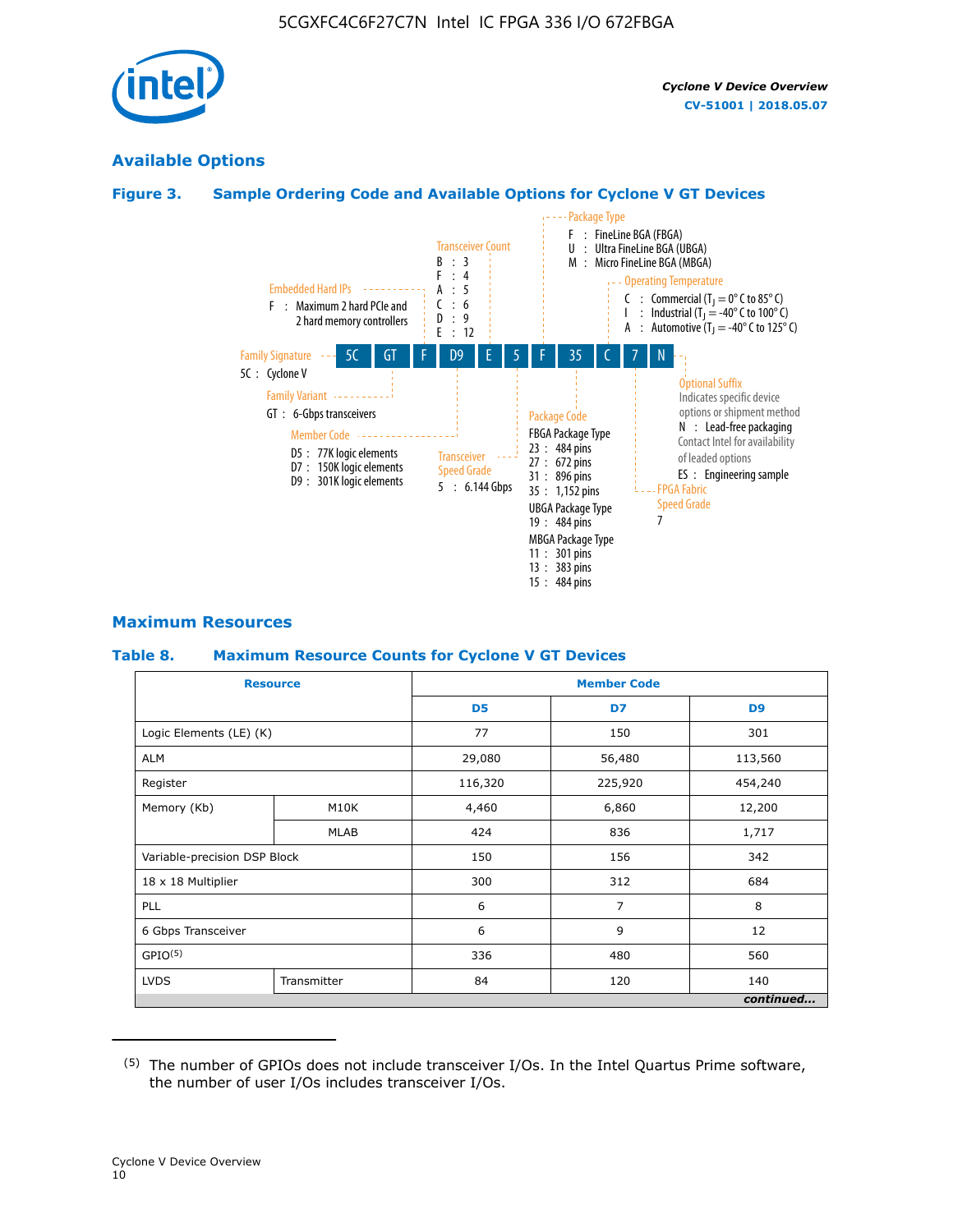

| <b>Resource</b>        |          | <b>Member Code</b> |     |     |  |  |
|------------------------|----------|--------------------|-----|-----|--|--|
|                        |          | D5                 | D7  | D9  |  |  |
|                        | Receiver | 84                 | 120 | 140 |  |  |
| PCIe Hard IP Block     |          |                    |     |     |  |  |
| Hard Memory Controller |          |                    |     |     |  |  |

#### **Related Information**

[True LVDS Buffers in Devices, I/O Features in Cyclone V Devices](https://www.altera.com/documentation/sam1403481100977.html#sam1403480885395) Provides the number of LVDS channels in each device package.

## **Package Plan**

#### **Table 9. Package Plan for Cyclone V GT Devices**

Transceiver counts shown are for transceiver ≤5 Gbps . 6 Gbps transceiver channel count support depends on the package and channel usage. For more information about the 6 Gbps transceiver channel count, refer to the *Cyclone V Device Handbook Volume 2: Transceivers*.

| <b>Member</b><br><b>Code</b> | <b>M301</b><br>$(11$ mm) |             | M383<br>$(13 \text{ mm})$ |             | M484<br>(15 mm)          |                          | <b>U484</b><br>$(19$ mm) |             |
|------------------------------|--------------------------|-------------|---------------------------|-------------|--------------------------|--------------------------|--------------------------|-------------|
|                              | <b>GPIO</b>              | <b>XCVR</b> | <b>GPIO</b>               | <b>XCVR</b> | <b>GPIO</b>              | <b>XCVR</b>              | <b>GPIO</b>              | <b>XCVR</b> |
| D <sub>5</sub>               | 129                      | 4           | 175                       | 6           | $\overline{\phantom{0}}$ | $\overline{\phantom{0}}$ | 224                      | 6           |
| D7                           | -                        |             |                           | _           | 240                      | 3                        | 240                      | 6           |
| D <sub>9</sub>               | -                        |             |                           | _           | _                        | –                        | 240                      | 5           |

| <b>Member</b><br><b>Code</b> | <b>F484</b><br>$(23$ mm) |             | <b>F672</b><br>$(27 \text{ mm})$ |             | <b>F896</b><br>$(31$ mm $)$ |             | F1152<br>$(35$ mm $)$ |             |
|------------------------------|--------------------------|-------------|----------------------------------|-------------|-----------------------------|-------------|-----------------------|-------------|
|                              | <b>GPIO</b>              | <b>XCVR</b> | <b>GPIO</b>                      | <b>XCVR</b> | <b>GPIO</b>                 | <b>XCVR</b> | <b>GPIO</b>           | <b>XCVR</b> |
| D <sub>5</sub>               | 240                      | 6           | 336                              | 6           | -                           |             |                       |             |
| D7                           | 240                      | 6           | 336                              | q(6)        | 480                         | q(6)        | -                     | _           |
| D <sub>9</sub>               | 224                      | 6           | 336                              | q(6)        | 480                         | 12(7)       | 560                   | 12(7)       |

#### **Related Information**

[6.144-Gbps Support Capability in Cyclone V GT Devices, Cyclone V Device Handbook](https://www.altera.com/documentation/nik1409855456781.html#nik1409855410757) [Volume 2: Transceivers](https://www.altera.com/documentation/nik1409855456781.html#nik1409855410757)

Provides more information about 6 Gbps transceiver channel count.

<sup>(6)</sup> If you require CPRI (at 6.144 Gbps) and PCIe Gen2 transmit jitter compliance, Intel recommends that you use only up to three full-duplex transceiver channels for CPRI, and up to six full-duplex channels for PCIe Gen2. The CMU channels are not considered full-duplex channels.

 $(7)$  If you require CPRI (at 6.144 Gbps) and PCIe Gen2 transmit jitter compliance, Intel recommends that you use only up to three full-duplex transceiver channels for CPRI, and up to eight full-duplex channels for PCIe Gen2. The CMU channels are not considered full-duplex channels.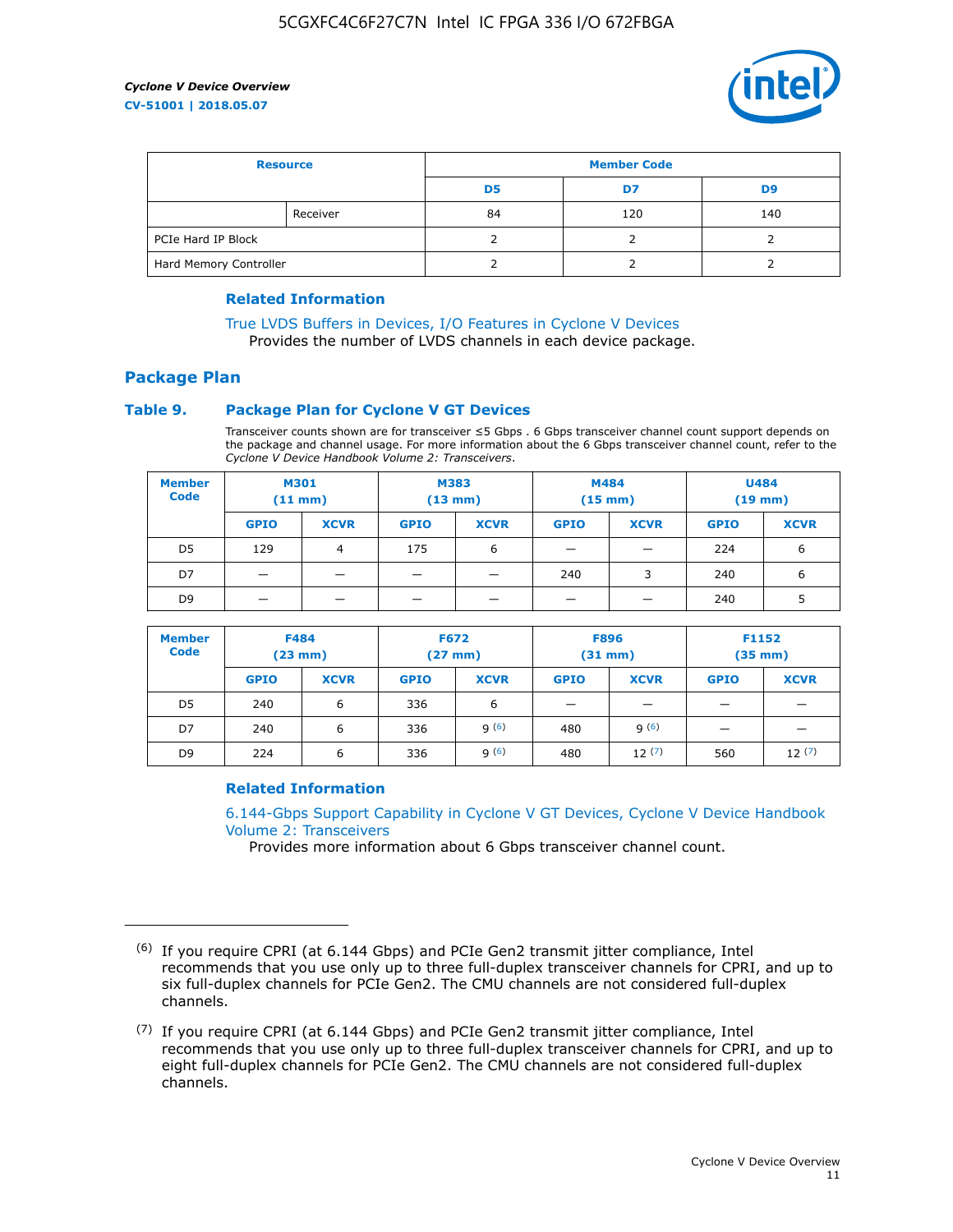

## **Cyclone V SE**

This section provides the available options, maximum resource counts, and package plan for the Cyclone V SE devices.

The information in this section is correct at the time of publication. For the latest information and to get more details, refer to the *Product Selector Guide*.

#### **Related Information**

#### [Product Selector Guide](https://www.altera.com/products/product-selector-guide.html)

Provides the latest information about Intel products.

#### **Available Options**

#### **Figure 4. Sample Ordering Code and Available Options for Cyclone V SE Devices**

The SEU internal scrubbing feature is available for Cyclone V E, GX, SE, and SX devices with the "SC" suffix in the part number. For device availability and ordering, contact your local Intel sales representatives.

Cyclone V SE and SX low-power devices (L power option) offer 30% static power reduction for devices with 25K LE and 40K LE, and 20% static power reduction for devices with 85K LE and 110K LE.

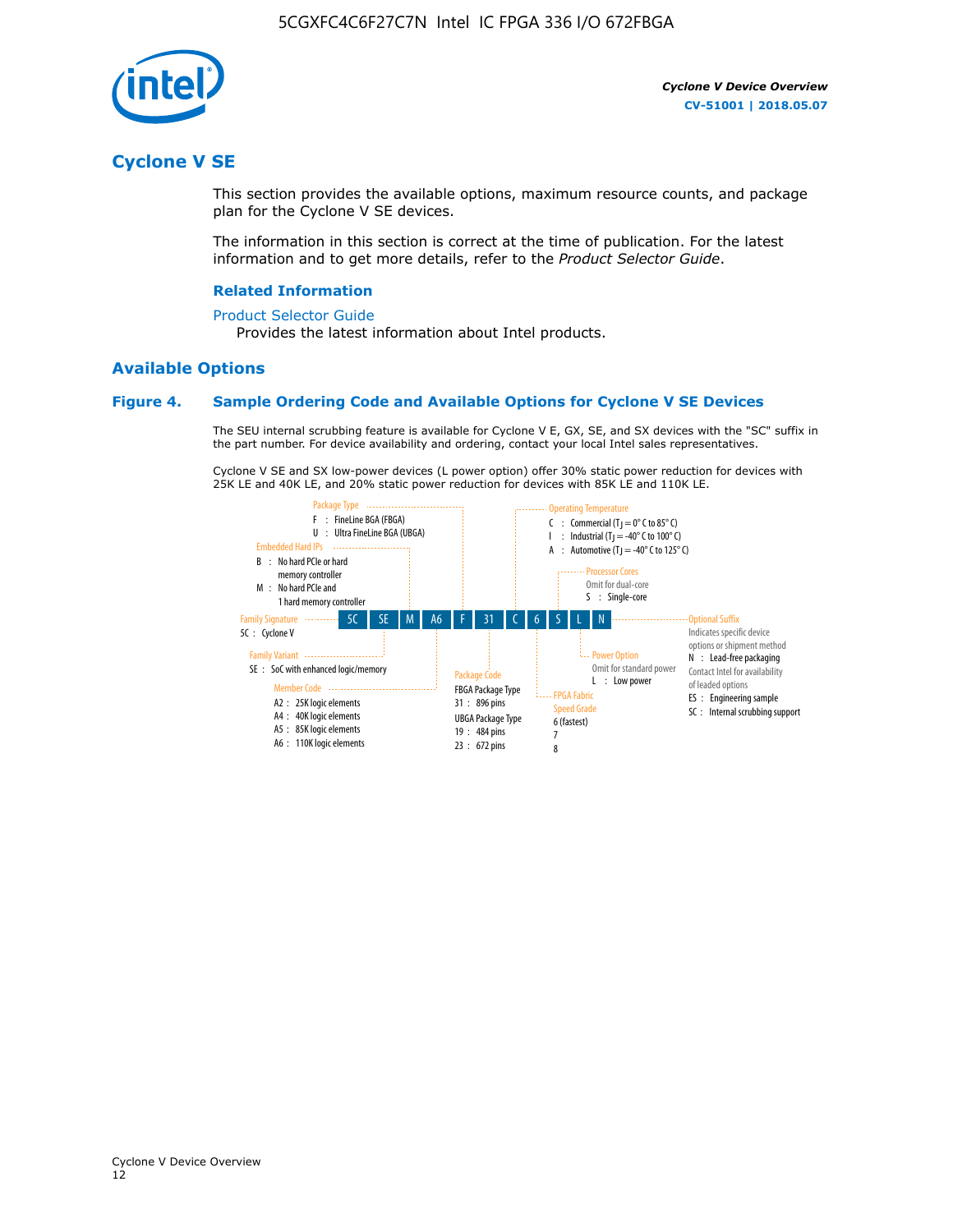

#### **Maximum Resources**

#### **Table 10. Maximum Resource Counts for Cyclone V SE Devices**

|                                | <b>Resource</b> | <b>Member Code</b>       |                          |                      |                      |  |
|--------------------------------|-----------------|--------------------------|--------------------------|----------------------|----------------------|--|
|                                |                 | A2                       | A4                       | <b>A5</b>            | A6                   |  |
| Logic Elements (LE) (K)        |                 | 25                       | 40                       | 85                   | 110                  |  |
| <b>ALM</b>                     |                 | 9,430                    | 15,880                   | 32,070               | 41,910               |  |
| Register                       |                 | 37,736                   | 60,376                   | 128,300              | 166,036              |  |
| Memory (Kb)                    | M10K            | 1,400                    | 2,700                    | 3,970                | 5,570                |  |
|                                | <b>MLAB</b>     | 138                      | 231                      | 480                  | 621                  |  |
| Variable-precision DSP Block   |                 | 36                       | 84                       | 87                   | 112                  |  |
| 18 x 18 Multiplier             |                 | 72                       | 168                      | 174                  | 224                  |  |
| <b>FPGA PLL</b>                |                 | 5                        | 5                        | 6                    | 6                    |  |
| <b>HPS PLL</b>                 |                 | 3                        | 3                        | 3                    | 3                    |  |
| <b>FPGA GPIO</b>               |                 | 145                      | 145                      | 288                  | 288                  |  |
| HPS I/O                        |                 | 181                      | 181                      | 181                  | 181                  |  |
| <b>LVDS</b>                    | Transmitter     | 32                       | 32                       | 72                   | 72                   |  |
|                                | Receiver        | 37                       | 37                       | 72                   | 72                   |  |
| FPGA Hard Memory Controller    |                 | 1                        | $\mathbf{1}$             | $\mathbf{1}$         | $\mathbf{1}$         |  |
| HPS Hard Memory Controller     |                 | $\mathbf{1}$             | $\mathbf{1}$             | $\mathbf{1}$         | $\mathbf{1}$         |  |
| Arm Cortex-A9 MPCore Processor |                 | Single- or dual-<br>core | Single- or dual-<br>core | Single- or dual-core | Single- or dual-core |  |

#### **Related Information**

[True LVDS Buffers in Devices, I/O Features in Cyclone V Devices](https://www.altera.com/documentation/sam1403481100977.html#sam1403480885395) Provides the number of LVDS channels in each device package.

#### **Package Plan**

#### **Table 11. Package Plan for Cyclone V SE Devices**

The HPS I/O counts are the number of I/Os in the HPS and does not correlate with the number of HPS-specific I/O pins in the FPGA. Each HPS-specific pin in the FPGA may be mapped to several HPS I/Os.

| <b>Member Code</b> | <b>U484</b><br>$(19$ mm) |           | <b>U672</b><br>(23 mm) |           | <b>F896</b><br>$(31$ mm $)$ |           |
|--------------------|--------------------------|-----------|------------------------|-----------|-----------------------------|-----------|
|                    | <b>FPGA GPIO</b>         | HPS $I/O$ | <b>FPGA GPIO</b>       | HPS $I/O$ | <b>FPGA GPIO</b>            | HPS $I/O$ |
| A <sub>2</sub>     | 66                       | 151       | 145                    | 181       |                             |           |
| A4                 | 66                       | 151       | 145                    | 181       |                             |           |
| A <sub>5</sub>     | 66                       | 151       | 145                    | 181       | 288                         | 181       |
| A6                 | 66                       | 151       | 145                    | 181       | 288                         | 181       |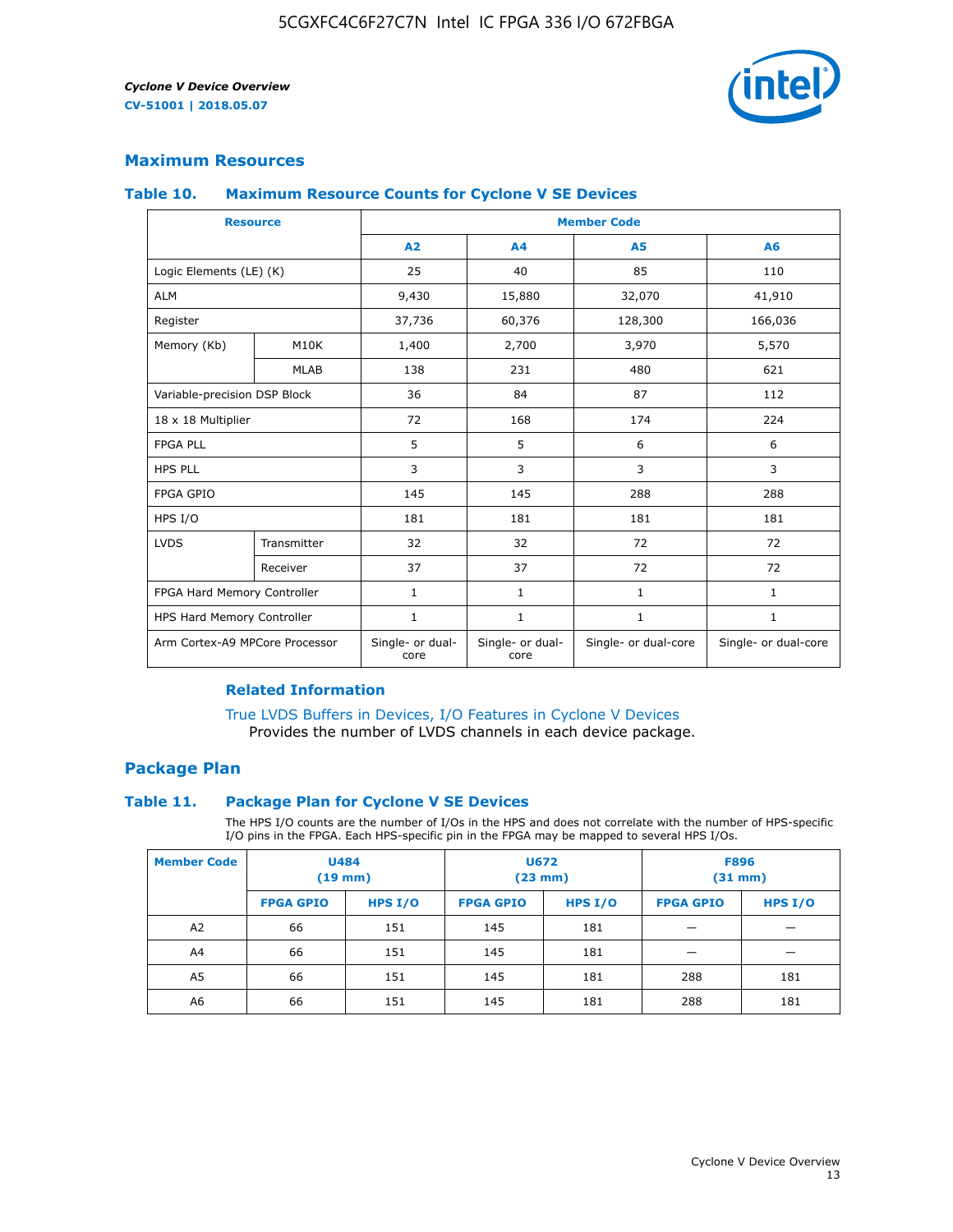

## **Cyclone V SX**

This section provides the available options, maximum resource counts, and package plan for the Cyclone V SX devices.

The information in this section is correct at the time of publication. For the latest information and to get more details, refer to the *Product Selector Guide*.

#### **Related Information**

#### [Product Selector Guide](https://www.altera.com/products/product-selector-guide.html)

Provides the latest information about Intel products.

#### **Available Options**

#### **Figure 5. Sample Ordering Code and Available Options for Cyclone V SX Devices**

The SEU internal scrubbing feature is available for Cyclone V E, GX, SE, and SX devices with the "SC" suffix in the part number. For device availability and ordering, contact your local Intel sales representatives.

Cyclone V SE and SX low-power devices (L power option) offer 30% static power reduction for devices with 25K LE and 40K LE, and 20% static power reduction for devices with 85K LE and 110K LE.



#### **Maximum Resources**

#### **Table 12. Maximum Resource Counts for Cyclone V SX Devices**

|                              | <b>Resource</b> | <b>Member Code</b> |                |                |           |  |
|------------------------------|-----------------|--------------------|----------------|----------------|-----------|--|
|                              |                 | C <sub>2</sub>     | C <sub>4</sub> | C <sub>5</sub> | C6        |  |
| Logic Elements (LE) (K)      |                 | 25                 | 40             | 85             | 110       |  |
| <b>ALM</b>                   |                 | 9,430              | 15,880         | 32,070         | 41,910    |  |
| Register                     |                 | 37,736             | 60,376         | 128,300        | 166,036   |  |
| Memory (Kb)                  | M10K            | 1,400              | 2,700          | 3,970          | 5,570     |  |
|                              | <b>MLAB</b>     | 138                | 231            | 480            | 621       |  |
| Variable-precision DSP Block |                 | 36                 | 84             | 87             | 112       |  |
| 18 x 18 Multiplier           |                 | 72                 | 168            | 174            | 224       |  |
| <b>FPGA PLL</b>              |                 | 5                  | 5              | 6              | 6         |  |
|                              |                 |                    |                |                | continued |  |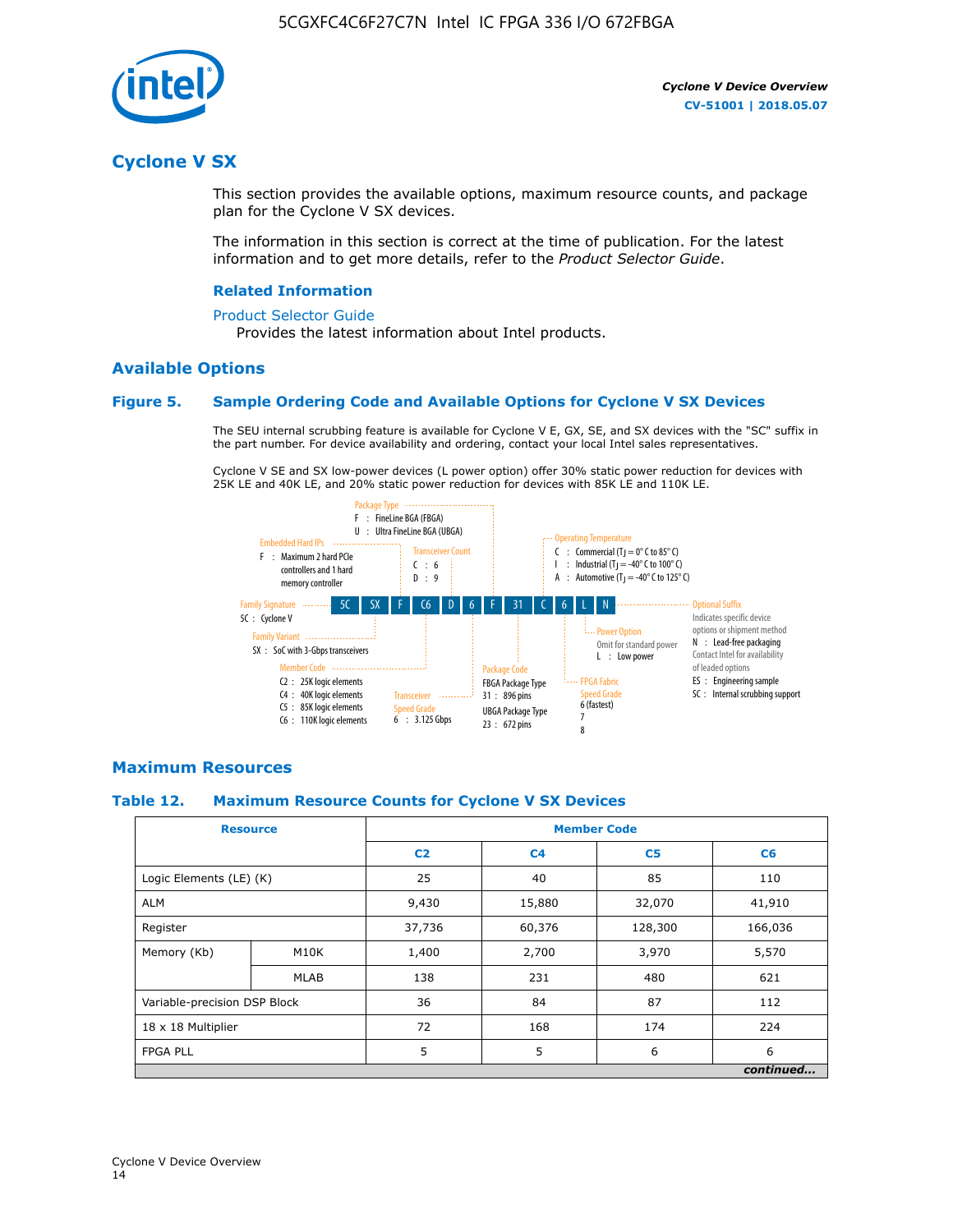

| <b>Resource</b>                |             | <b>Member Code</b> |                |                |              |  |  |
|--------------------------------|-------------|--------------------|----------------|----------------|--------------|--|--|
|                                |             | C <sub>2</sub>     | C <sub>4</sub> | C <sub>5</sub> | C6           |  |  |
| <b>HPS PLL</b>                 |             | 3                  | 3              | 3              | 3            |  |  |
| 3 Gbps Transceiver             |             | 6                  | 6              | 9              | 9            |  |  |
| FPGA GPIO $(8)$                |             | 145                | 145            | 288            | 288          |  |  |
| HPS I/O                        |             | 181                | 181            | 181            | 181          |  |  |
| <b>LVDS</b>                    | Transmitter | 32                 | 32             | 72             | 72           |  |  |
|                                | Receiver    | 37                 | 37             | 72             | 72           |  |  |
| PCIe Hard IP Block             |             | $\overline{2}$     | 2              | 2(9)           | 2(9)         |  |  |
| FPGA Hard Memory Controller    |             | 1                  | $\mathbf{1}$   | $\mathbf{1}$   | $\mathbf{1}$ |  |  |
| HPS Hard Memory Controller     |             | 1                  | $\mathbf{1}$   | 1              | 1            |  |  |
| Arm Cortex-A9 MPCore Processor |             | Dual-core          | Dual-core      | Dual-core      | Dual-core    |  |  |

#### **Related Information**

[True LVDS Buffers in Devices, I/O Features in Cyclone V Devices](https://www.altera.com/documentation/sam1403481100977.html#sam1403480885395) Provides the number of LVDS channels in each device package.

#### **Package Plan**

#### **Table 13. Package Plan for Cyclone V SX Devices**

The HPS I/O counts are the number of I/Os in the HPS and does not correlate with the number of HPS-specific I/O pins in the FPGA. Each HPS-specific pin in the FPGA may be mapped to several HPS I/Os.

| <b>Member Code</b> | U672<br>(23 mm)  |           | <b>F896</b><br>$(31$ mm $)$ |                  |           |             |
|--------------------|------------------|-----------|-----------------------------|------------------|-----------|-------------|
|                    | <b>FPGA GPIO</b> | HPS $I/O$ | <b>XCVR</b>                 | <b>FPGA GPIO</b> | HPS $I/O$ | <b>XCVR</b> |
| C <sub>2</sub>     | 145              | 181       | 6                           |                  |           |             |
| C <sub>4</sub>     | 145              | 181       | 6                           |                  |           |             |
| C5                 | 145              | 181       | 6                           | 288              | 181       | 9           |
| C6                 | 145              | 181       | 6                           | 288              | 181       | 9           |

## **Cyclone V ST**

This section provides the available options, maximum resource counts, and package plan for the Cyclone V ST devices.

The information in this section is correct at the time of publication. For the latest information and to get more details, refer to the *Product Selector Guide*.

 $(8)$  The number of GPIOs does not include transceiver I/Os. In the Intel Quartus Prime software, the number of user I/Os includes transceiver I/Os.

<sup>(9)</sup> 1 PCIe Hard IP Block in U672 package.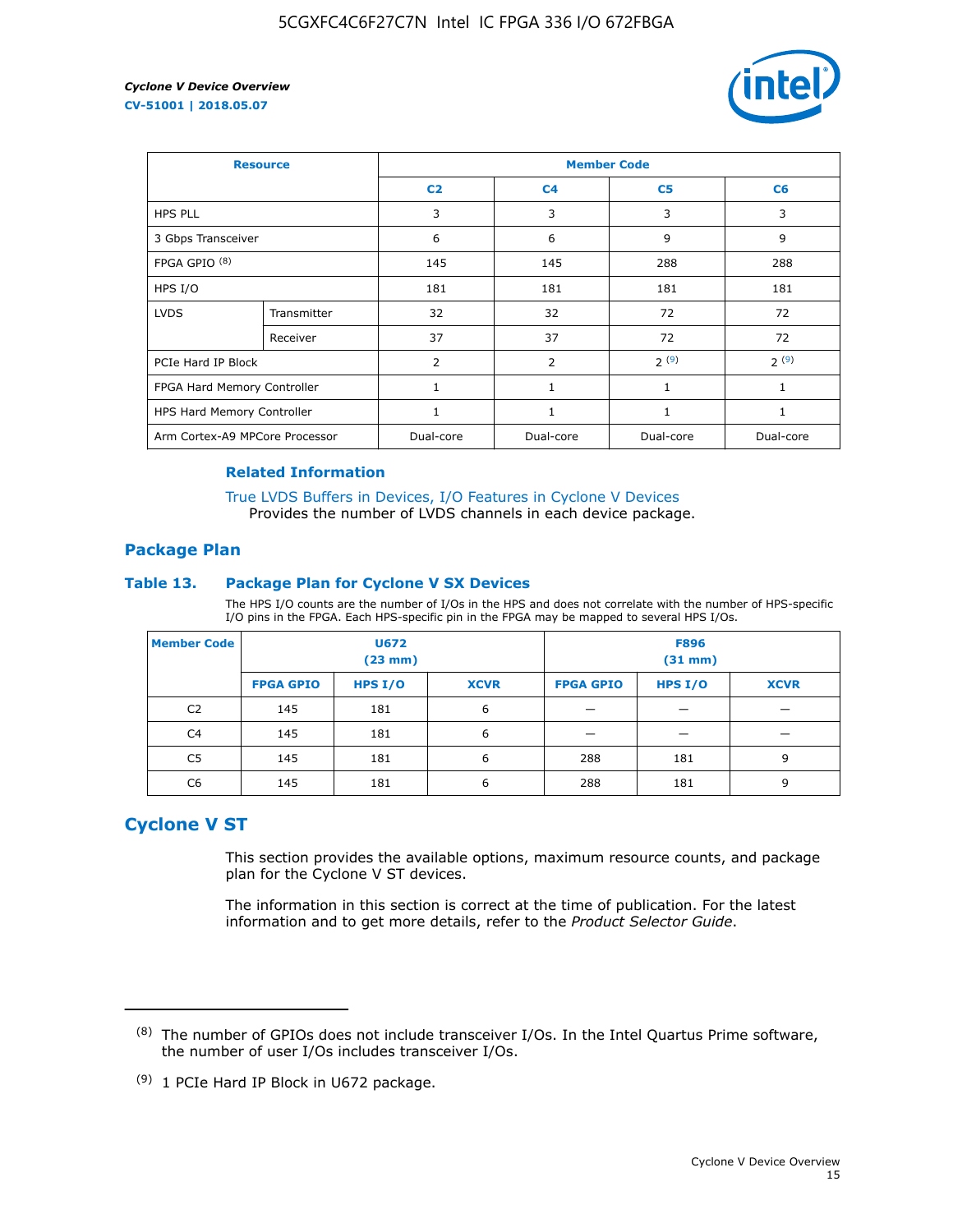

#### **Related Information**

[Product Selector Guide](https://www.altera.com/products/product-selector-guide.html) Provides the latest information about Intel products.

#### **Available Options**

#### **Figure 6. Sample Ordering Code and Available Options for Cyclone V ST Devices**



#### **Maximum Resources**

#### **Table 14. Maximum Resource Counts for Cyclone V ST Devices**

| <b>Resource</b>              |             |                | <b>Member Code</b> |
|------------------------------|-------------|----------------|--------------------|
|                              |             | D <sub>5</sub> | D <sub>6</sub>     |
| Logic Elements (LE) (K)      |             | 85             | 110                |
| <b>ALM</b>                   |             | 32,070         | 41,910             |
| Register                     |             | 128,300        | 166,036            |
| Memory (Kb)                  | M10K        | 3,970          | 5,570              |
|                              | <b>MLAB</b> | 480            | 621                |
| Variable-precision DSP Block |             | 87             | 112                |
| 18 x 18 Multiplier           |             | 174            | 224                |
| <b>FPGA PLL</b>              |             | 6              | 6                  |
| <b>HPS PLL</b>               |             | 3              | 3                  |
| 6.144 Gbps Transceiver       |             | 9              | 9                  |
| FPGA GPIO(10)                |             | 288            | 288                |
| HPS I/O                      |             | 181            | 181                |
| <b>LVDS</b>                  | Transmitter |                | 72                 |
|                              |             |                | continued          |

<sup>(10)</sup> The number of GPIOs does not include transceiver I/Os. In the Intel Quartus Prime software, the number of user I/Os includes transceiver I/Os.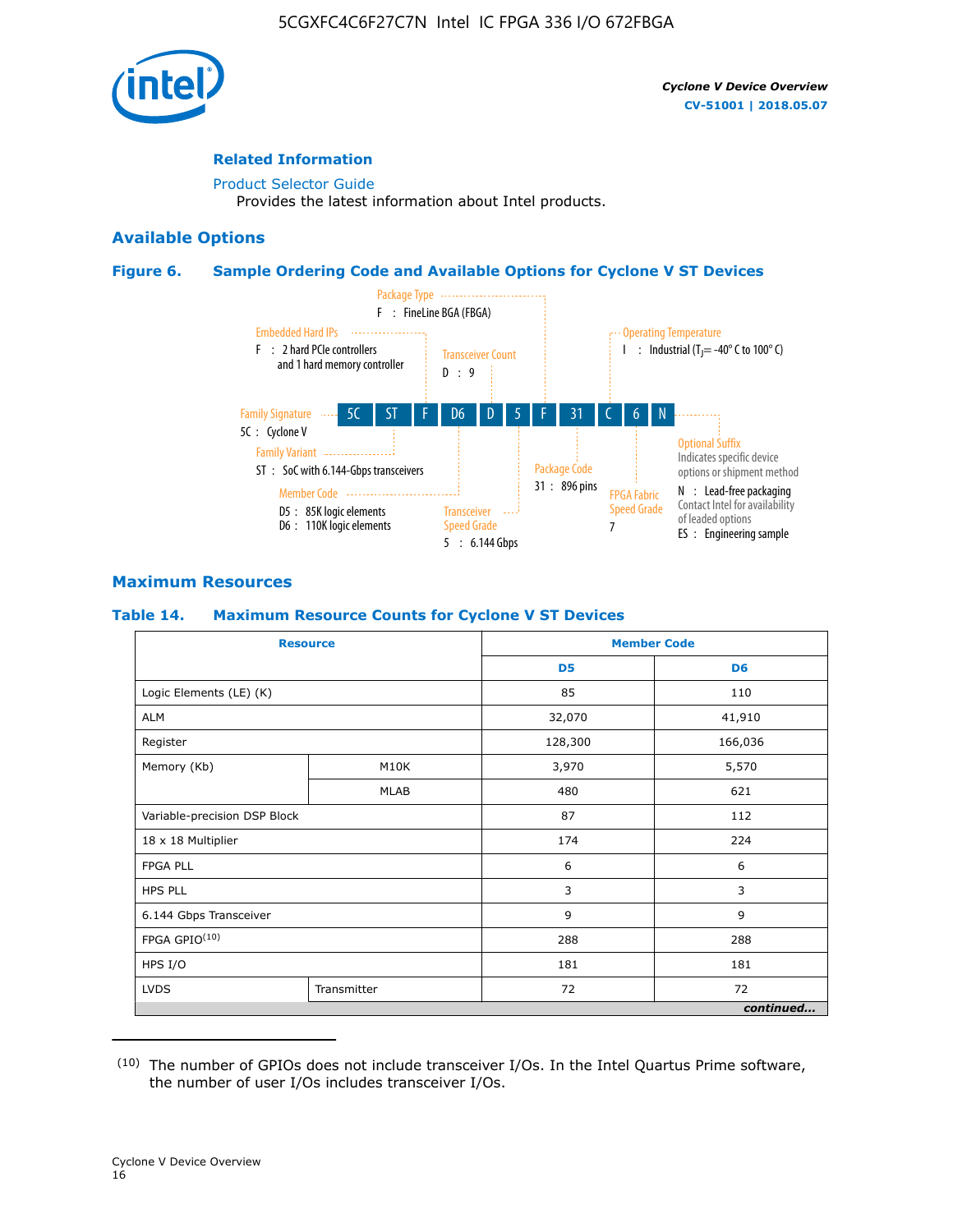

| <b>Resource</b>                |          | <b>Member Code</b> |                |  |
|--------------------------------|----------|--------------------|----------------|--|
|                                |          | D <sub>5</sub>     | D <sub>6</sub> |  |
|                                | Receiver | 72                 | 72             |  |
| PCIe Hard IP Block             |          |                    |                |  |
| FPGA Hard Memory Controller    |          |                    |                |  |
| HPS Hard Memory Controller     |          |                    |                |  |
| Arm Cortex-A9 MPCore Processor |          | Dual-core          | Dual-core      |  |

#### **Related Information**

## [True LVDS Buffers in Devices, I/O Features in Cyclone V Devices](https://www.altera.com/documentation/sam1403481100977.html#sam1403480885395)

Provides the number of LVDS channels in each device package.

#### **Package Plan**

#### **Table 15. Package Plan for Cyclone V ST Devices**

- The HPS I/O counts are the number of I/Os in the HPS and does not correlate with the number of HPSspecific I/O pins in the FPGA. Each HPS-specific pin in the FPGA may be mapped to several HPS I/Os.
- Transceiver counts shown are for transceiver ≤5 Gbps . 6 Gbps transceiver channel count support depends on the package and channel usage. For more information about the 6 Gbps transceiver channel count, refer to the *Cyclone V Device Handbook Volume 2: Transceivers*.

| <b>Member Code</b> | <b>F896</b><br>$(31$ mm $)$ |           |             |  |  |
|--------------------|-----------------------------|-----------|-------------|--|--|
|                    | <b>FPGA GPIO</b>            | HPS $I/O$ | <b>XCVR</b> |  |  |
| D <sub>5</sub>     | 288                         | 181       | 9(11)       |  |  |
| D <sub>6</sub>     | 288                         | 181       | q(11)       |  |  |

#### **Related Information**

[6.144-Gbps Support Capability in Cyclone V GT Devices, Cyclone V Device Handbook](https://www.altera.com/documentation/nik1409855456781.html#nik1409855410757) [Volume 2: Transceivers](https://www.altera.com/documentation/nik1409855456781.html#nik1409855410757)

Provides more information about 6 Gbps transceiver channel count.

<sup>(11)</sup> If you require CPRI (at 4.9152 Gbps) and PCIe Gen2 transmit jitter compliance, Intel recommends that you use only up to seven full-duplex transceiver channels for CPRI, and up to six full-duplex channels for PCIe Gen2. The CMU channels are not considered full-duplex channels.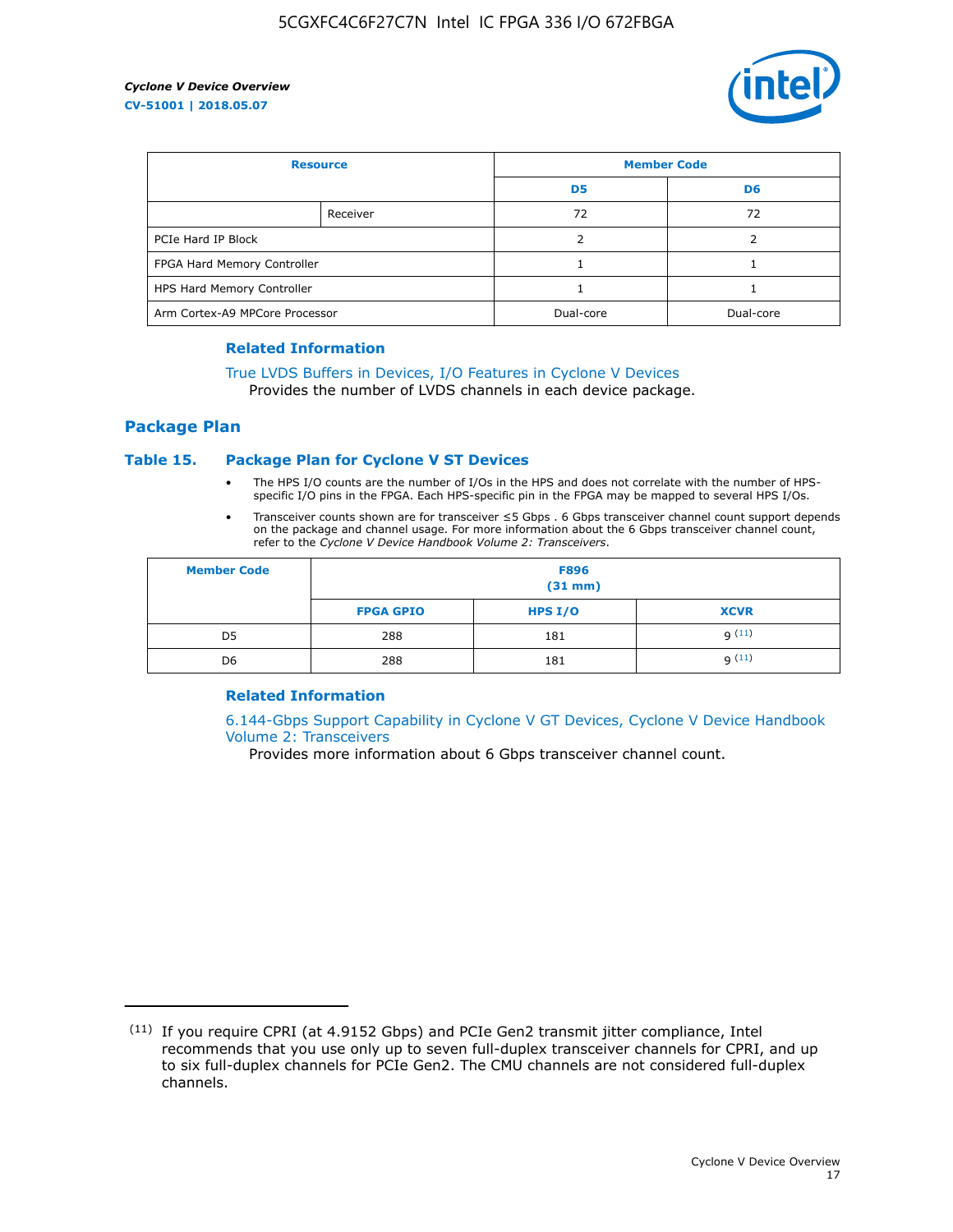

## **I/O Vertical Migration for Cyclone V Devices**

#### **Figure 7. Vertical Migration Capability Across Cyclone V Device Packages and Densities**

The arrows indicate the vertical migration paths. The devices included in each vertical migration path are shaded. You can also migrate your design across device densities in the same package option if the devices have the same dedicated pins, configuration pins, and power pins.



You can achieve the vertical migration shaded in red if you use only up to 175 GPIOs for the M383 package, and 138 GPIOs for the U672 package. These migration paths are not shown in the Intel Quartus Prime software Pin Migration View.

*Note:* To verify the pin migration compatibility, use the Pin Migration View window in the Intel Quartus Prime software Pin Planner.

## **Adaptive Logic Module**

Cyclone V devices use a 28 nm ALM as the basic building block of the logic fabric.

The ALM, as shown in following figure, uses an 8-input fracturable look-up table (LUT) with four dedicated registers to help improve timing closure in register-rich designs and achieve an even higher design packing capability than previous generations.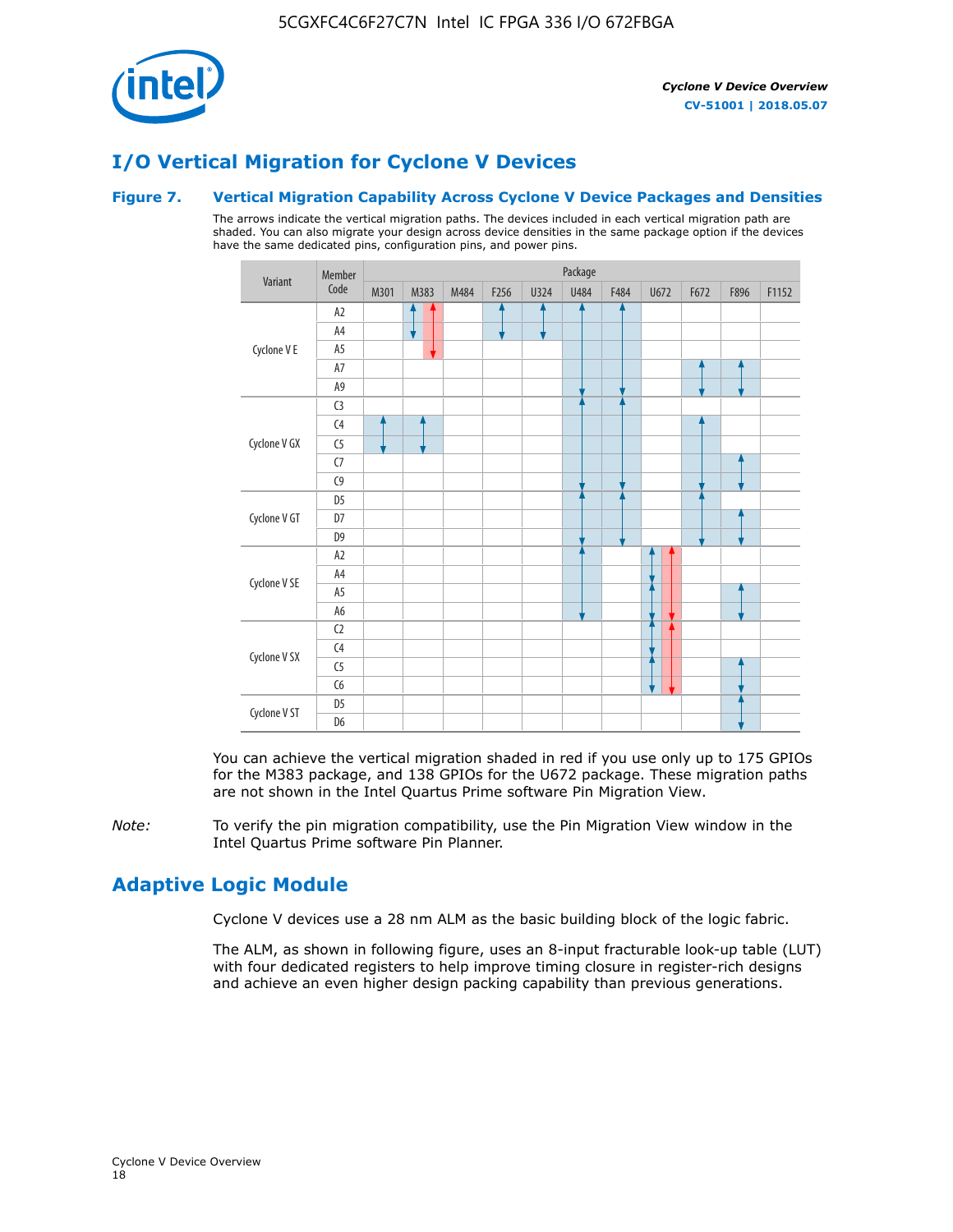

#### **Figure 8. ALM for Cyclone V Devices**



You can configure up to 25% of the ALMs in the Cyclone V devices as distributed memory using MLABs.

#### **Related Information**

Embedded Memory Capacity in Cyclone V Devices on page 21 Lists the embedded memory capacity for each device.

## **Variable-Precision DSP Block**

Cyclone V devices feature a variable-precision DSP block that supports these features:

- Configurable to support signal processing precisions ranging from  $9 \times 9$ ,  $18 \times 18$ and 27 x 27 bits natively
- A 64-bit accumulator
- A hard preadder that is available in both 18- and 27-bit modes
- Cascaded output adders for efficient systolic finite impulse response (FIR) filters
- Internal coefficient register banks, 8 deep, for each multiplier in 18- or 27-bit mode
- Fully independent multiplier operation
- A second accumulator feedback register to accommodate complex multiplyaccumulate functions
- Fully independent Efficient support for single-precision floating point arithmetic
- The inferability of all modes by the Intel Quartus Prime design software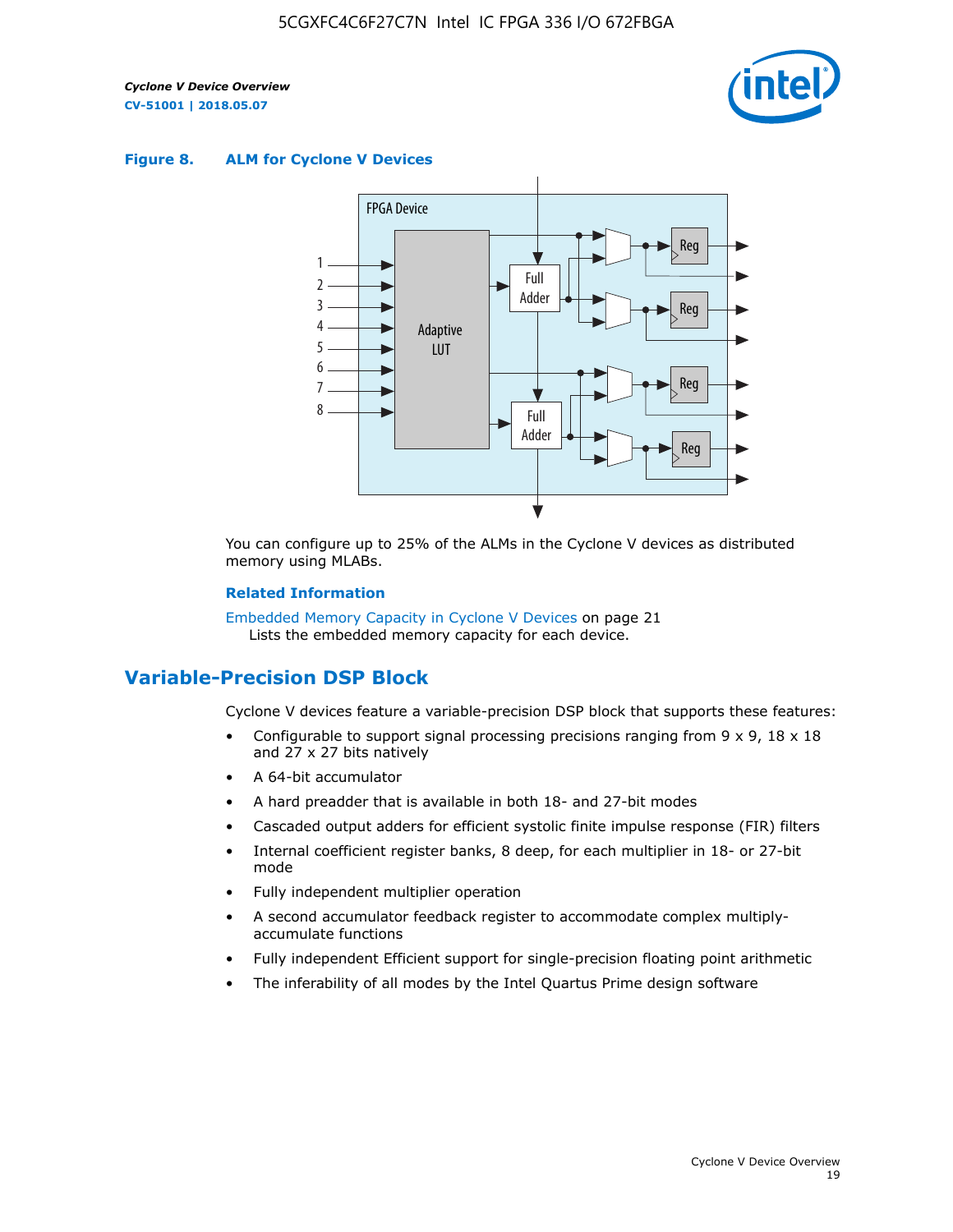

#### **Table 16. Variable-Precision DSP Block Configurations for Cyclone V Devices**

| <b>Usage Example</b>                                       | <b>Multiplier Size (Bit)</b> | <b>DSP Block Resource</b> |
|------------------------------------------------------------|------------------------------|---------------------------|
| Low precision fixed point for video<br>applications        | Three $9 \times 9$           |                           |
| Medium precision fixed point in FIR<br>filters             | Two 18 x 18                  |                           |
| FIR filters and general DSP usage                          | Two 18 x 18 with accumulate  |                           |
| High precision fixed- or floating-point<br>implementations | One 27 x 27 with accumulate  |                           |

You can configure each DSP block during compilation as independent three  $9 \times 9$ , two 18 x 18, or one 27 x 27 multipliers. With a dedicated 64 bit cascade bus, you can cascade multiple variable-precision DSP blocks to implement even higher precision DSP functions efficiently.

#### **Table 17. Number of Multipliers in Cyclone V Devices**

The table lists the variable-precision DSP resources by bit precision for each Cyclone V device.

| <b>Variant</b>  | <b>Member</b><br><b>Code</b> | <b>Variable-</b><br>precision |                                   | <b>Independent Input and Output</b><br><b>Multiplications Operator</b> | $18 \times 18$<br><b>Multiplier</b> | $18 \times 18$<br><b>Multiplier</b> |                                                              |
|-----------------|------------------------------|-------------------------------|-----------------------------------|------------------------------------------------------------------------|-------------------------------------|-------------------------------------|--------------------------------------------------------------|
|                 |                              | <b>DSP Block</b>              | $9 \times 9$<br><b>Multiplier</b> | $18 \times 18$<br><b>Multiplier</b>                                    | $27 \times 27$<br><b>Multiplier</b> | <b>Adder Mode</b>                   | <b>Adder</b><br><b>Summed</b><br>with 36 bit<br><b>Input</b> |
| Cyclone V E     | A <sub>2</sub>               | 25                            | 75                                | 50                                                                     | 25                                  | 25                                  | 25                                                           |
|                 | A4                           | 66                            | 198                               | 132                                                                    | 66                                  | 66                                  | 66                                                           |
|                 | A5                           | 150                           | 450                               | 300                                                                    | 150                                 | 150                                 | 150                                                          |
|                 | A7                           | 156                           | 468                               | 312                                                                    | 156                                 | 156                                 | 156                                                          |
|                 | A9                           | 342                           | 1,026                             | 684                                                                    | 342                                 | 342                                 | 342                                                          |
| Cyclone V<br>GX | C <sub>3</sub>               | 57                            | 171                               | 114                                                                    | 57                                  | 57                                  | 57                                                           |
|                 | C <sub>4</sub>               | 70                            | 210                               | 140                                                                    | 70                                  | 70                                  | 70                                                           |
|                 | C <sub>5</sub>               | 150                           | 450                               | 300                                                                    | 150                                 | 150                                 | 150                                                          |
|                 | C7                           | 156                           | 468                               | 312                                                                    | 156                                 | 156                                 | 156                                                          |
|                 | C <sub>9</sub>               | 342                           | 1,026                             | 684                                                                    | 342                                 | 342                                 | 342                                                          |
| Cyclone V GT    | D <sub>5</sub>               | 150                           | 450                               | 300                                                                    | 150                                 | 150                                 | 150                                                          |
|                 | D7                           | 156                           | 468                               | 312                                                                    | 156                                 | 156                                 | 156                                                          |
|                 | D <sub>9</sub>               | 342                           | 1,026                             | 684                                                                    | 342                                 | 342                                 | 342                                                          |
| Cyclone V SE    | A <sub>2</sub>               | 36                            | 108                               | 72                                                                     | 36                                  | 36                                  | 36                                                           |
|                 | A4                           | 84                            | 252                               | 168                                                                    | 84                                  | 84                                  | 84                                                           |
|                 | A5                           | 87                            | 261                               | 174                                                                    | 87                                  | 87                                  | 87                                                           |
|                 | A <sub>6</sub>               | 112                           | 336                               | 224                                                                    | 112                                 | 112                                 | 112                                                          |
| Cyclone V SX    | C <sub>2</sub>               | 36                            | 108                               | 72                                                                     | 36                                  | 36                                  | 36                                                           |
|                 | C <sub>4</sub>               | 84                            | 252                               | 168                                                                    | 84                                  | 84                                  | 84                                                           |
|                 | C <sub>5</sub>               | 87                            | 261                               | 174                                                                    | 87                                  | 87                                  | 87                                                           |
|                 |                              |                               |                                   |                                                                        |                                     |                                     | continued                                                    |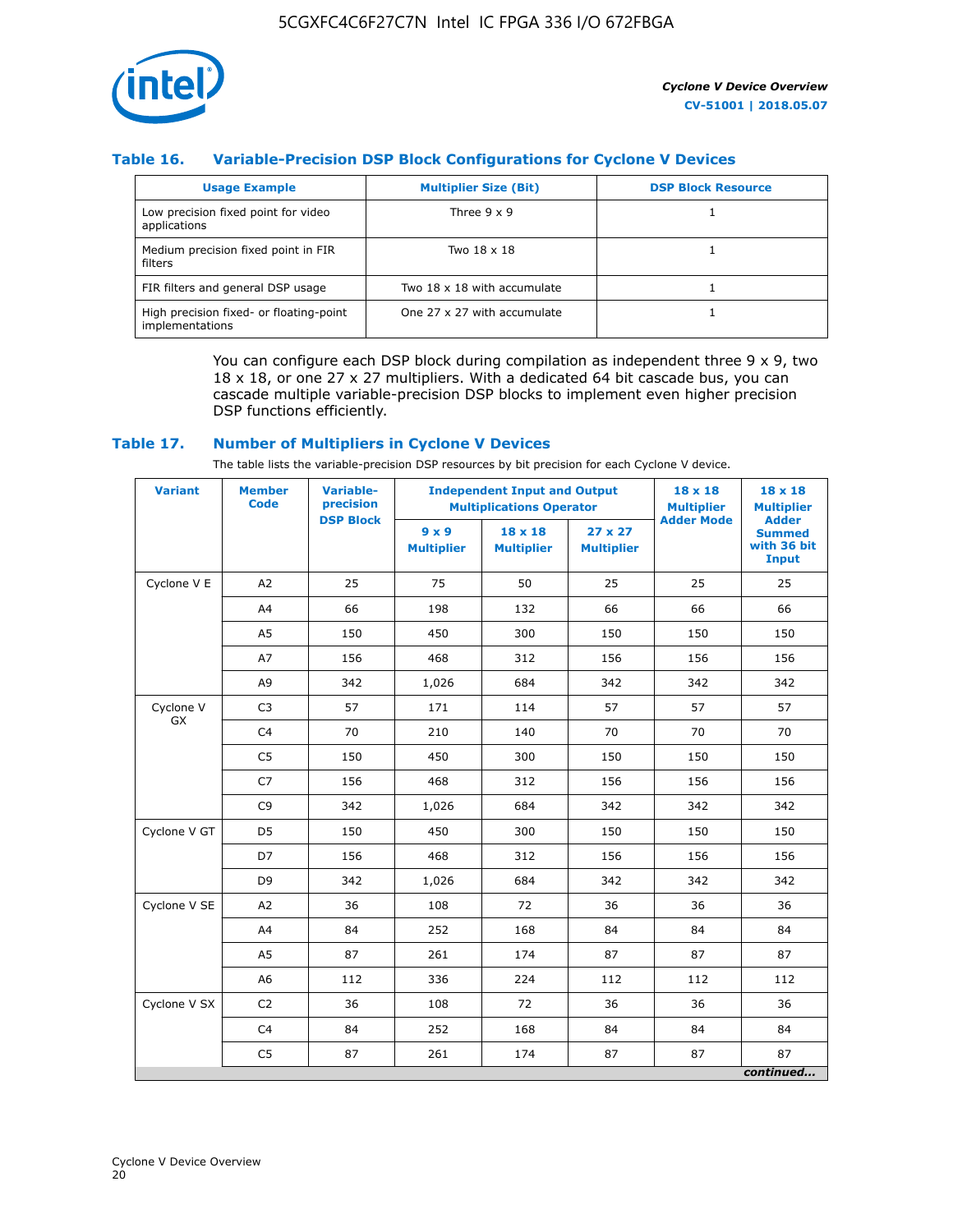

| <b>Variant</b> | <b>Variable-</b><br><b>Member</b><br>precision<br><b>Code</b> |                  | <b>Independent Input and Output</b><br><b>Multiplications Operator</b> | $18 \times 18$<br><b>Multiplier</b> | $18 \times 18$<br><b>Multiplier</b><br><b>Adder</b> |                   |                                       |
|----------------|---------------------------------------------------------------|------------------|------------------------------------------------------------------------|-------------------------------------|-----------------------------------------------------|-------------------|---------------------------------------|
|                |                                                               | <b>DSP Block</b> | $9 \times 9$<br><b>Multiplier</b>                                      | $18 \times 18$<br><b>Multiplier</b> | $27 \times 27$<br><b>Multiplier</b>                 | <b>Adder Mode</b> | <b>Summed</b><br>with 36 bit<br>Input |
|                | C6                                                            | 112              | 336                                                                    | 224                                 | 112                                                 | 112               | 112                                   |
| Cyclone V ST   | D <sub>5</sub>                                                | 87               | 261                                                                    | 174                                 | 87                                                  | 87                | 87                                    |
|                | D <sub>6</sub>                                                | 112              | 336                                                                    | 224                                 | 112                                                 | 112               | 112                                   |

## **Embedded Memory Blocks**

The embedded memory blocks in the devices are flexible and designed to provide an optimal amount of small- and large-sized memory arrays to fit your design requirements.

## **Types of Embedded Memory**

The Cyclone V devices contain two types of memory blocks:

- 10 Kb M10K blocks—blocks of dedicated memory resources. The M10K blocks are ideal for larger memory arrays while still providing a large number of independent ports.
- 640 bit memory logic array blocks (MLABs)—enhanced memory blocks that are configured from dual-purpose logic array blocks (LABs). The MLABs are ideal for wide and shallow memory arrays. The MLABs are optimized for implementation of shift registers for digital signal processing (DSP) applications, wide shallow FIFO buffers, and filter delay lines. Each MLAB is made up of ten adaptive logic modules (ALMs). In the Cyclone V devices, you can configure these ALMs as ten 32 x 2 blocks, giving you one 32 x 20 simple dual-port SRAM block per MLAB.

## **Embedded Memory Capacity in Cyclone V Devices**

#### **Table 18. Embedded Memory Capacity and Distribution in Cyclone V Devices**

|                | <b>Member</b>  | <b>M10K</b>  |                     | <b>MLAB</b>  | <b>Total RAM Bit</b> |           |
|----------------|----------------|--------------|---------------------|--------------|----------------------|-----------|
| <b>Variant</b> | <b>Code</b>    | <b>Block</b> | <b>RAM Bit (Kb)</b> | <b>Block</b> | <b>RAM Bit (Kb)</b>  | (Kb)      |
| Cyclone V E    | A2             | 176          | 1,760               | 314          | 196                  | 1,956     |
|                | A4             | 308          | 3,080               | 485          | 303                  | 3,383     |
|                | A5             | 446          | 4,460               | 679          | 424                  | 4,884     |
|                | A7             | 686          | 6,860               | 1338         | 836                  | 7,696     |
|                | A9             | 1,220        | 12,200              | 2748         | 1,717                | 13,917    |
| Cyclone V GX   | C <sub>3</sub> | 135          | 1,350               | 291          | 182                  | 1,532     |
|                | C4             | 250          | 2,500               | 678          | 424                  | 2,924     |
|                | C5             | 446          | 4,460               | 678          | 424                  | 4,884     |
|                | C7             | 686          | 6,860               | 1338         | 836                  | 7,696     |
|                | C <sub>9</sub> | 1,220        | 12,200              | 2748         | 1,717                | 13,917    |
|                |                |              |                     |              |                      | continued |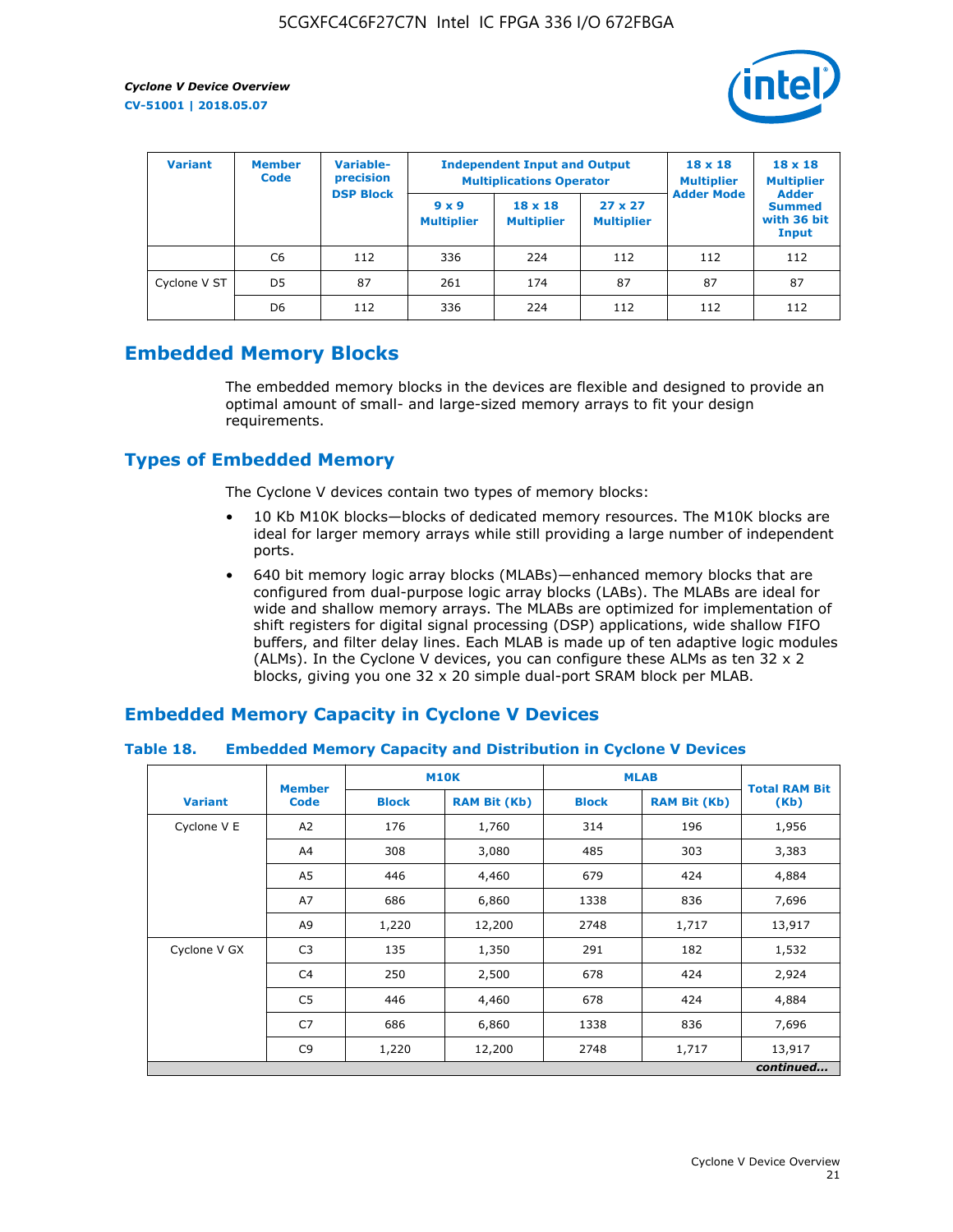

|                | <b>Member</b>  | <b>M10K</b>  |                     | <b>MLAB</b>  | <b>Total RAM Bit</b> |        |
|----------------|----------------|--------------|---------------------|--------------|----------------------|--------|
| <b>Variant</b> | <b>Code</b>    | <b>Block</b> | <b>RAM Bit (Kb)</b> | <b>Block</b> | <b>RAM Bit (Kb)</b>  | (Kb)   |
| Cyclone V GT   | D <sub>5</sub> | 446          | 4,460               | 679          | 424                  | 4,884  |
|                | D7             | 686          | 6,860               | 1338         | 836                  | 7,696  |
|                | D <sub>9</sub> | 1,220        | 12,200              | 2748         | 1,717                | 13,917 |
| Cyclone V SE   | A <sub>2</sub> | 140          | 1,400               | 221          | 138                  | 1,538  |
|                | A4             | 270          | 2,700               | 370          | 231                  | 2,460  |
|                | A5             | 397          | 3,970               | 768          | 480                  | 4,450  |
|                | A6             | 553          | 5,530               | 994          | 621                  | 6,151  |
| Cyclone V SX   | C <sub>2</sub> | 140          | 1,400               | 221          | 138                  | 1,538  |
|                | C4             | 270          | 2,700               | 370          | 231                  | 2,460  |
|                | C5             | 397          | 3,970               | 768          | 480                  | 4,450  |
|                | C <sub>6</sub> | 553          | 5,530               | 994          | 621                  | 6,151  |
| Cyclone V ST   | D <sub>5</sub> | 397          | 3,970               | 768          | 480                  | 4,450  |
|                | D <sub>6</sub> | 553          | 5,530               | 994          | 621                  | 6,151  |

## **Embedded Memory Configurations**

#### **Table 19. Supported Embedded Memory Block Configurations for Cyclone V Devices**

This table lists the maximum configurations supported for the embedded memory blocks. The information is applicable only to the single-port RAM and ROM modes.

| <b>Memory Block</b> | Depth (bits) | <b>Programmable Width</b> |
|---------------------|--------------|---------------------------|
| MLAB                | 32           | x16, x18, or x20          |
| M10K                | 256          | x40 or x32                |
|                     | 512          | x20 or x16                |
|                     | 1K           | $x10$ or $x8$             |
|                     | 2K           | $x5$ or $x4$              |
|                     | 4K           | x2                        |
|                     | 8K           | x1                        |

## **Clock Networks and PLL Clock Sources**

550 MHz Cyclone V devices have 16 global clock networks capable of up to operation. The clock network architecture is based on Intel's global, quadrant, and peripheral clock structure. This clock structure is supported by dedicated clock input pins and fractional PLLs.

*Note:* To reduce power consumption, the Intel Quartus Prime software identifies all unused sections of the clock network and powers them down.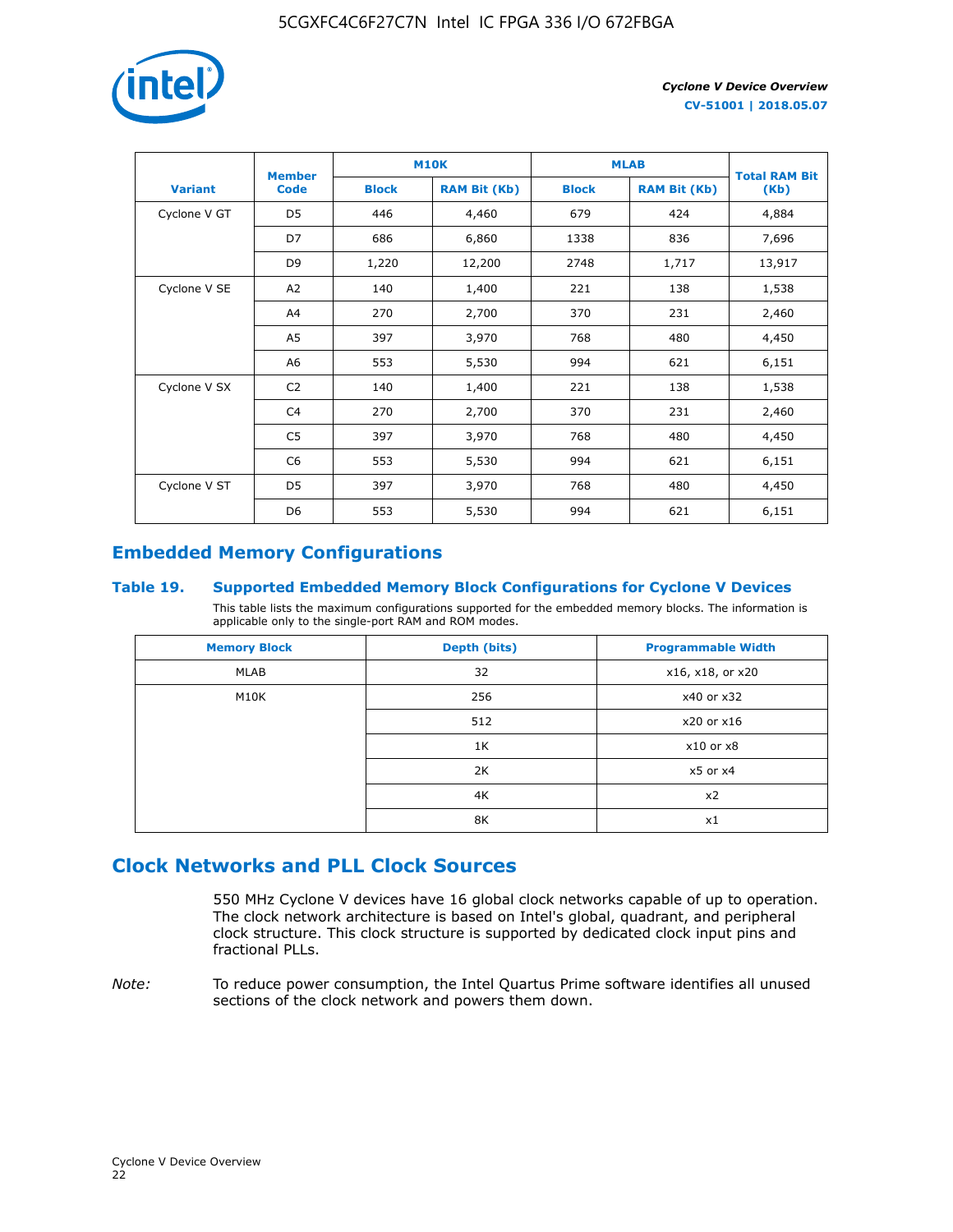

#### **PLL Features**

The PLLs in the Cyclone V devices support the following features:

- Frequency synthesis
- On-chip clock deskew
- Jitter attenuation
- Programmable output clock duty cycles
- PLL cascading
- Reference clock switchover
- Programmable bandwidth
- User-mode reconfiguration of PLLs
- Low power mode for each fractional PLL
- Dynamic phase shift
- Direct, source synchronous, zero delay buffer, external feedback, and LVDS compensation modes

#### **Fractional PLL**

In addition to integer PLLs, the Cyclone V devices use a fractional PLL architecture. The devices have up to eight PLLs, each with nine output counters. You can use the output counters to reduce PLL usage in two ways:

- Reduce the number of oscillators that are required on your board by using fractional PLLs
- Reduce the number of clock pins that are used in the device by synthesizing multiple clock frequencies from a single reference clock source

If you use the fractional PLL mode, you can use the PLLs for precision fractional-N frequency synthesis—removing the need for off-chip reference clock sources in your design.

The transceiver fractional PLLs that are not used by the transceiver I/Os can be used as general purpose fractional PLLs by the FPGA fabric.

## **FPGA General Purpose I/O**

Cyclone V devices offer highly configurable GPIOs. The following list describes the features of the GPIOs:

- Programmable bus hold and weak pull-up
- LVDS output buffer with programmable differential output voltage ( $V_{OD}$ ) and programmable pre-emphasis
- On-chip parallel termination ( $R<sub>T</sub>$  OCT) for all I/O banks with OCT calibration to limit the termination impedance variation
- On-chip dynamic termination that has the ability to swap between series and parallel termination, depending on whether there is read or write on a common bus for signal integrity
- Easy timing closure support using the hard read FIFO in the input register path, and delay-locked loop (DLL) delay chain with fine and coarse architecture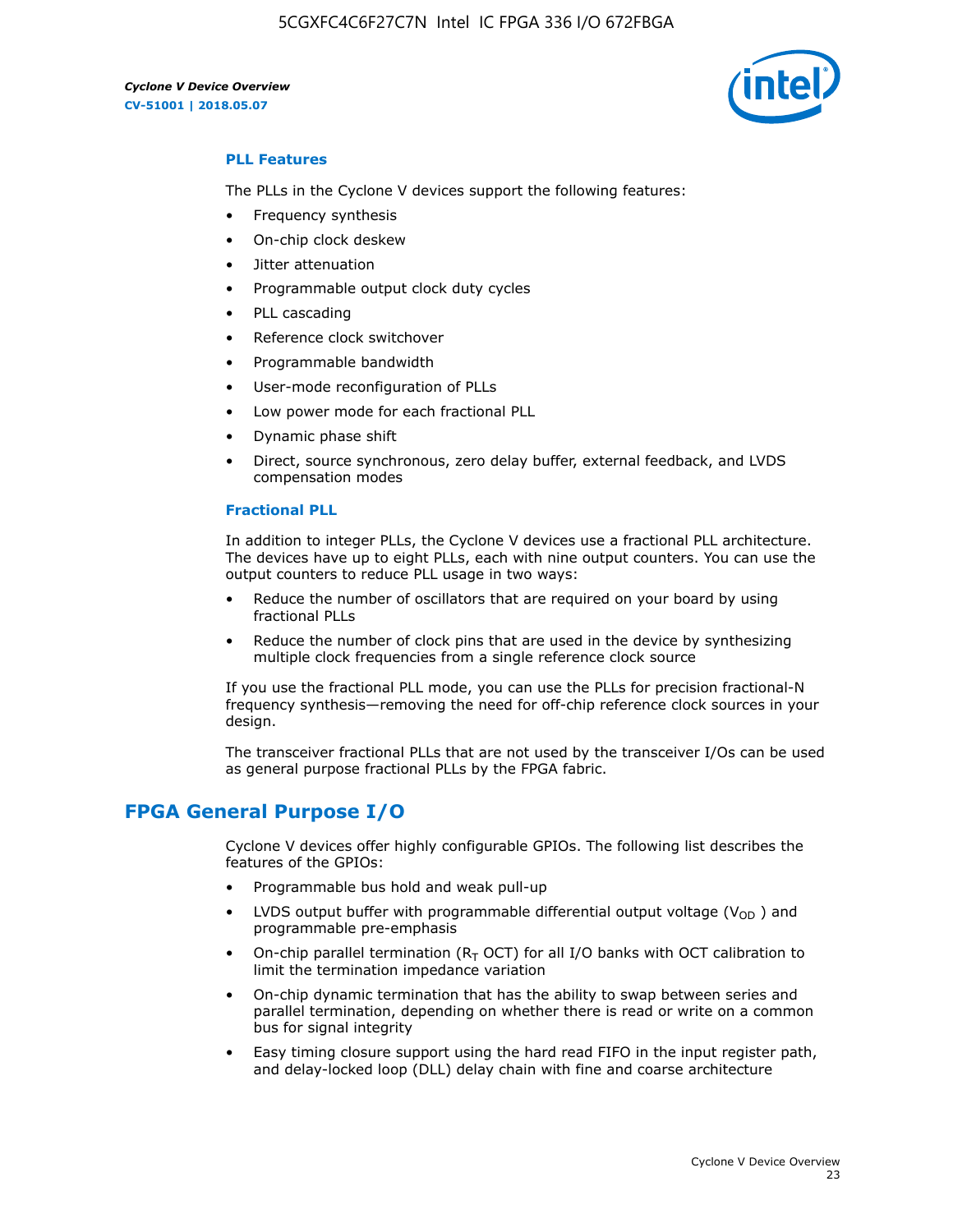

## **PCIe Gen1 and Gen2 Hard IP**

Cyclone V GX, GT, SX, and ST devices contain PCIe hard IP that is designed for performance and ease-of-use. The PCIe hard IP consists of the MAC, data link, and transaction layers.

The PCIe hard IP supports PCIe Gen2 and Gen1 end point and root port for up to x4 lane configuration. The PCIe Gen2 x4 support is PCIe-compatible.

The PCIe endpoint support includes multifunction support for up to eight functions, as shown in the following figure. The integrated multifunction support reduces the FPGA logic requirements by up to 20,000 LEs for PCIe designs that require multiple peripherals.

#### **Figure 9. PCIe Multifunction for Cyclone V Devices**



The Cyclone V PCIe hard IP operates independently from the core logic. This independent operation allows the PCIe link to wake up and complete link training in less than 100 ms while the Cyclone V device completes loading the programming file for the rest of the device.

In addition, the PCIe hard IP in the Cyclone V device provides improved end-to-end datapath protection using ECC.

## **External Memory Interface**

This section provides an overview of the external memory interface in Cyclone V devices.

#### **Hard and Soft Memory Controllers**

Cyclone V devices support up to two hard memory controllers for DDR3, DDR2, and LPDDR2 SDRAM devices. Each controller supports 8 to 32 bit components of up to 4 gigabits (Gb) in density with two chip selects and optional ECC. For the Cyclone V SoC devices, an additional hard memory controller in the HPS supports DDR3, DDR2, and LPDDR2 SDRAM devices.

All Cyclone V devices support soft memory controllers for DDR3, DDR2, and LPDDR2 SDRAM devices for maximum flexibility.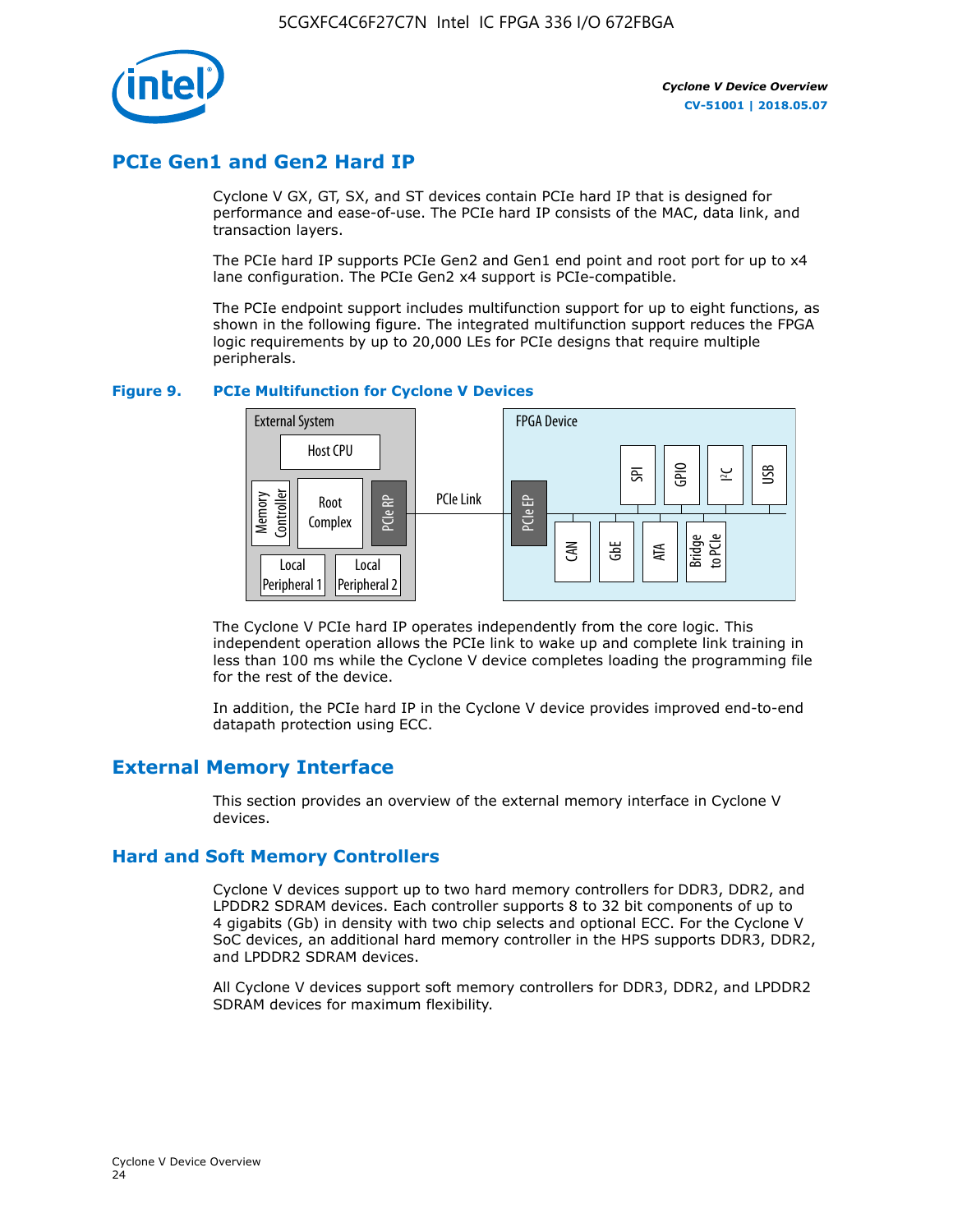

#### **External Memory Performance**

#### **Table 20. External Memory Interface Performance in Cyclone V Devices**

The maximum and minimum operating frequencies depend on the memory interface standards and the supported delay-locked loop (DLL) frequency listed in the device datasheet.

| <b>Interface</b>  | <b>Voltage</b> |                        | <b>Maximum Frequency (MHz)</b> |       |  |
|-------------------|----------------|------------------------|--------------------------------|-------|--|
|                   | $(\mathsf{V})$ | <b>Hard Controller</b> | <b>Soft Controller</b>         | (MHz) |  |
| <b>DDR3 SDRAM</b> | 1.5            | 400                    | 303                            | 303   |  |
|                   | 1.35           | 400                    | 303                            | 303   |  |
| <b>DDR2 SDRAM</b> | 1.8            | 400                    | 300                            | 167   |  |
| LPDDR2 SDRAM      | 1.2            | 333                    | 300                            | 167   |  |

#### **Related Information**

[External Memory Interface Spec Estimator](https://www.altera.com/solutions/technology/external-memory/spec-estimator.html)

For the latest information and to estimate the external memory system performance specification, use Intel's External Memory Interface Spec Estimator tool.

#### **HPS External Memory Performance**

#### **Table 21. HPS External Memory Interface Performance**

The hard processor system (HPS) is available in Cyclone V SoC devices only.

| <b>Interface</b>  | Voltage (V) | <b>HPS Hard Controller (MHz)</b> |
|-------------------|-------------|----------------------------------|
| DDR3 SDRAM        | 1.5         | 400                              |
|                   | 1.35        | 400                              |
| <b>DDR2 SDRAM</b> | 1.8         | 400                              |
| LPDDR2 SDRAM      | 1.2         | 333                              |

#### **Related Information**

#### [External Memory Interface Spec Estimator](https://www.altera.com/solutions/technology/external-memory/spec-estimator.html)

For the latest information and to estimate the external memory system performance specification, use Intel's External Memory Interface Spec Estimator tool.

## **Low-Power Serial Transceivers**

Cyclone V devices deliver the industry's lowest power 6.144 Gbps transceivers at an estimated 88 mW maximum power consumption per channel. Cyclone V transceivers are designed to be compliant with a wide range of protocols and data rates.

#### **Transceiver Channels**

The transceivers are positioned on the left outer edge of the device. The transceiver channels consist of the physical medium attachment (PMA), physical coding sublayer (PCS), and clock networks.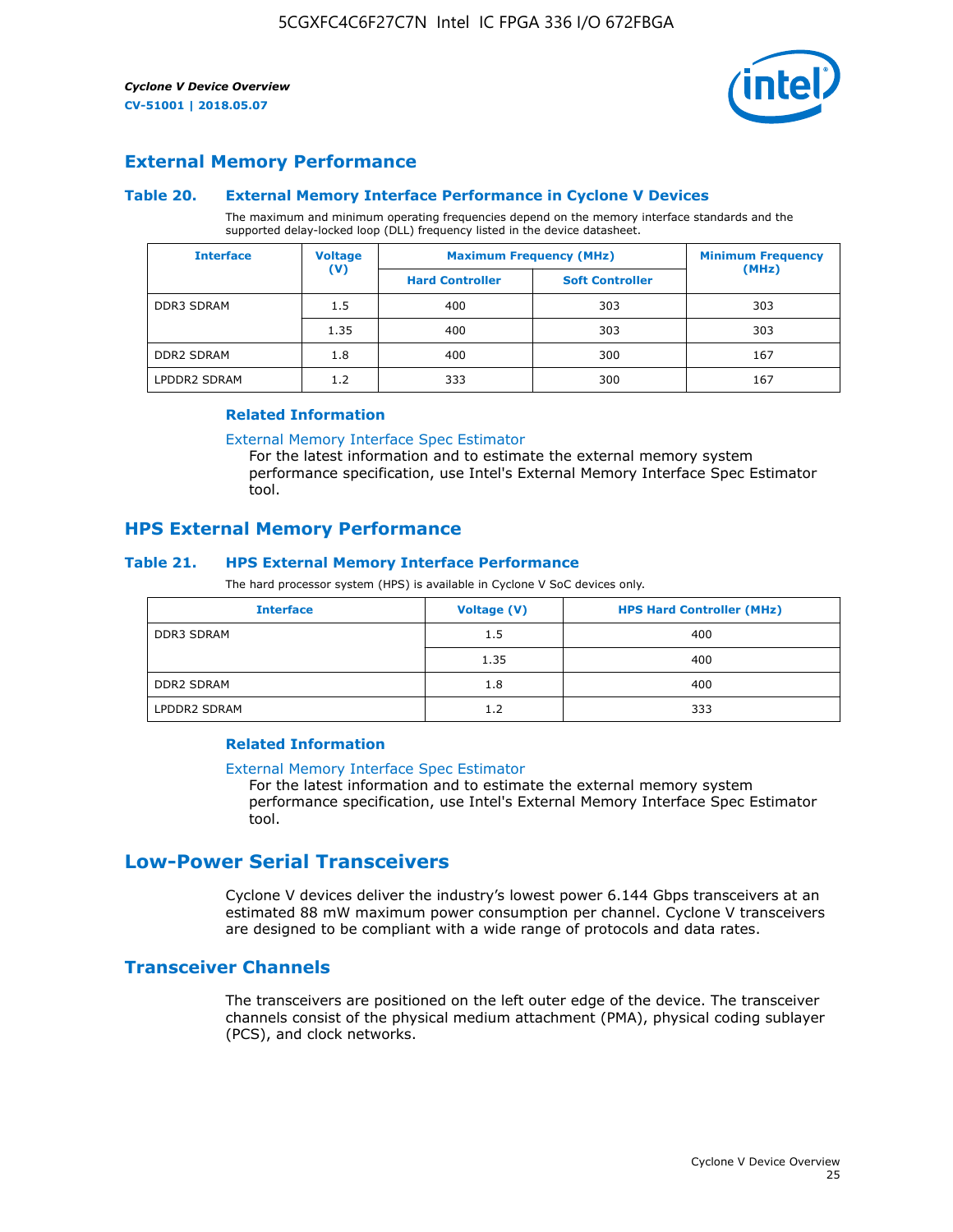

#### **Figure 10. Device Chip Overview for Cyclone V GX and GT Devices**

The figure shows a Cyclone V FPGA with transceivers. Different Cyclone V devices may have a different floorplans than the one shown here.



#### **PMA Features**

To prevent core and I/O noise from coupling into the transceivers, the PMA block is isolated from the rest of the chip—ensuring optimal signal integrity. For the transceivers, you can use the channel PLL of an unused receiver PMA as an additional transmit PLL.

#### **Table 22. PMA Features of the Transceivers in Cyclone V Devices**

| <b>Features</b>                                    | <b>Capability</b>                                                                                       |
|----------------------------------------------------|---------------------------------------------------------------------------------------------------------|
| Backplane support                                  | Driving capability up to 6.144 Gbps                                                                     |
| PLL-based clock recovery                           | Superior jitter tolerance                                                                               |
| Programmable deserialization and word<br>alignment | Flexible deserialization width and configurable word alignment pattern                                  |
| Equalization and pre-emphasis                      | Up to 14.37 dB of pre-emphasis and up to 4.7 dB of equalization<br>No decision feedback equalizer (DFE) |
| Ring oscillator transmit PLLs                      | 614 Mbps to 6.144 Gbps                                                                                  |
| Input reference clock range                        | 20 MHz to 400 MHz                                                                                       |
| Transceiver dynamic reconfiguration                | Allows the reconfiguration of a single channel without affecting the operation of<br>other channels     |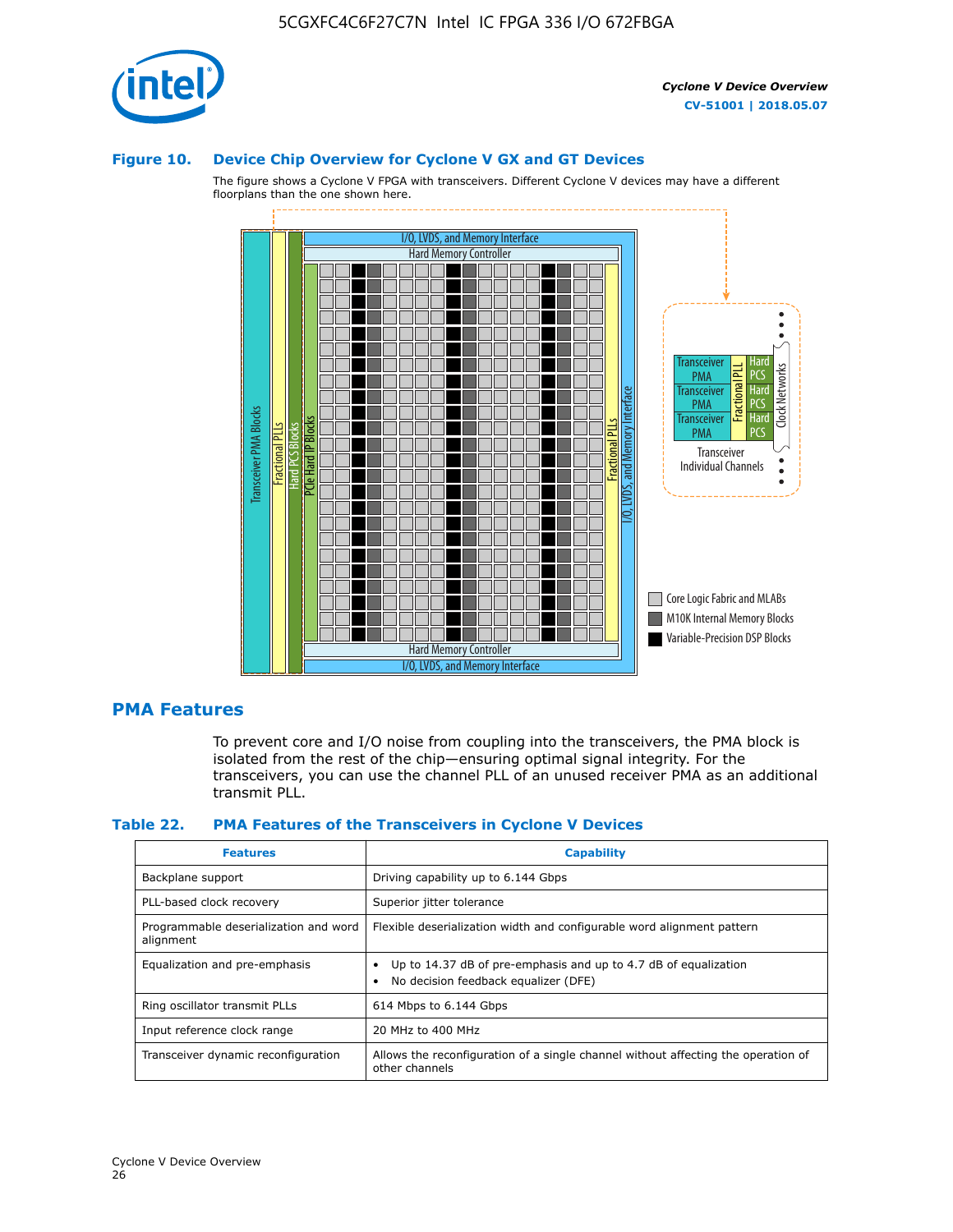

## **PCS Features**

The Cyclone V core logic connects to the PCS through an 8, 10, 16, 20, 32, or 40 bit interface, depending on the transceiver data rate and protocol. Cyclone V devices contain PCS hard IP to support PCIe Gen1 and Gen2, Gbps Ethernet (GbE), Serial RapidIO® (SRIO), and Common Public Radio Interface (CPRI).

Most of the standard and proprietary protocols from 614 Mbps to 6.144 Gbps are supported.

| Table 23. | <b>Transceiver PCS Features for Cyclone V Devices</b> |  |  |  |
|-----------|-------------------------------------------------------|--|--|--|
|-----------|-------------------------------------------------------|--|--|--|

| <b>PCS Support</b>                 | <b>Data Rates</b><br>(Gbps)        | <b>Transmitter Data Path Feature</b>                                                                         | <b>Receiver Data Path Feature</b>                                                                                                                                                                                                  |  |  |  |
|------------------------------------|------------------------------------|--------------------------------------------------------------------------------------------------------------|------------------------------------------------------------------------------------------------------------------------------------------------------------------------------------------------------------------------------------|--|--|--|
| 3-Gbps and 6-Gbps Basic            | 0.614 to 6.144                     | • Phase compensation FIFO<br>Byte serializer<br>8B/10B encoder<br>Transmitter bit-slip                       | Word aligner<br>$\bullet$<br>Deskew FIFO<br>$\bullet$<br>Rate-match FIFO<br>$\bullet$<br>8B/10B decoder<br>$\bullet$<br>Byte deserializer<br>$\bullet$<br>Byte ordering<br>$\bullet$<br>Receiver phase compensation<br><b>FIFO</b> |  |  |  |
| PCIe Gen1<br>(x1, x2, x4)          | $2.5$ and $5.0$                    | Dedicated PCIe PHY IP core<br>PIPE 2.0 interface to the core<br>$\bullet$<br>logic                           | Dedicated PCIe PHY IP core<br>$\bullet$<br>PIPE 2.0 interface to the core<br>$\bullet$<br>logic                                                                                                                                    |  |  |  |
| PCIe Gen2<br>$(x1, x2, x4)^{(12)}$ |                                    |                                                                                                              |                                                                                                                                                                                                                                    |  |  |  |
| GbE                                | 1.25                               | • Custom PHY IP core with preset<br>feature<br>GbE transmitter synchronization<br>$\bullet$<br>state machine | • Custom PHY IP core with preset<br>feature<br>GbE receiver synchronization<br>state machine                                                                                                                                       |  |  |  |
| $XAUI$ $(13)$                      | 3.125                              | Dedicated XAUI PHY IP core<br>$\bullet$                                                                      | Dedicated XAUI PHY IP core<br>$\bullet$                                                                                                                                                                                            |  |  |  |
| <b>HiGig</b>                       | 3.75                               | XAUI synchronization state<br>$\bullet$<br>machine for bonding four<br>channels                              | XAUI synchronization state<br>$\bullet$<br>machine for realigning four<br>channels                                                                                                                                                 |  |  |  |
| SRIO 1.3 and 2.1                   | 1.25 to 3.125                      | • Custom PHY IP core with preset<br>feature<br>• SRIO version 2.1-compliant x2<br>and x4 channel bonding     | • Custom PHY IP core with preset<br>feature<br>• SRIO version 2.1-compliant x2<br>and x4 deskew state machine                                                                                                                      |  |  |  |
| SDI, SD/HD, and 3G-SDI             | $0.27^{(14)}$ , 1.485,<br>and 2.97 | Custom PHY IP core with preset<br>feature                                                                    | Custom PHY IP core with preset<br>feature                                                                                                                                                                                          |  |  |  |
| JESD204A                           | $0.3125^{(15)}$ to<br>3.125        |                                                                                                              |                                                                                                                                                                                                                                    |  |  |  |
| continued                          |                                    |                                                                                                              |                                                                                                                                                                                                                                    |  |  |  |

<sup>(12)</sup> PCIe Gen2 is supported for Cyclone V GT and ST devices. The PCIe Gen2 x4 support is PCIe-compatible.

<sup>(13)</sup> XAUI is supported through the soft PCS.

<sup>(14)</sup> The 0.27-Gbps data rate is supported using oversampling user logic that you must implement in the FPGA fabric.

<sup>(15)</sup> The 0.3125-Gbps data rate is supported using oversampling user logic that you must implement in the FPGA fabric.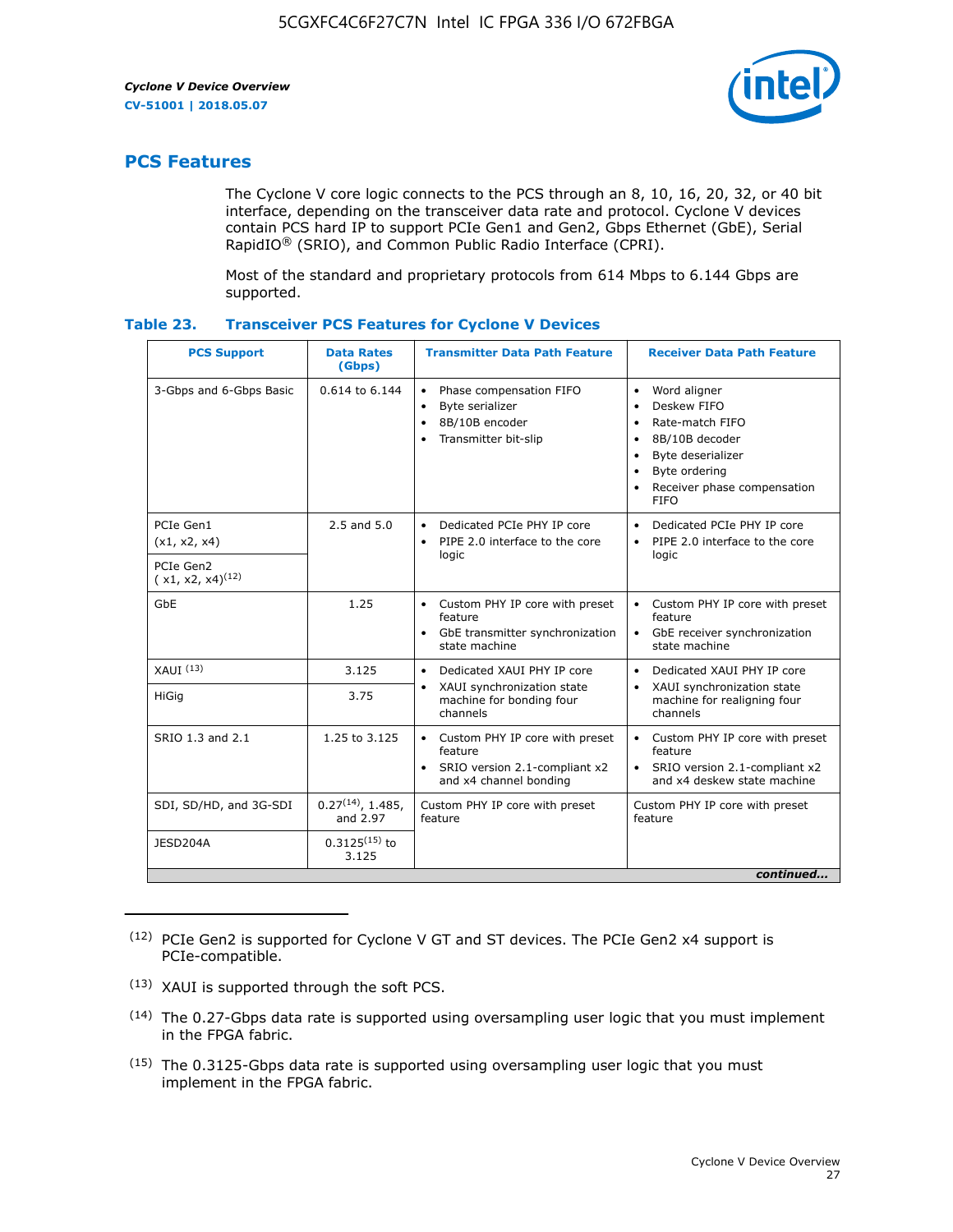

| <b>PCS Support</b>       | <b>Data Rates</b><br>(Gbps) | <b>Transmitter Data Path Feature</b>                         | <b>Receiver Data Path Feature</b>                                                                        |
|--------------------------|-----------------------------|--------------------------------------------------------------|----------------------------------------------------------------------------------------------------------|
| Serial ATA Gen1 and Gen2 | $1.5$ and $3.0$             | Custom PHY IP core with preset<br>feature<br>Electrical idle | Custom PHY IP core with preset<br>feature<br>Signal detect<br>Wider spread of asynchronous<br><b>SSC</b> |
| CPRI 4.1 $(16)$          | $0.6144$ to 6.144           | Dedicated deterministic latency<br>٠<br>PHY IP core          | Dedicated deterministic latency<br>PHY IP core                                                           |
| OBSAI RP3                | 0.768 to 3.072              | Transmitter (TX) manual bit-slip<br>٠<br>mode                | Receiver (RX) deterministic<br>latency state machine                                                     |
| V-by-One HS              | Up to 3.75                  | Custom PHY IP core                                           | Custom PHY IP core                                                                                       |
| DisplayPort $1.2^{(17)}$ | 1.62 and $2.7$              |                                                              | Wider spread of asynchronous<br><b>SSC</b>                                                               |

## **SoC with HPS**

Each SoC combines an FPGA fabric and an HPS in a single device. This combination delivers the flexibility of programmable logic with the power and cost savings of hard IP in these ways:

- Reduces board space, system power, and bill of materials cost by eliminating a discrete embedded processor
- Allows you to differentiate the end product in both hardware and software, and to support virtually any interface standard
- Extends the product life and revenue through in-field hardware and software updates

## **HPS Features**

The HPS consists of a dual-core Arm Cortex-A9 MPCore processor, a rich set of peripherals, and a shared multiport SDRAM memory controller, as shown in the following figure.

<sup>(16)</sup> High-voltage output mode (1000-BASE-CX) is not supported.

<sup>(17)</sup> Pending characterization.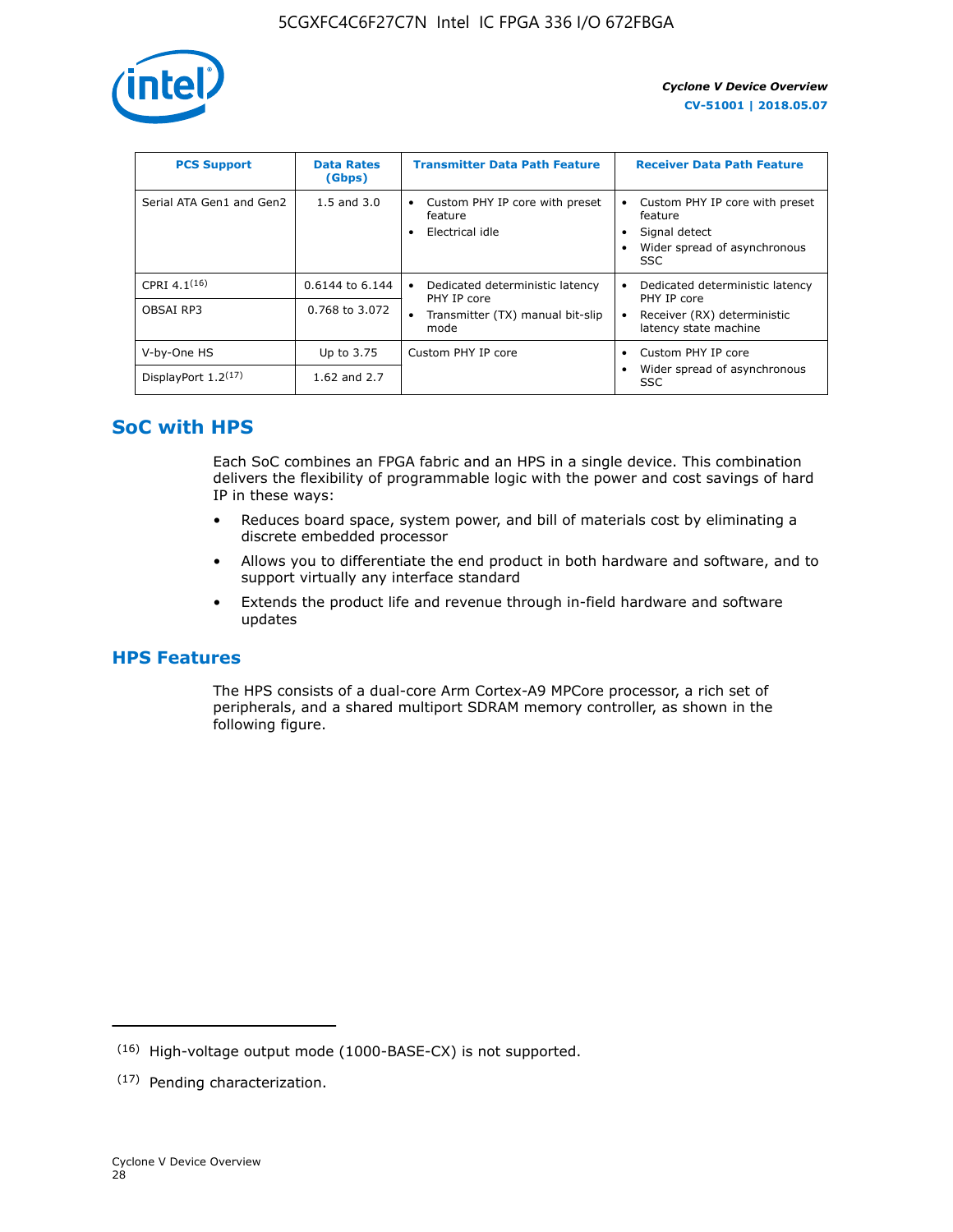



#### **Figure 11. HPS with Dual-Core Arm Cortex-A9 MPCore Processor**

#### **System Peripherals and Debug Access Port**

Each Ethernet MAC, USB OTG, NAND flash controller, and SD/MMC controller module has an integrated DMA controller. For modules without an integrated DMA controller, an additional DMA controller module provides up to eight channels of high-bandwidth data transfers. Peripherals that communicate off-chip are multiplexed with other peripherals at the HPS pin level. This allows you to choose which peripherals to interface with other devices on your PCB.

The debug access port provides interfaces to industry standard JTAG debug probes and supports Arm CoreSight debug and core traces to facilitate software development.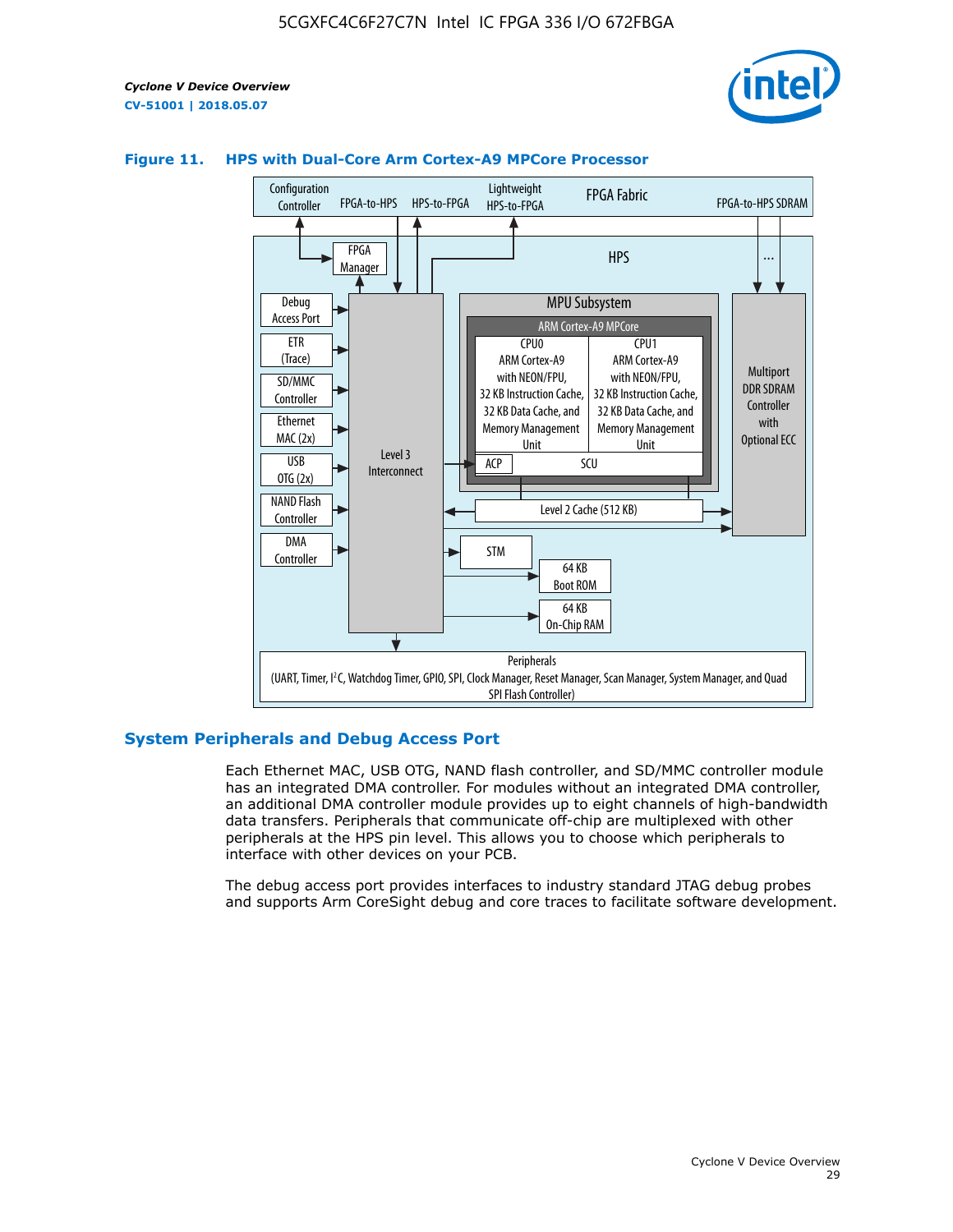

#### **HPS–FPGA AXI Bridges**

The HPS–FPGA bridges, which support the Advanced Microcontroller Bus Architecture (AMBA<sup>®</sup>) Advanced eXtensible Interface (AXI<sup>™</sup>) specifications, consist of the following bridges:

- FPGA-to-HPS AXI bridge—a high-performance bus supporting 32, 64, and 128 bit data widths that allows the FPGA fabric to issue transactions to slaves in the HPS.
- HPS-to-FPGA AXI bridge—a high-performance bus supporting 32, 64, and 128 bit data widths that allows the HPS to issue transactions to slaves in the FPGA fabric.
- Lightweight HPS-to-FPGA AXI bridge—a lower latency 32 bit width bus that allows the HPS to issue transactions to slaves in the FPGA fabric. This bridge is primarily used for control and status register (CSR) accesses to peripherals in the FPGA fabric.

The HPS–FPGA AXI bridges allow masters in the FPGA fabric to communicate with slaves in the HPS logic, and vice versa. For example, the HPS-to-FPGA AXI bridge allows you to share memories instantiated in the FPGA fabric with one or both microprocessors in the HPS, while the FPGA-to-HPS AXI bridge allows logic in the FPGA fabric to access the memory and peripherals in the HPS.

Each HPS–FPGA bridge also provides asynchronous clock crossing for data transferred between the FPGA fabric and the HPS.

#### **HPS SDRAM Controller Subsystem**

The HPS SDRAM controller subsystem contains a multiport SDRAM controller and DDR PHY that are shared between the FPGA fabric (through the FPGA-to-HPS SDRAM interface), the level 2 (L2) cache, and the level 3 (L3) system interconnect. The FPGA-to-HPS SDRAM interface supports AMBA AXI and Avalon® Memory-Mapped (Avalon-MM) interface standards, and provides up to six individual ports for access by masters implemented in the FPGA fabric.

To maximize memory performance, the SDRAM controller subsystem supports command and data reordering, deficit round-robin arbitration with aging, and high-priority bypass features. The SDRAM controller subsystem supports DDR2, DDR3, or LPDDR2 devices up to 4 Gb in density operating at up to 400 MHz (800 Mbps data rate).

#### **FPGA Configuration and Processor Booting**

The FPGA fabric and HPS in the SoC are powered independently. You can reduce the clock frequencies or gate the clocks to reduce dynamic power, or shut down the entire FPGA fabric to reduce total system power.

You can configure the FPGA fabric and boot the HPS independently, in any order, providing you with more design flexibility:

- You can boot the HPS independently. After the HPS is running, the HPS can fully or partially reconfigure the FPGA fabric at any time under software control. The HPS can also configure other FPGAs on the board through the FPGA configuration controller.
- You can power up both the HPS and the FPGA fabric together, configure the FPGA fabric first, and then boot the HPS from memory accessible to the FPGA fabric.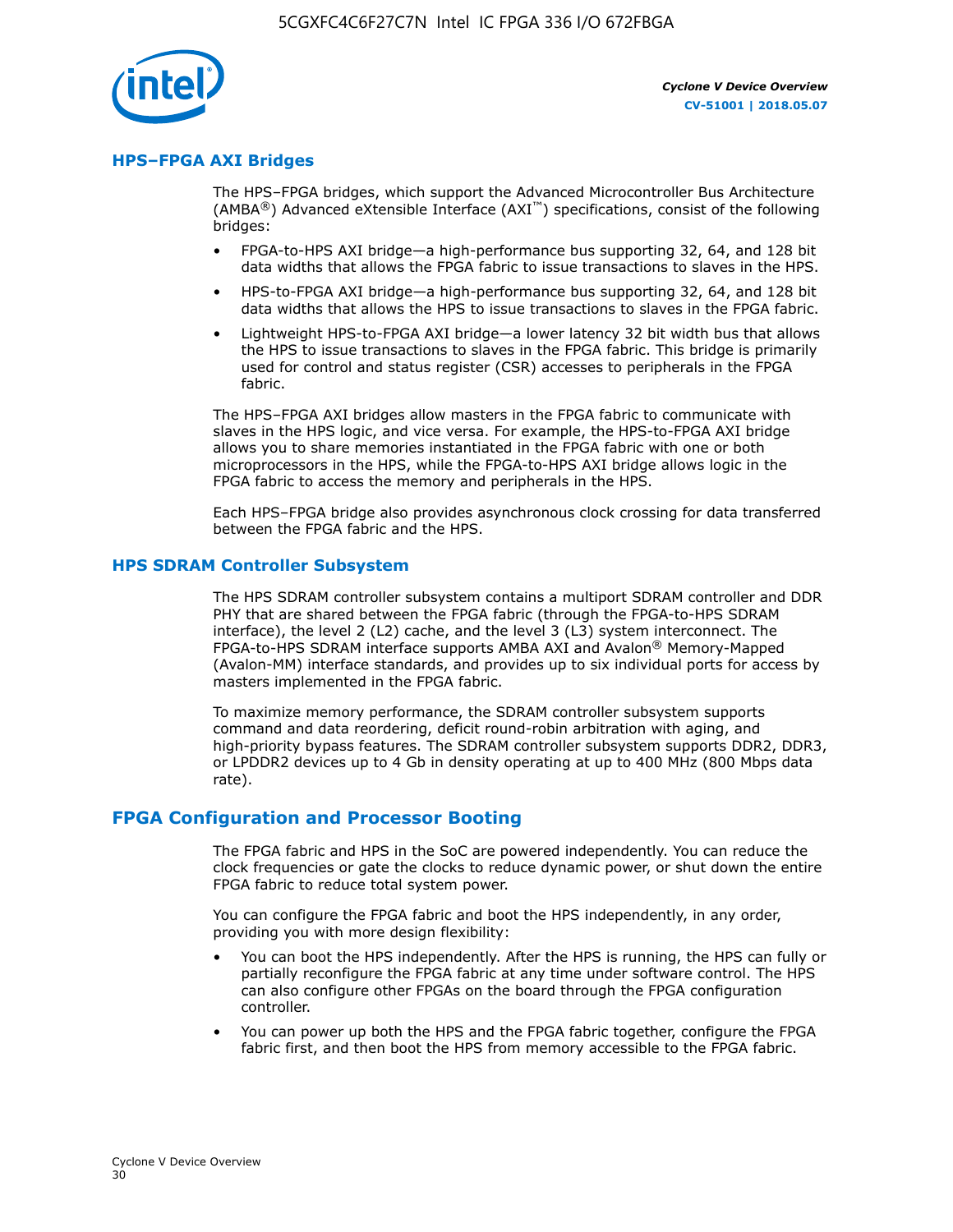

*Note:* Although the FPGA fabric and HPS are on separate power domains, the HPS must remain powered up during operation while the FPGA fabric can be powered up or down as required.

#### **Related Information**

[Cyclone V Device Family Pin Connection Guidelines](https://www.altera.com/content/dam/altera-www/global/en_US/pdfs/literature/dp/cyclone-v/pcg-01014.pdf)

Provides detailed information about power supply pin connection guidelines and power regulator sharing.

#### **Hardware and Software Development**

For hardware development, you can configure the HPS and connect your soft logic in the FPGA fabric to the HPS interfaces using the Platform Designer (Standard) system integration tool in the Intel Quartus Prime software.

For software development, the Arm-based SoC devices inherit the rich software development ecosystem available for the Arm Cortex-A9 MPCore processor. The software development process for Intel SoCs follows the same steps as those for other SoC devices from other manufacturers. Support for Linux, VxWorks®, and other operating systems is available for the SoCs. For more information on the operating systems support availability, contact the Intel sales team.

You can begin device-specific firmware and software development on the Intel SoC Virtual Target. The Virtual Target is a fast PC-based functional simulation of a target development system—a model of a complete development board that runs on a PC. The Virtual Target enables the development of device-specific production software that can run unmodified on actual hardware.

#### **Related Information**

[International Altera Sales Support Offices](https://www.altera.com/about/contact/contact/international-altera-sales-offices.html)

## **Dynamic and Partial Reconfiguration**

The Cyclone V devices support dynamic reconfiguration and partial reconfiguration.

#### **Dynamic Reconfiguration**

The dynamic reconfiguration feature allows you to dynamically change the transceiver data rates, PMA settings, or protocols of a channel, without affecting data transfer on adjacent channels. This feature is ideal for applications that require on-the-fly multiprotocol or multirate support. You can reconfigure the PMA and PCS blocks with dynamic reconfiguration.

## **Partial Reconfiguration**

*Note:* The partial reconfiguration feature is available for Cyclone V E, GX, SE, and SX devices with the "SC" suffix in the part number. For device availability and ordering, contact your local Intel sales representatives.

> Partial reconfiguration allows you to reconfigure part of the device while other sections of the device remain operational. This capability is important in systems with critical uptime requirements because it allows you to make updates or adjust functionality without disrupting services.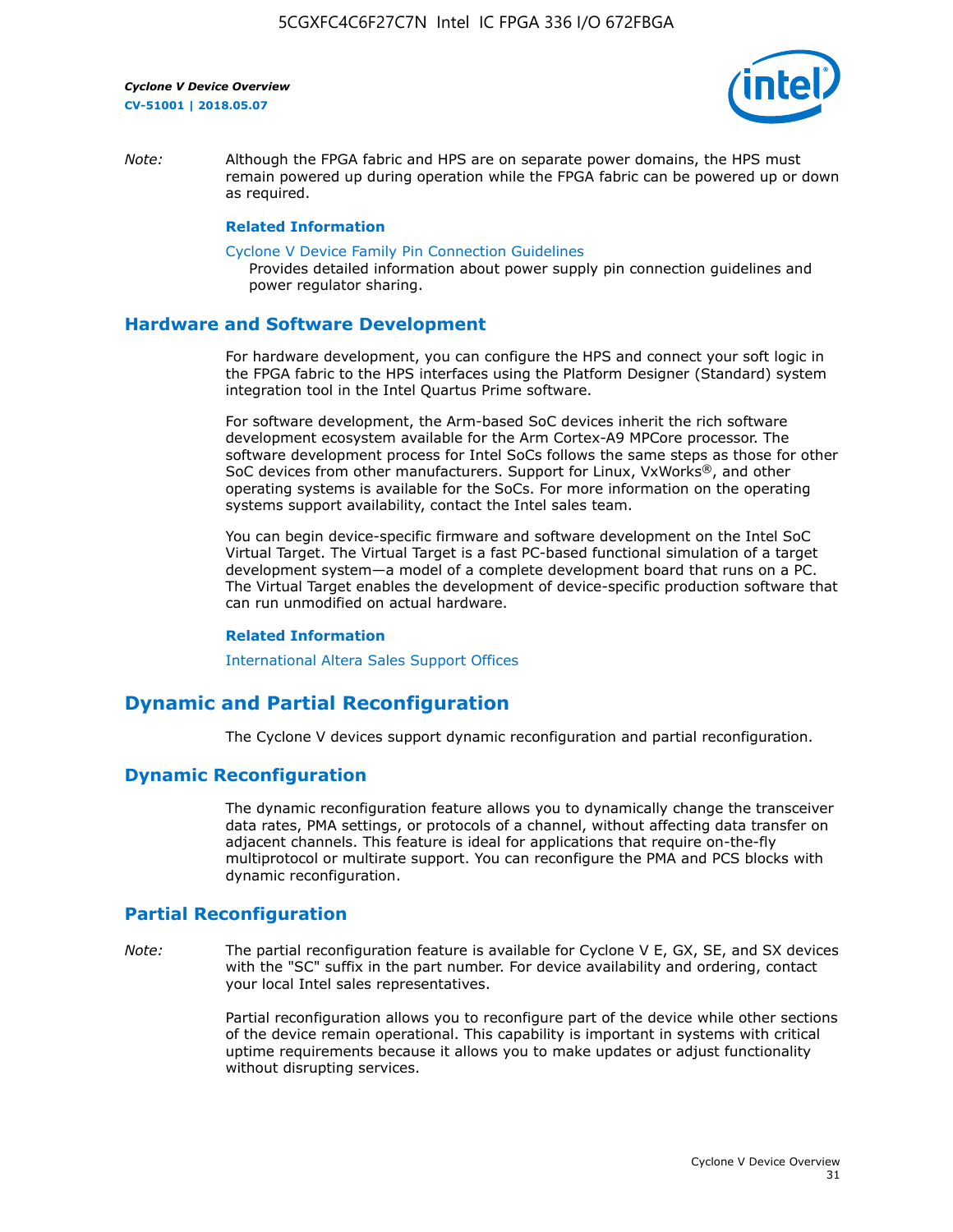

Apart from lowering cost and power consumption, partial reconfiguration increases the effective logic density of the device because placing device functions that do not operate simultaneously is not necessary. Instead, you can store these functions in external memory and load them whenever the functions are required. This capability reduces the size of the device because it allows multiple applications on a single device—saving the board space and reducing the power consumption.

Intel simplifies the time-intensive task of partial reconfiguration by building this capability on top of the proven incremental compile and design flow in the Intel Quartus Prime design software. With the Intel solution, you do not need to know all the intricate device architecture details to perform a partial reconfiguration.

Partial reconfiguration is supported through the FPP x16 configuration interface. You can seamlessly use partial reconfiguration in tandem with dynamic reconfiguration to enable simultaneous partial reconfiguration of both the device core and transceivers.

## **Enhanced Configuration and Configuration via Protocol**

Cyclone V devices support 1.8 V, 2.5 V, 3.0 V, and 3.3 V programming voltages and several configuration schemes.

| <b>Mode</b>                                                    | <b>Data</b><br>Width         | Max Clock  <br>Rate<br>(MHz) | <b>Max Data</b><br>Rate<br>(Mbps) | <b>Decompressi</b><br>on | <b>Design</b><br><b>Security</b> | <b>Partial</b><br>Reconfigurat<br>ion <sup>(18)</sup> | <b>Remote</b><br><b>System</b><br><b>Update</b> |
|----------------------------------------------------------------|------------------------------|------------------------------|-----------------------------------|--------------------------|----------------------------------|-------------------------------------------------------|-------------------------------------------------|
| AS through the EPCS<br>and EPCQ serial<br>configuration device | 1 bit, 4<br>bits             | 100                          |                                   | Yes                      | <b>Yes</b>                       |                                                       | Yes                                             |
| PS through CPLD or<br>external<br>microcontroller              | 1 bit                        | 125                          | 125                               | Yes                      | Yes                              |                                                       |                                                 |
| <b>FPP</b>                                                     | 8 bits                       | 125                          |                                   | Yes                      | <b>Yes</b>                       |                                                       | Parallel flash                                  |
|                                                                | 16 bits                      | 125                          |                                   | Yes                      | <b>Yes</b>                       | Yes                                                   | loader                                          |
| CvP (PCIe)                                                     | x1, x2,<br>and $x4$<br>lanes |                              |                                   | Yes                      | <b>Yes</b>                       | Yes                                                   |                                                 |
| <b>JTAG</b>                                                    | 1 bit                        | 33                           | 33                                |                          |                                  |                                                       |                                                 |

**Table 24. Configuration Schemes and Features Supported by Cyclone V Devices**

Instead of using an external flash or ROM, you can configure the Cyclone V devices through PCIe using CvP. The CvP mode offers the fastest configuration rate and flexibility with the easy-to-use PCIe hard IP block interface. The Cyclone V CvP implementation conforms to the PCIe 100 ms power-up-to-active time requirement.

#### **Related Information**

[Configuration via Protocol \(CvP\) Implementation in Intel FPGAs User Guide](https://www.altera.com/documentation/nik1412546950394.html#nik1412546833714) Provides more information about CvP.

 $(18)$  The partial reconfiguration feature is available for Cyclone V E, GX, SE, and SX devices with the "SC" suffix in the part number. For device availability and ordering, contact your local Intel sales representatives.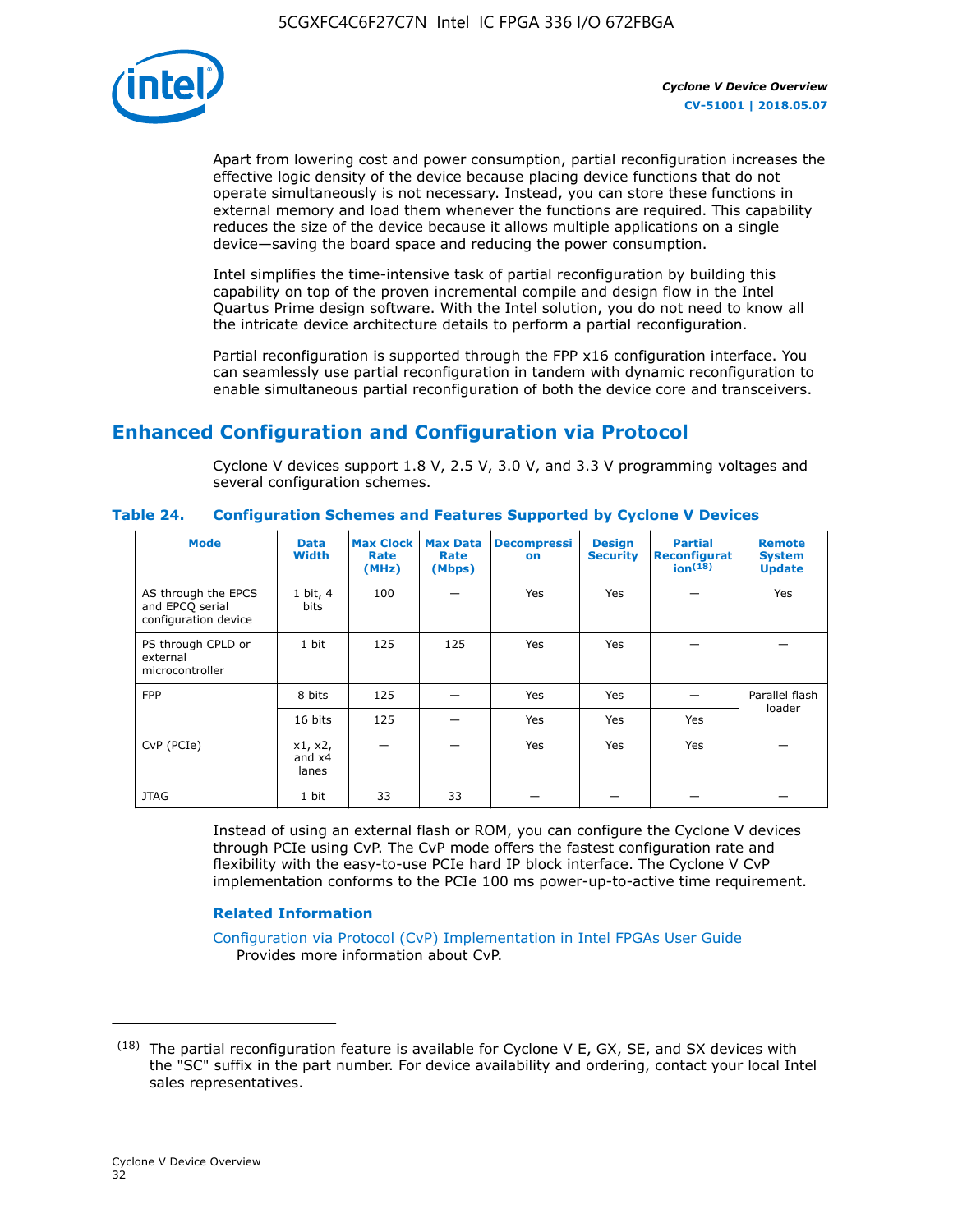

## **Power Management**

Leveraging the FPGA architectural features, process technology advancements, and transceivers that are designed for power efficiency, the Cyclone V devices consume less power than previous generation Cyclone FPGAs:

- Total device core power consumption—less by up to 40%.
- Transceiver channel power consumption—less by up to 50%.

Additionally, Cyclone V devices contain several hard IP blocks that reduce logic resources and deliver substantial power savings of up to 25% less power than equivalent soft implementations.

## **Document Revision History for Cyclone V Device Overview**

| <b>Document</b><br><b>Version</b> | <b>Changes</b>                                                                                                                                                          |
|-----------------------------------|-------------------------------------------------------------------------------------------------------------------------------------------------------------------------|
| 2018.05.07                        | Added the low power option ("L" suffix) for Cyclone V SE and Cyclone V SX devices in the Sample<br>Ordering Code and Available Options diagrams.<br>Rebranded as Intel. |

| <b>Date</b>   | <b>Version</b> | <b>Changes</b>                                                                                                                                                                                                                                                                                                                                                                                                                                                                                                                                                                                                                                                                                                                                                                                                                                                                                                  |
|---------------|----------------|-----------------------------------------------------------------------------------------------------------------------------------------------------------------------------------------------------------------------------------------------------------------------------------------------------------------------------------------------------------------------------------------------------------------------------------------------------------------------------------------------------------------------------------------------------------------------------------------------------------------------------------------------------------------------------------------------------------------------------------------------------------------------------------------------------------------------------------------------------------------------------------------------------------------|
| December 2017 | 2017.12.18     | Updated ALM resources for Cyclone V E, Cyclone V SE, Cyclone V SX, and<br>Cyclone V ST devices.                                                                                                                                                                                                                                                                                                                                                                                                                                                                                                                                                                                                                                                                                                                                                                                                                 |
| June 2016     | 2016.06.10     | Updated Cyclone V GT speed grade to -7 in Sample Ordering Code and<br>Available Options for Cyclone V GT Devices diagram.                                                                                                                                                                                                                                                                                                                                                                                                                                                                                                                                                                                                                                                                                                                                                                                       |
| December 2015 | 2015.12.21     | Added descriptions to package plan tables for Cyclone V GT and ST<br>devices.<br>Changed instances of Quartus II to Quartus Prime.                                                                                                                                                                                                                                                                                                                                                                                                                                                                                                                                                                                                                                                                                                                                                                              |
| June 2015     | 2015.06.12     | Replaced a note to partial reconfiguration feature. Note: The partial<br>reconfiguration feature is available for Cyclone V E, GX, SE, and SX<br>devices with the "SC" suffix in the part number. For device availability and<br>ordering, contact your local Altera sales representatives.<br>Updated logic elements (LE) (K) for the following devices:<br>$\bullet$<br>- Cyclone V E A7: Updated from 149.5 to 150<br>- Cyclone V GX C3: Updated from 35.5 to 36<br>- Cyclone V GX C7: Updated from 149.7 to 150<br>- Cyclone V GT D7: Updated from 149.5 to 150<br>Updated MLAB (Kb) in Maximum Resource Counts for Cyclone V GX<br>Devices table as follows:<br>- Cyclone V GX C3: Updated from 291 to 182<br>- Cyclone V GX C4: Updated from 678 to 424<br>- Cyclone V GX C5: Updated from 678 to 424<br>- Cyclone V GX C7: Updated from 1,338 to 836<br>$-$ Cyclone V GX C9: Updated from 2,748 to 1,717 |
|               |                | continued                                                                                                                                                                                                                                                                                                                                                                                                                                                                                                                                                                                                                                                                                                                                                                                                                                                                                                       |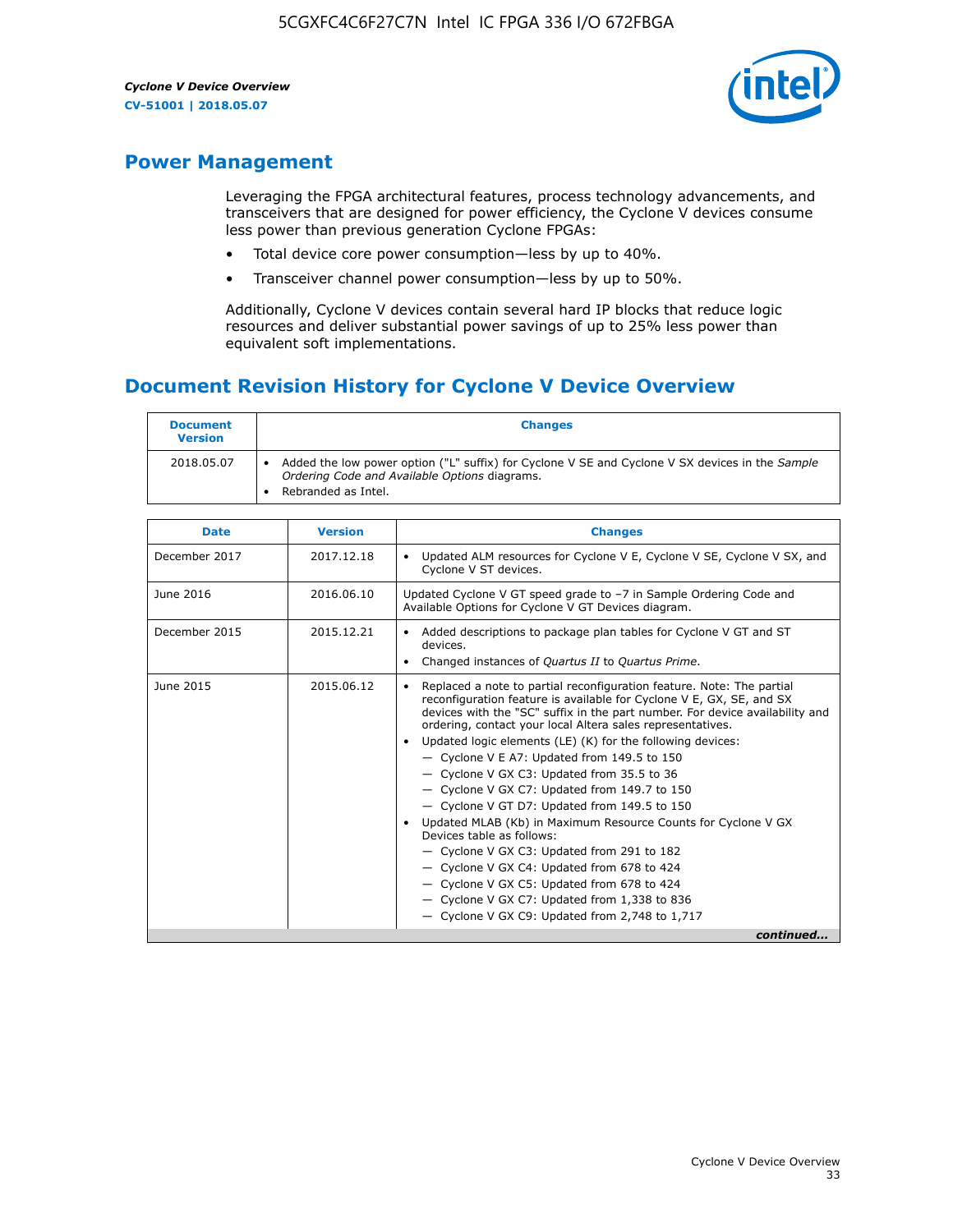

| <b>Date</b>  | <b>Version</b> | <b>Changes</b>                                                                                                                                                                                                                                                                                                                                                                                                                                                                                                                                                                                                                                                                                                                                                                                                                                                                                                                                                                                                                                                                                                                                                                                                                                                                                                                                                                                                                                                                                                                                                                                                                                                                                                |
|--------------|----------------|---------------------------------------------------------------------------------------------------------------------------------------------------------------------------------------------------------------------------------------------------------------------------------------------------------------------------------------------------------------------------------------------------------------------------------------------------------------------------------------------------------------------------------------------------------------------------------------------------------------------------------------------------------------------------------------------------------------------------------------------------------------------------------------------------------------------------------------------------------------------------------------------------------------------------------------------------------------------------------------------------------------------------------------------------------------------------------------------------------------------------------------------------------------------------------------------------------------------------------------------------------------------------------------------------------------------------------------------------------------------------------------------------------------------------------------------------------------------------------------------------------------------------------------------------------------------------------------------------------------------------------------------------------------------------------------------------------------|
|              |                | Updated MLAB RAM Bit (Kb) in Embedded Memory Capacity and<br>Distribution in Cyclone V Devices table as follows:<br>- Cyclone V GX C3: Updated from 181 to 182<br>- Cyclone V GX C4: Updated from 295 to 424<br>Updated Total RAM Bit (Kb) in Embedded Memory Capacity and<br>Distribution in Cyclone V Devices table as follows:<br>- Cyclone V GX C3: Updated from $1,531$ to $1,532$<br>- Cyclone V GX C4: Updated from 2,795 to 2,924<br>Updated MLAB Block count in Embedded Memory Capacity and<br>Distribution in Cyclone V Devices table as follows:<br>- Cyclone V GX C4: Updated from 472 to 678<br>- Cyclone V GX C5: Updated from 679 to 678                                                                                                                                                                                                                                                                                                                                                                                                                                                                                                                                                                                                                                                                                                                                                                                                                                                                                                                                                                                                                                                      |
| March 2015   | 2015.03.31     | Added internal scrubbing feature under configuration in Summary of<br>$\bullet$<br>Features for Cyclone V Devices table.<br>Added optional suffix "SC: Internal scrubbing support" to the following<br>diagrams:<br>- Sample Ordering Code and Available Options for Cyclone V E Devices<br>- Sample Ordering Code and Available Options for Cyclone V GX Devices<br>- Sample Ordering Code and Available Options for Cyclone V SE Devices<br>- Sample Ordering Code and Available Options for Cyclone V SX Devices                                                                                                                                                                                                                                                                                                                                                                                                                                                                                                                                                                                                                                                                                                                                                                                                                                                                                                                                                                                                                                                                                                                                                                                           |
| January 2015 | 2015.01.23     | Updated Sample Ordering Code and Available Options for Cyclone V ST<br>Devices figure because Cyclone V ST devices are only available in I<br>temperature grade and -7 speed grade.<br>- Operating Temperature: Removed C and A temperature grades<br>- FPGA Fabric Speed Grade: Removed -6 and -8 speed grades<br>Updated the transceiver specification for Cyclone V ST from 5 Gbps to<br>6.144 Gbps:<br>- Device Variants for the Cyclone V Device Family table<br>- Sample Ordering Code and Available Options for Cyclone V ST Devices<br>figure<br>- Maximum Resource Counts for Cyclone V ST Devices<br>Updated Maximum Resource Counts for Cyclone V GX Devices table for<br>Cyclone V GX G3 devices.<br>$-$ Logic elements (LE) (K): Updated from 35.7 to 35.5<br>- Variable-precision DSP block: Updated from 51 to 57<br>$-18 \times 18$ multiplier: Updated from 102 to 114<br>Updated Number of Multipliers in Cyclone V Devices table for Cyclone V<br>GX G3 devices.<br>- Variableprecision DSP Block: Updated from 51 to 57<br>$-9x9$ Multiplier: Updated from 153 to 171<br>$-18 \times 18$ Multiplier: Updated from 102 to 114<br>- 27 x 27 Multiplier: Updated from 51 to 57<br>- 18 x 18 Multiplier Adder Mode: Updated from 51 to 57<br>$-18 \times 18$ Multiplier Adder Summed with 36 bit Input: Updated from 51<br>to 57<br>Updated Embedded Memory Capacity and Distribution in Cyclone V<br>Devices table for Cyclone V GX G3 devices.<br>- M10K block: Updated from 119 to 135<br>- M10K RAM bit (Kb): Updated from 1,190 to 1,350<br>- MLAB block: Updated from 255 to 291<br>- MLAB RAM bit (Kb): Updated from 159 to 181<br>$-$ Total RAM bit (Kb): Updated from 1,349 to 1,531 |
| October 2014 | 2014.10.06     | Added a footnote to the "Transceiver PCS Features for Cyclone V Devices"<br>table to show that PCIe Gen2 is supported for Cyclone V GT and ST devices.                                                                                                                                                                                                                                                                                                                                                                                                                                                                                                                                                                                                                                                                                                                                                                                                                                                                                                                                                                                                                                                                                                                                                                                                                                                                                                                                                                                                                                                                                                                                                        |
|              |                | continued                                                                                                                                                                                                                                                                                                                                                                                                                                                                                                                                                                                                                                                                                                                                                                                                                                                                                                                                                                                                                                                                                                                                                                                                                                                                                                                                                                                                                                                                                                                                                                                                                                                                                                     |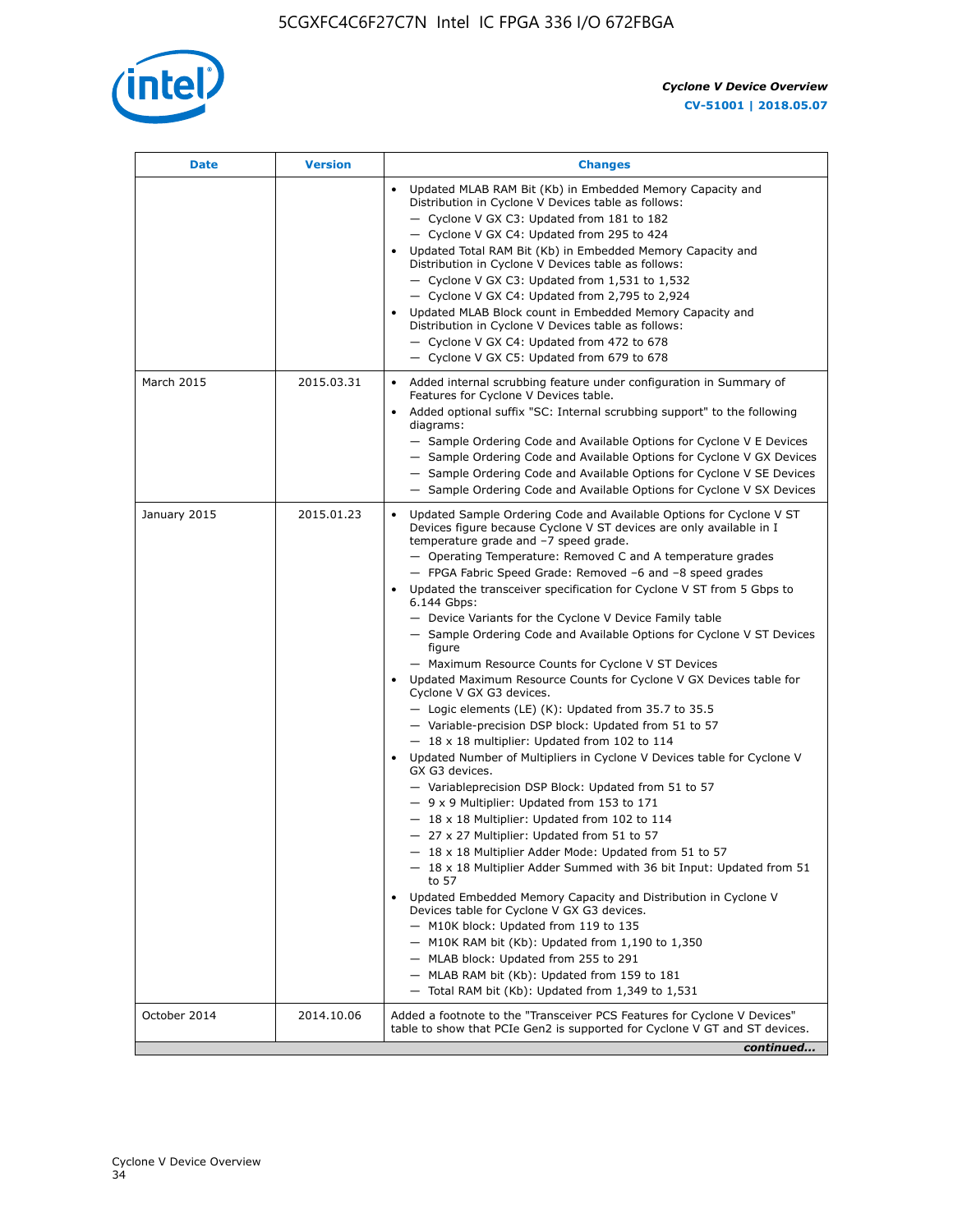r



| <b>Date</b>   | <b>Version</b> | <b>Changes</b>                                                                                                                                                                                                                           |
|---------------|----------------|------------------------------------------------------------------------------------------------------------------------------------------------------------------------------------------------------------------------------------------|
| July 2014     | 2014.07.07     | Updated the I/O vertical migration figure to clarify the migration capability of<br>Cyclone V SE and SX devices.                                                                                                                         |
| December 2013 | 2013.12.26     | Corrected single or dual-core ARM Cortex-A9 MPCore processor-up to 925<br>MHz from 800 MHz.                                                                                                                                              |
|               |                | Removed "Preliminary" texts from Ordering Code figures, Maximum<br>Resources, Package Plan and I/O Vertical Migration tables.                                                                                                            |
|               |                | Removed the note "The number of GPIOs does not include transceiver<br>I/Os. In the Quartus II software, the number of user I/Os includes<br>transceiver I/Os." for GPIOs in the Maximum Resource Counts table for<br>Cyclone V E and SE. |
|               |                | Added link to Altera Product Selector for each device variant.<br>Updated Embedded Hard IPs for Cyclone V GT devices to indicate<br>Maximum 2 hard PCIe and 2 hard memory controllers.                                                   |
|               |                | • Added leaded package options.                                                                                                                                                                                                          |
|               |                | Removed the note "The number of PLLs includes general-purpose<br>fractional PLLs and transceiver fractional PLLs." for all PLLs in the<br>Maximum Resource Counts table.                                                                 |
|               |                | • Corrected max LVDS counts for transmitter and receiver for Cyclone V E<br>A5 device from 84 to 60.                                                                                                                                     |
|               |                | • Corrected max LVDS counts for transmitter and receiver for Cyclone V E<br>A9 device from 140 to 120.                                                                                                                                   |
|               |                | Corrected variable-precision DSP block, 27 x 27 multiplier, 18 x 18<br>multiplier adder mode and 18 x 18 multiplier adder summed with 36 bit<br>input for Cyclone V SE devices from 58 to 84.                                            |
|               |                | Corrected 18 x 18 multiplier for Cyclone V SE devices from 116 to 168.                                                                                                                                                                   |
|               |                | Corrected 9 x 9 multiplier for Cyclone V SE devices from 174 to 252.                                                                                                                                                                     |
|               |                | • Corrected LVDS transmitter for Cyclone V SE A2 and A4 as well as SX C2<br>and C4 devices from 31 to 32.                                                                                                                                |
|               |                | • Corrected LVDS receiver for Cyclone V SE A2 and A4 as well as SX C2 and<br>C4 devices from 35 to 37.                                                                                                                                   |
|               |                | • Corrected transceiver speed grade for Cyclone V ST devices ordering code<br>from 4 to 5.                                                                                                                                               |
|               |                | • Updated the DDR3 SDRAM for the maximum frequency's soft controller<br>and the minimum frequency from 300 to 303 for voltage 1.35V.                                                                                                     |
|               |                | Added links to Altera's External Memory Spec Estimator tool to the topics<br>listing the external memory interface performance.                                                                                                          |
|               |                | • Corrected XAUI is supported through the soft PCS in the PCS features for<br>Cyclone V.                                                                                                                                                 |
|               |                | Added decompression support for the CvP configuration mode.                                                                                                                                                                              |
| May 2013      | 2013.05.06     | Added link to the known document issues in the Knowledge Base.<br>$\bullet$                                                                                                                                                              |
|               |                | Moved all links to the Related Information section of respective topics for<br>$\bullet$<br>easy reference.                                                                                                                              |
|               |                | • Corrected the title to the PCIe hard IP topic. Cyclone V devices support<br>only PCIe Gen1 and Gen2.                                                                                                                                   |
|               |                | • Updated Supporting Feature in Table 1 of Increased bandwidth capacity to<br>'6.144 Gbps'.                                                                                                                                              |
|               |                | Updated Description in Table 2 of Low-power high-speed serial interface to<br>'6.144 Gbps'.                                                                                                                                              |
|               |                | Updated Description in Table 3 of Cyclone V GT to '6.144 Gbps'.                                                                                                                                                                          |
|               |                | Updated the M386 package to M383 for Figure 1, Figure 2 and Figure 3.<br>$\bullet$                                                                                                                                                       |
|               |                | Updated Figure 2 and Figure 3 for Transceiver Count by adding 'F : 4'.<br>$\bullet$                                                                                                                                                      |
|               |                | Updated LVDS in the Maximum Resource Counts tables to include<br>Transmitter and Receiver values.                                                                                                                                        |
|               |                | Updated the package plan with M383 for the Cyclone V E device.                                                                                                                                                                           |
|               |                | Removed the M301 and M383 packages from the Cyclone V GX C4 device.                                                                                                                                                                      |
|               |                | Updated the GPIO count to '129' for the M301 package of the Cyclone V<br>GX C5 device.                                                                                                                                                   |
|               |                | Updated 5 Gbps to '6.144 Gbps' for Cyclone V GT device.                                                                                                                                                                                  |
|               |                | continued                                                                                                                                                                                                                                |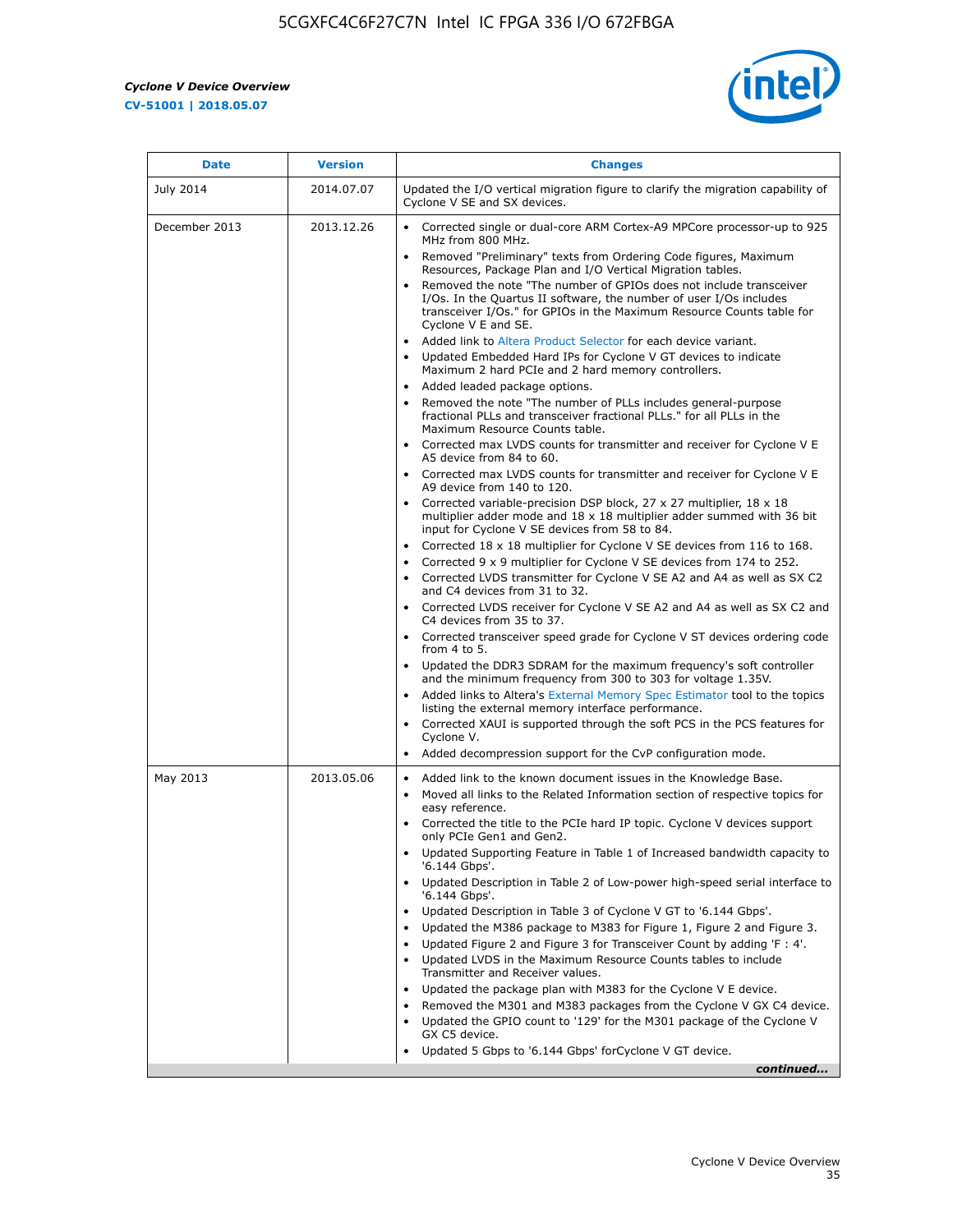

| <b>Date</b>   | <b>Version</b> | <b>Changes</b>                                                                                                                                                                                                                                                                                                                                                                                                                                                                                                                                                                                                                  |
|---------------|----------------|---------------------------------------------------------------------------------------------------------------------------------------------------------------------------------------------------------------------------------------------------------------------------------------------------------------------------------------------------------------------------------------------------------------------------------------------------------------------------------------------------------------------------------------------------------------------------------------------------------------------------------|
|               |                | Updated HPS I/O for U484 (19 mm) in Table 11 with '151' for A2, A4, A5<br>and A6.                                                                                                                                                                                                                                                                                                                                                                                                                                                                                                                                               |
|               |                | Updated Memory (Kb) for Maximum Resource Counts for Cyclone V SE A4<br>and A6, SX C4 and C6, ST D6 devices.                                                                                                                                                                                                                                                                                                                                                                                                                                                                                                                     |
|               |                | Updated FPGA PLL for Maximum Resource Counts for Cyclone V SE A2, SX<br>C2, devices.                                                                                                                                                                                                                                                                                                                                                                                                                                                                                                                                            |
|               |                | Removed '36 x 36' from the Variable-Precision DSP Block.<br>Updated Variable-precision DSP Blocks and $18 \times 18$ Multiplier for<br>Maximum Resource Counts for Cyclone V SX C4 device.                                                                                                                                                                                                                                                                                                                                                                                                                                      |
|               |                | Updated the HPS I/O counts for Cyclone V SE, SX, and ST devices.<br>Updated Figure 7 which shows the I/O vertical migration table.<br>Updated Table 17 for Cyclone V SX C4 device.<br>$\bullet$                                                                                                                                                                                                                                                                                                                                                                                                                                 |
|               |                | • Updated Embedded Memory Capacity and Distribution table for Cyclone V<br>SE A4 and A6, SX C4 and C6, ST D6 devices.                                                                                                                                                                                                                                                                                                                                                                                                                                                                                                           |
|               |                | Removed 'Counter reconfiguration' from the PLL Features.<br>$\bullet$<br>Updated Low-Power Serial Transceivers by replacing 5 Gbps with<br>6.144 Gbps.                                                                                                                                                                                                                                                                                                                                                                                                                                                                          |
|               |                | Removed 'Distributed Memory' symbol.<br>Updated the Capability in Table 22 of Backplane support to '6.144 Gbps'.<br>Updated Capability in Table 22 of Ring oscillator transmit PLLs with                                                                                                                                                                                                                                                                                                                                                                                                                                        |
|               |                | 6.144 Gbps.<br>Updated the PCS Support in Table 23 from 5 Gbps to '6 Gbps'.<br>Updated the Data Rates (Gbps) in Table 23 of 3 Gbps and 6 Gbps Basic to<br>$\bullet$<br>'6.144 Gbps'.                                                                                                                                                                                                                                                                                                                                                                                                                                            |
|               |                | Updated the Data Rates (Gbps) in Table 23 of CPRI 4.1 to '6.144 Gbps'.<br>Clarified that partial reconfiguration is an advanced feature. Contact Altera<br>for support of the feature.                                                                                                                                                                                                                                                                                                                                                                                                                                          |
| December 2012 | 2012.12.28     | Updated the pin counts for the MBGA packages.<br>$\bullet$<br>Updated the GPIO and transceiver counts for the MBGA packages.<br>$\bullet$<br>Updated the GPIO counts for the U484 package of the Cyclone V E A9, GX<br>C9, and GT D9 devices.<br>Updated the vertical migration table for vertical migration of the U484                                                                                                                                                                                                                                                                                                        |
|               |                | packages.<br>Updated the MLAB supported programmable widths at 32 bits depth.                                                                                                                                                                                                                                                                                                                                                                                                                                                                                                                                                   |
| November 2012 | 2012.11.19     | • Added new MBGA packages and additional U484 packages for Cyclone V E,<br>GX, and GT.<br>Added ordering code for five-transceiver devices for Cyclone V GT and ST.<br>$\bullet$<br>Updated the vertical migration table to add MBGA packages.<br>٠<br>Added performance information for HPS memory controller.<br>٠<br>Removed DDR3U support.<br>$\bullet$<br>Updated Cyclone V ST speed grade information.<br>Added information on maximum transceiver channel usage restrictions for<br>PCI Gen2 and CPRI at 4.9152 Gbps transmit jitter compliance.<br>Added note on the differences between GPIO reported in Overview with |
|               |                | User I/O numbers shown in the Quartus II software.<br>Updated template.                                                                                                                                                                                                                                                                                                                                                                                                                                                                                                                                                         |
| July 2012     | 2.1            | Added support for PCIe Gen2 x4 lane configuration (PCIe-compatible)                                                                                                                                                                                                                                                                                                                                                                                                                                                                                                                                                             |
| June 2012     | 2.0            | Restructured the document.<br>Added the "Embedded Memory Capacity" and "Embedded Memory<br>Configurations" sections.<br>Added Table 1, Table 3, Table 16, Table 19, and Table 20.<br>$\bullet$<br>Updated Table 2, Table 4, Table 5, Table 6, Table 7, Table 8, Table 9, Table                                                                                                                                                                                                                                                                                                                                                  |
|               |                | 10, Table 11, Table 12, Table 13, Table 14, Table 17, and Table 18.<br>continued                                                                                                                                                                                                                                                                                                                                                                                                                                                                                                                                                |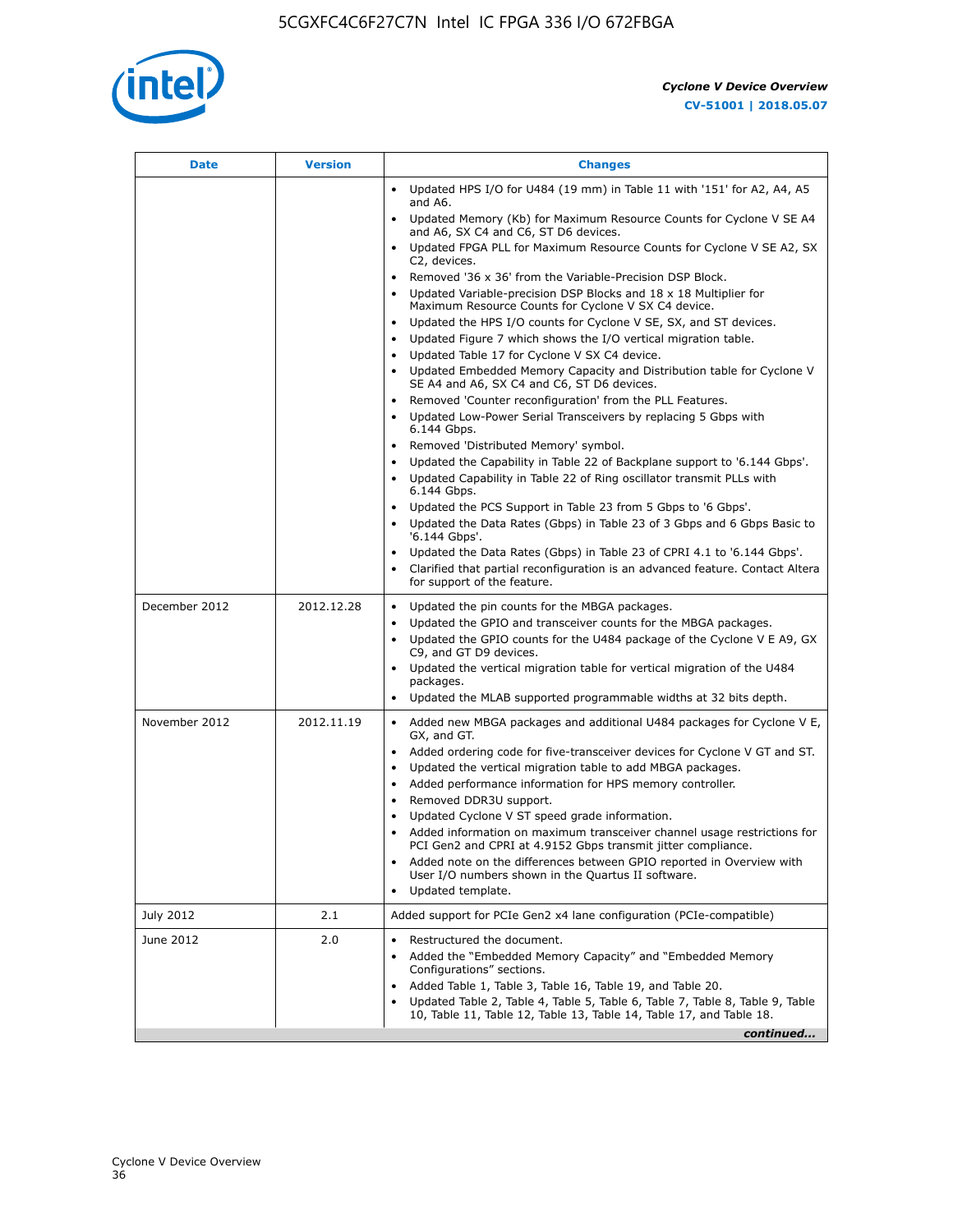

| <b>Date</b>   | <b>Version</b> | <b>Changes</b>                                                                                                                                                                                                                                                                                                                                                                                                                                                             |
|---------------|----------------|----------------------------------------------------------------------------------------------------------------------------------------------------------------------------------------------------------------------------------------------------------------------------------------------------------------------------------------------------------------------------------------------------------------------------------------------------------------------------|
|               |                | Updated Figure 1, Figure 2, Figure 3, Figure 4, Figure 5, Figure 6, and<br>Figure 10.<br>Updated the "FPGA Configuration and Processor Booting" and "Hardware<br>and Software Development" sections.<br>Text edits throughout the document.                                                                                                                                                                                                                                |
| February 2012 | 1.2            | Updated Table $1-2$ , Table $1-3$ , and Table $1-6$ .<br>Updated "Cyclone V Family Plan" on page 1-4 and "Clock Networks and<br>PLL Clock Sources" on page 1-15.<br>Updated Figure 1-1 and Figure 1-6.                                                                                                                                                                                                                                                                     |
| November 2011 | 1.1            | Updated Table $1-1$ , Table $1-2$ , Table $1-3$ , Table $1-4$ , Table $1-5$ , and Table<br>$1 - 6.$<br>Updated Figure 1-4, Figure 1-5, Figure 1-6, Figure 1-7, and Figure 1-8.<br>Updated "System Peripherals" on page 1-18, "HPS-FPGA AXI Bridges" on<br>page 1-19, "HPS SDRAM Controller Subsystem" on page 1-19, "FPGA<br>Configuration and Processor Booting" on page 1-19, and "Hardware and<br>Software Development" on page 1-20.<br>Minor text edits.<br>$\bullet$ |
| October 2011  | 1.0            | Initial release.                                                                                                                                                                                                                                                                                                                                                                                                                                                           |